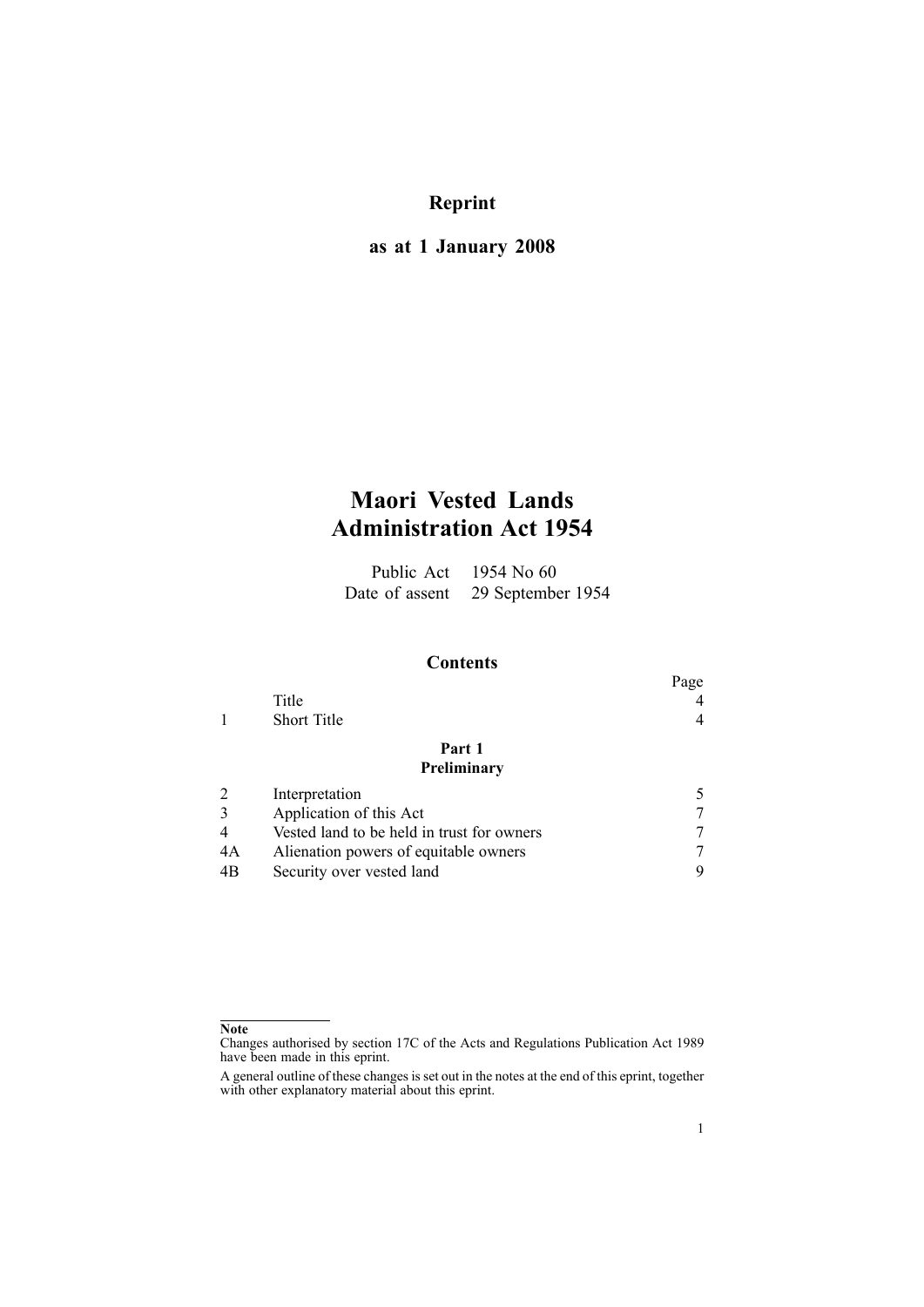| <b>Maori Vested Lands Administration</b> | Reprinted as at |
|------------------------------------------|-----------------|
| <b>Act 1954</b>                          | 1 January 2008  |

## **[Part](#page-9-0) [2](#page-9-0)**

# **Rights in respect of [subsisting](#page-9-0) leases**

|     | Compensation for improvements                                                                |    |
|-----|----------------------------------------------------------------------------------------------|----|
| 5   | Subsisting leases conferring right to compensation to be<br>read subject to this Act         | 10 |
| 6   | Provisions in leases as to improvements                                                      | 10 |
| 7   | Certain renewal leases to confer same compensation rights<br>as original leases              | 11 |
| 8   | Maori Trustee and lessee may come to agreement outside<br>of provisions of Act               | 11 |
| 9   | Agreements for preservation of existing rights                                               | 12 |
| 10  | Land Valuation Tribunal to determine disputes                                                | 14 |
|     | Special valuations                                                                           |    |
| 11  | Application for special valuation                                                            | 14 |
| 12  | Valuation certificates to be prepared                                                        | 15 |
| 13  | General provisions as to valuations                                                          | 15 |
| 14  | Notice of valuations and rights of objection thereto                                         | 16 |
| 14A | Special valuations made on or after 1 July 1998                                              | 17 |
|     | Resumption of land or grant of new lease                                                     |    |
| 15  | Notice to be given to lessee as to resumption of land, or<br>requiring an election by lessee | 18 |
| 16  | Lessee to have limited right to occupy land,<br>notwithstanding expiry of lease              | 19 |
| 17  | On delivery of possession, Maori Trustee to pay<br>compensation                              | 19 |
| 18  | Deduction for destroyed or depreciated improvements                                          | 20 |
| 19  | Special provisions as to leases the terms of which have<br>been extended by statute          | 20 |
| 20  | Lessee to pay for lessor's improvements when electing to<br>take new lease                   | 21 |
| 21  | Term of new lease                                                                            | 21 |
| 22  | Minimum annual rent                                                                          | 22 |
| 23  | Annual rent where minimum rent reduced because of<br>uncontrollable deterioration            | 22 |
| 24  | Rent under new lease                                                                         | 23 |
| 25  | Valuations for revision of rent                                                              | 24 |
| 26  | Lessee may require Maori Trustee to reduce minimum<br>annual rent                            | 24 |
| 27  | Provision as to compensation for improvements                                                | 25 |
| 28  | Valuations for purposes of determining compensation                                          | 25 |
|     |                                                                                              |    |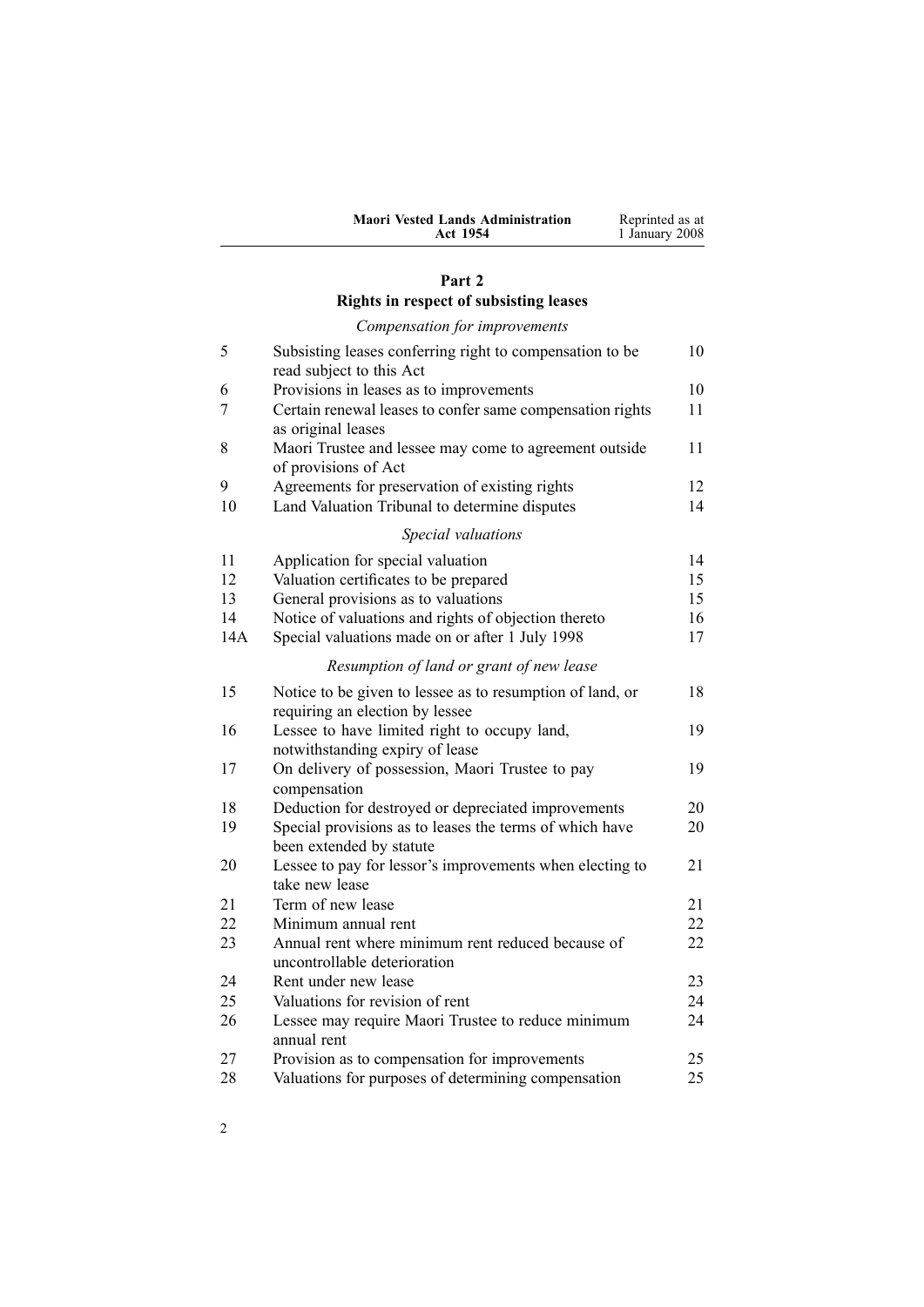| Reprinted as at<br><b>Maori Vested Lands Administration</b><br>1 January 2008<br>Act 1954 |                                                                           |    |
|-------------------------------------------------------------------------------------------|---------------------------------------------------------------------------|----|
|                                                                                           |                                                                           |    |
| 29                                                                                        | Reservation of rights to timber trees                                     | 26 |
| 30                                                                                        | Assignment of leases                                                      | 27 |
| 31                                                                                        | Form of new lease                                                         | 27 |
| 32                                                                                        | Procedure where lessee does not accept new lease or<br>renewal of a lease | 28 |
| 33                                                                                        | Procedure where right to new lease not purchased                          | 30 |
| 34                                                                                        | Date of commencement of new lease when offered for<br>public competition  | 30 |
|                                                                                           | Jurisdiction of Land Valuation Tribunal                                   |    |
| 35                                                                                        | Commencement of proceedings under section 10 of this<br>Act               | 30 |
| 36                                                                                        | Service of notices                                                        | 31 |
| 37                                                                                        | Statements in answer                                                      | 31 |
| 38                                                                                        | Evidence as to other matters to be brought only by leave                  | 31 |
| 39                                                                                        | Proceedings to be determined by Land Valuation Tribunal                   | 32 |
| 40                                                                                        | Proceedings in relation to destroyed or damaged                           | 32 |
|                                                                                           | improvements                                                              |    |
| 41                                                                                        | Objections to valuations to be determined by Land<br>Valuation Tribunal   | 32 |
| 42                                                                                        | Hearing and determinations of objections                                  | 33 |
| 43                                                                                        | Notification of amendments                                                | 33 |
| 44                                                                                        | Appeal to High Court from Tribunal's determination                        | 33 |
| 45                                                                                        | Appeals by notice of motion                                               | 34 |
| 46                                                                                        | Service of notice of motion                                               | 34 |
| 47                                                                                        | Cross appeals                                                             | 34 |
| 48                                                                                        | Chairman of Tribunal to prepare report                                    | 35 |
| 49                                                                                        | Court may confirm determination or make alterations in<br>valuation       | 35 |
| 50                                                                                        | Determination as to uncontrollable deterioration                          | 35 |
| 51                                                                                        | Costs                                                                     | 36 |
| 52                                                                                        | Ordinary practice and procedure to apply                                  | 36 |
| 53                                                                                        | Valuer-General's right of audience                                        | 37 |
| 54                                                                                        | High Court to have exclusive jurisdiction                                 | 37 |
|                                                                                           | Part 3<br><b>Miscellaneous</b>                                            |    |
| 55                                                                                        | Disposition of rent paid to Maori Trustee                                 | 38 |
| 56                                                                                        | Money for payment of compensation                                         | 38 |
| 57                                                                                        | Provisions of this Act to apply to leases of certain other                | 39 |

| $\mathcal{L}$ | Provisions of this Act to apply to leases of certain other | эy |
|---------------|------------------------------------------------------------|----|
|               | lands                                                      |    |
| 58            | Maori Trustee to become agent of owners of land for        | 39 |
|               | certain purposes                                           |    |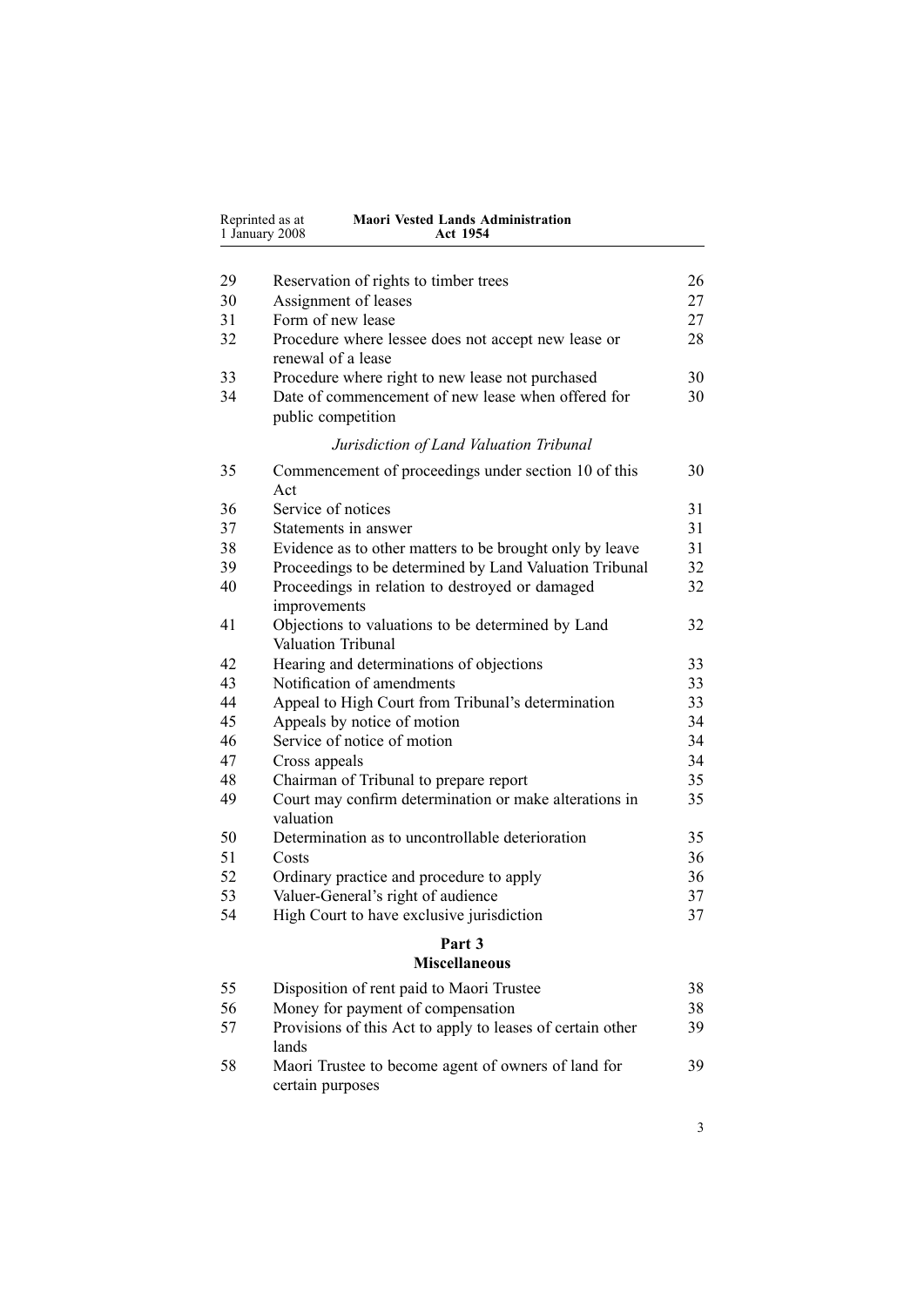| <b>Maori Vested Lands Administration</b> | Reprinted as at |
|------------------------------------------|-----------------|
| Act 1954                                 | 1 January 2008  |

<span id="page-3-0"></span>

| 59 | Contiguous lands held in one farm                                      | 40 |
|----|------------------------------------------------------------------------|----|
| 60 | Maori Trustee may lease land not subject to existing lease             | 40 |
| 61 | Maori Trustee may sell land with consent of owners                     | 40 |
| 62 | Maori Trustee may lease by private contract                            | 42 |
| 63 | Maori Trustee may grant timber cutting and other licences              | 42 |
| 64 | Maori Trustee may manage land as a farm                                | 42 |
| 65 | Maori Trustee may acquire land for roads                               | 43 |
| 66 | Record of improvements                                                 | 44 |
| 67 | Maori Trustee may accept surrenders of leases or licences              | 44 |
| 68 | Costs of lease or licence                                              | 44 |
| 69 | Service of notices                                                     | 44 |
| 70 | Revesting of land subject to this Act                                  | 45 |
| 71 | Former lessee not relieved of liability for breaches of<br>covenant    | 46 |
| 72 | Land subject to Part 16 of Maori Land Act 1931 no longer<br>so subject | 46 |
| 73 | Protection of leases of Otiranui Nos 2 and 3                           | 47 |
| 74 | Validation of leases granted by former Maori Land Boards               | 47 |
| 75 | Restrictions on removal of timber by lessees                           | 47 |
| 76 | Regulations                                                            | 48 |
| 77 | Repeals                                                                | 48 |
|    | <b>Schedule 1</b>                                                      | 48 |
|    | <b>Memorandum of lease</b>                                             |    |
|    | <b>Schedule Schedule</b><br><b>Description of land</b>                 | 59 |
|    | <b>Schedule 2</b><br><b>Enactments repealed</b>                        | 59 |

**An Act to provide for the administration of certain land vested in the Maori Trustee and certain other Maori land subject to leases conferring on the lessees rights to compensation for improvements**

**1 Short Title**

This Act may be cited as the Maori Vested Lands Administration Act 1954.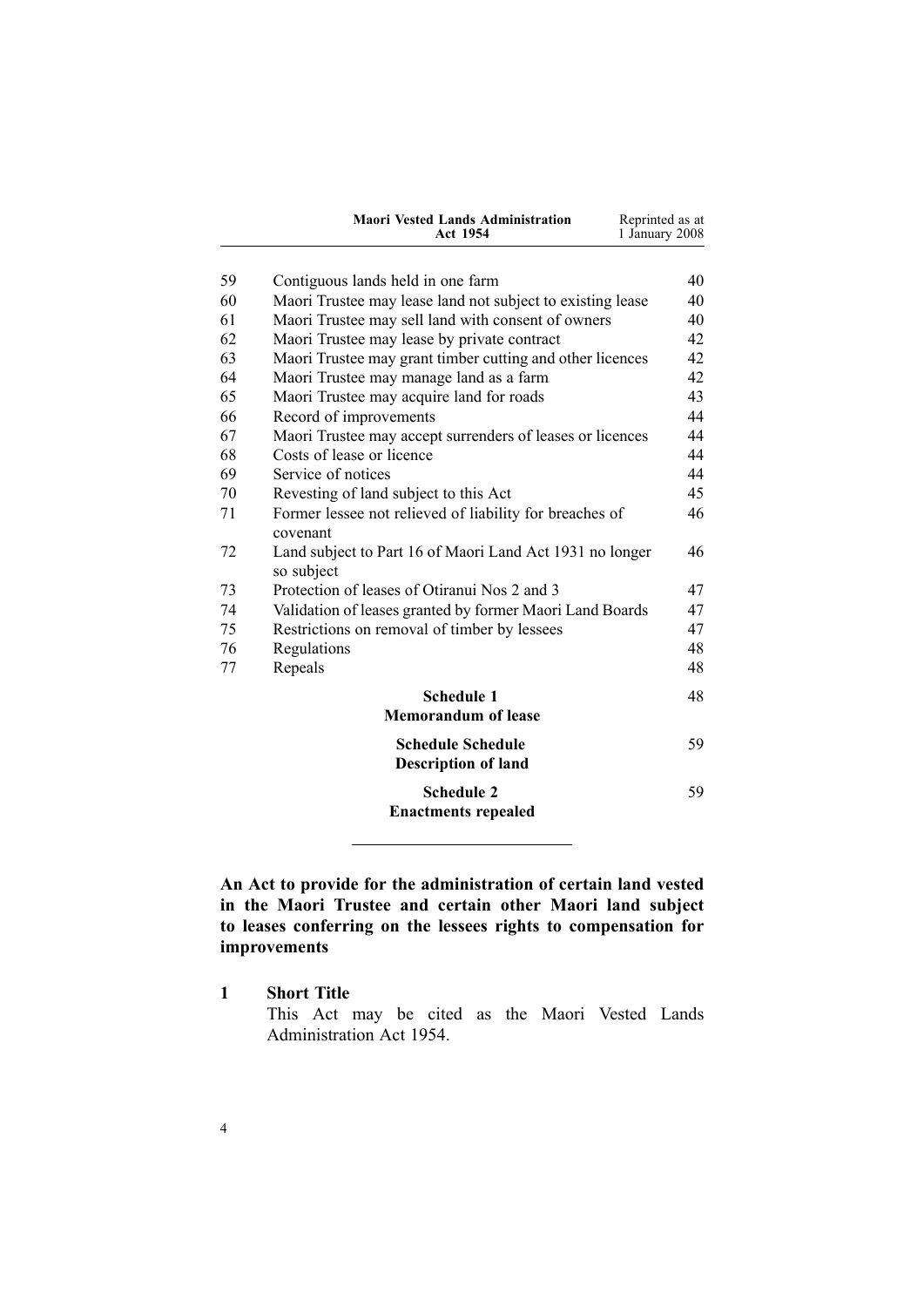<span id="page-4-0"></span>Reprinted as at 1 January 2008

## **Part 1 Preliminary**

### **2 Interpretation**

(1) In this Act, unless the context otherwise requires,—

**Capital value** of land means the sum which the owner's estate or interest therein, if unencumbered by any mortgage or other charge thereon, might be expected to realise at the time of valuation if offered for sale on such reasonable terms and conditions as <sup>a</sup> *bona fide* seller might be expected to require

**Former lease** means any lease of which <sup>a</sup> subsisting lease is or purports to be <sup>a</sup> renewal or for which <sup>a</sup> subsisting lease is or purports to be in substitution; and includes <sup>a</sup> lease of which <sup>a</sup> former lease was or purported to be <sup>a</sup> renewal or for which <sup>a</sup> former lease was or purported to be in substitution; but does not include any lease granted at any time before the land comprised in the lease was vested in <sup>a</sup> Maori Land Board under Part 14 or Part 15 of the Maori Land Act 1931 or under the corresponding provisions of any former Act; and **former lessee** has <sup>a</sup> corresponding meaning

**Improvements** on land means, subject to the provisions of subsection (2) of this section, all work done or material used at any time on or for the benefit of the land by the expenditure of capital or labour by any owner or lessee thereof in so far as the effect of the work done or material used is to increase the value of the land, and the benefit thereof is unexhausted at the time of valuation; but does not include work done or material used on or for the benefit of the land by the Crown or by any statutory public body, excep<sup>t</sup> so far as the work done or material used has been paid for by the owner or lessee by way of direct contribution

**Improvements effected by the lessee** means improvements effected by <sup>a</sup> lessee during the currency of <sup>a</sup> subsisting lease or during the currency of any former lease; and includes improvements paid for, purchased, or otherwise acquired by <sup>a</sup> lessee whether from <sup>a</sup> former lessee or otherwise

**Land Valuation Tribunal** or **Tribunal** means <sup>a</sup> Land Valuation Tribunal established under the Land [Valuation](http://www.legislation.govt.nz/pdfLink.aspx?id=DLM249212) [Proceedings](http://www.legislation.govt.nz/pdfLink.aspx?id=DLM249212) Act 1948; and **the Land Valuation Tribunal** or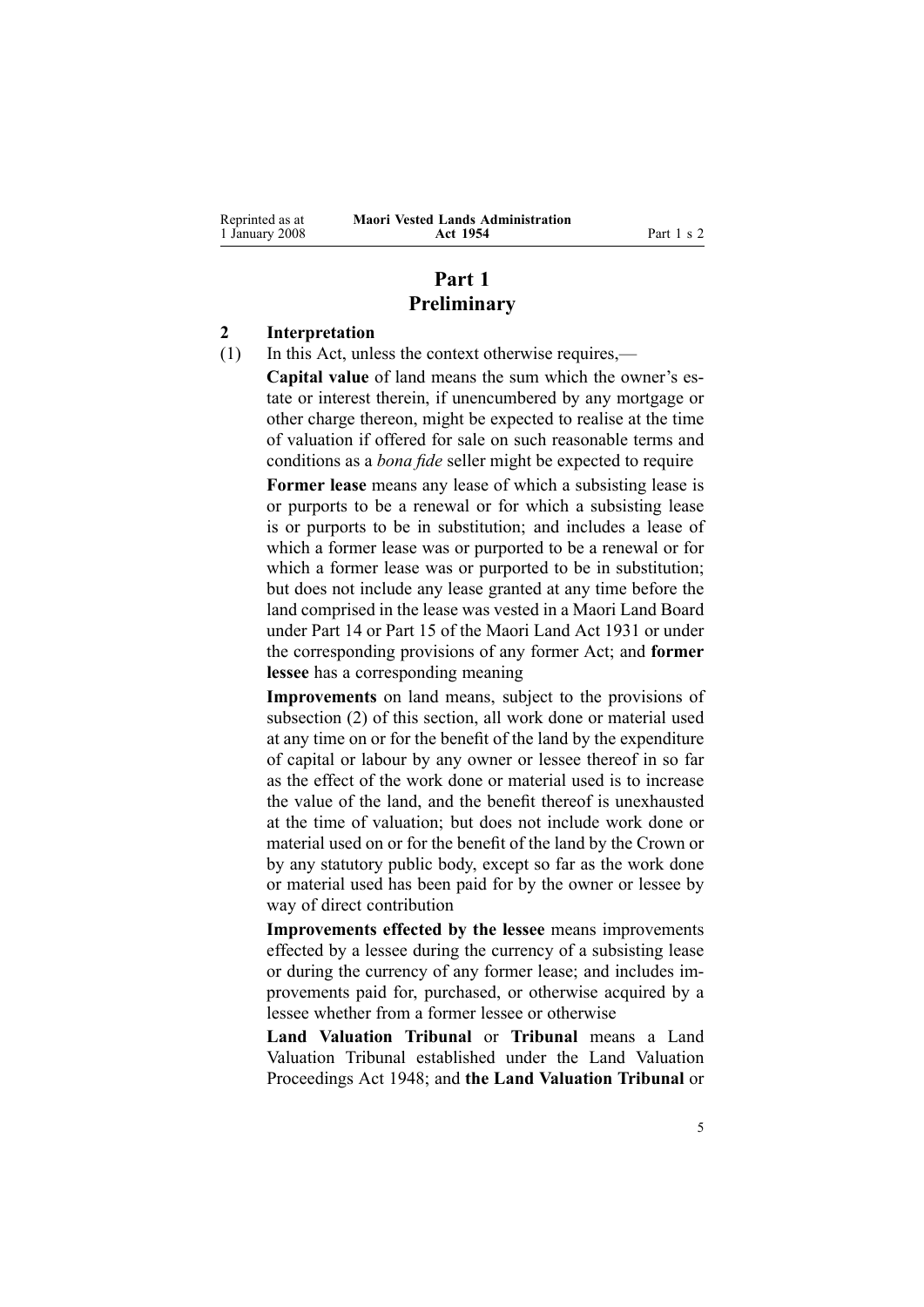|            | <b>Maori Vested Lands Administration</b> | Reprinted as at |
|------------|------------------------------------------|-----------------|
| Part 1 s 2 | Act 1954                                 | 1 January 2008  |

**the Tribunal**, when used in relation to any land, means the particular Land Valuation Tribunal to which any application or appeal or matter arising under this Act and relating to that land has been made or referred

Land Valuation Tribunal: This definition was inserted by section [6\(6\)](http://www.legislation.govt.nz/pdfLink.aspx?id=DLM442575) of the Land Valuation Proceedings Amendment Act 1977.

**Lessee** includes the successors, executors, administrators and assigns of <sup>a</sup> lessee

**New lease** means <sup>a</sup> lease granted under the provisions of Part [2](#page-9-0) of this Act

**Subsisting lease** means <sup>a</sup> lease of vested land subsisting at the commencement of this Act

**Unimproved value** of any land means the sum, exclusive of the value of any indigenous timber trees, which the owner's estate or interest in the land, if unencumbered by any mortgage or other charge thereon, might be expected to realise at the time of valuation if offered for sale on such reasonable terms and conditions as <sup>a</sup> *bona fide* seller might be expected to impose, and if no improvements (as hereinbefore defined) had been made on the said land

**Valuation Court** means the the High Court, including the additional members holding office under the Land [Valuation](http://www.legislation.govt.nz/pdfLink.aspx?id=DLM249212) [Proceedings](http://www.legislation.govt.nz/pdfLink.aspx?id=DLM249212) Act 1948, in the exercise of its jurisdiction under that Act

Valuation Court: this definition was substituted for the original definition by section [15](http://www.legislation.govt.nz/pdfLink.aspx?id=DLM388248) Land Valuation Proceedings Amendment Act 1968.

The reference to the High Court was substituted, as from 1 April 1980, for <sup>a</sup> reference to the Supreme Court pursuan<sup>t</sup> to section [12](http://www.legislation.govt.nz/pdfLink.aspx?id=DLM35049) Judicature Amendment Act 1979.

Valuation Court: this definition was amended, as from 15 August 1991, pursuant to section [3\(5\)](http://www.legislation.govt.nz/pdfLink.aspx?id=DLM230219) Judicature Amendment Act 1991 (1991 No 60), by omitting the words "Administrative Division of", following the abolition of the Administrative Division of the High Court by section [3\(1\)](http://www.legislation.govt.nz/pdfLink.aspx?id=DLM230219) of that Act.

**Value of improvements** means the added value which at the date of valuation the improvements give to the land

**Vested land** means land which is subject to the provisions of this Act.

(2) Where any work done or material used on or for the benefit of vested land by the Crown or by any statutory public body has been paid for by way of direct contribution from the owner or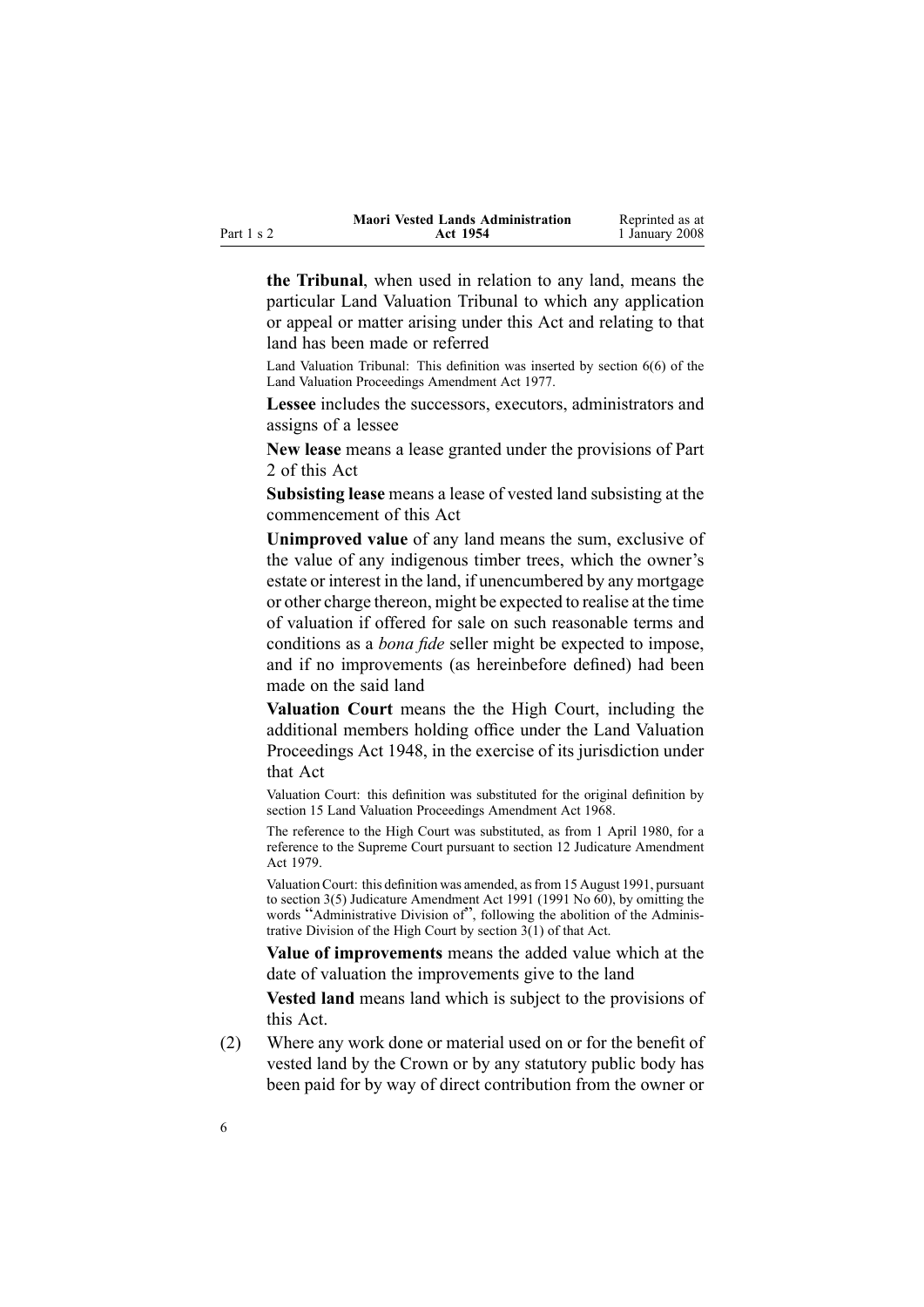<span id="page-6-0"></span>

| Reprinted as at | <b>Maori Vested Lands Administration</b> |             |
|-----------------|------------------------------------------|-------------|
| 1 January 2008  | Act 1954                                 | Part 1 s 4A |

the lessee of the land, the increase in the value of the land shall not exceed the amount of the direct contribution aforesaid, and the onus of proving the amount of the contribution shall be upon the owner or the lessee, as the case may require.

### **3 Application of this Act**

- (1) All land which immediately prior to the commencement of this Act was vested in the Maori Trustee subject to the provisions of Part 14 or Part 15 of the Maori Land Act 1931 shall, at the commencement of this Act, become vested land subject to the provisions of this Act.
- (2) On the commencement of this Act, all vested land shall cease to be subject to any trusts theretofore applying to the land, and the land shall be administered and dealt with in accordance with the provisions of this Act.

### **4 Vested land to be held in trust for owners**

All vested land shall be held by the Maori Trustee in trust for the owners beneficially entitled thereto, in accordance with their respective interests.

#### **4A Alienation powers of equitable owners**

- (1) The equitable owner of <sup>a</sup> freehold interest in vested land shall have power to deal with the interest in any of the following ways:
	- (a) He may dispose of the interest by will:
	- (b) He may sell the interest to the Maori Trustee for the general purposes of the Reserved and Vested Land Purchase Fund established by section [41A](http://www.legislation.govt.nz/pdfLink.aspx?id=DLM282917) of the Maori [Trustee](http://www.legislation.govt.nz/pdfLink.aspx?id=DLM282037) Act [1953](http://www.legislation.govt.nz/pdfLink.aspx?id=DLM282037) (as inserted by section 128 of the Maori Affairs Amendment Act 1967):
	- (c) Repealed by <sup>s</sup> [9\(c\)](http://www.legislation.govt.nz/pdfLink.aspx?id=DLM437759) of the Maori [Purposes](http://www.legislation.govt.nz/pdfLink.aspx?id=DLM437743) Act 1975.
	- (d) He may agree to the vesting of the interest by order of the Court under sections [164](http://www.legislation.govt.nz/pdfLink.aspx?id=DLM291580) and [165](http://www.legislation.govt.nz/pdfLink.aspx?id=DLM291582) Te Ture [Whenua](http://www.legislation.govt.nz/pdfLink.aspx?id=DLM289881) [Maori](http://www.legislation.govt.nz/pdfLink.aspx?id=DLM289881) Act 1993 (Maori Land Act 1993)—
		- (i) In accordance with the provisions of subsection [\(1\)](http://www.legislation.govt.nz/pdfLink.aspx?id=DLM291582) of the said section 165; or
		- (ii) To any other person having <sup>a</sup> beneficial freehold interest in the same land; or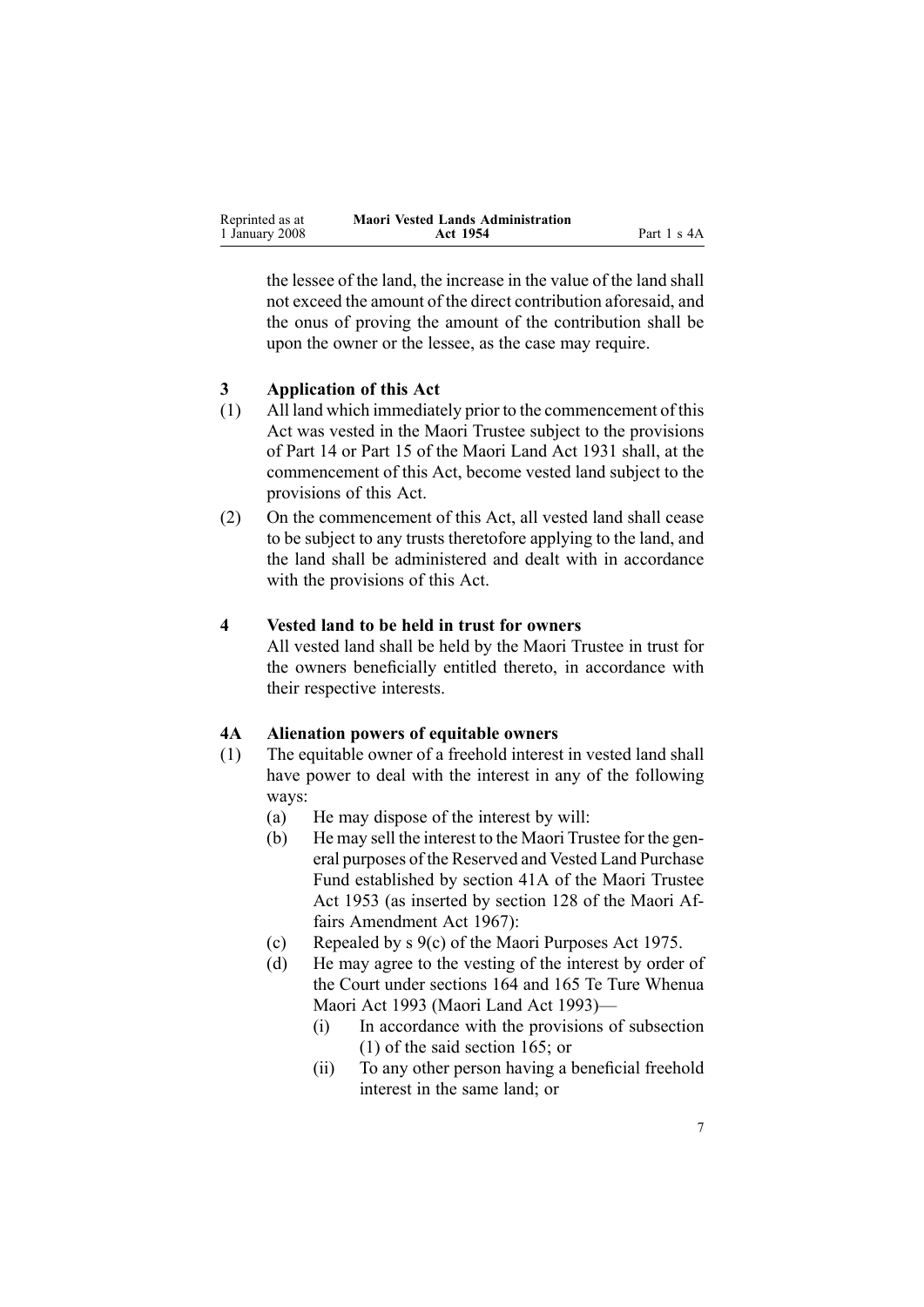|             | <b>Maori Vested Lands Administration</b> | Reprinted as at |
|-------------|------------------------------------------|-----------------|
| Part 1 s 4A | Act 1954                                 | 1 January 2008  |

(iii) To his spouse, civil union partner, de facto partner, child or remoter issue, brother, sister, parent, brother or sister of <sup>a</sup> parent, or to the child or remoter issue of <sup>a</sup> paren<sup>t</sup> or of the brother or sister of <sup>a</sup> parent:

Provided that for the purposes of this paragraph the illegitimacy of any person shall not be deemed to affect the natural blood relationship subsisting between him and any other person:

- (e) He may assign the interest by way of security in accordance with the provisions of section [4B](#page-8-0) of this Act (as inserted by section 151 of the Maori Affairs Amendment Act 1967):
- (f) He may exercise in respec<sup>t</sup> of the interest <sup>a</sup> vote on any proposal submitted to <sup>a</sup> meeting of the assembled owners of the land as provided by section [61](#page-39-0) of this Act.
- (2) For the purposes of subsection [\(1\)](#page-6-0) of this section the term **equitable owner** shall, in relation to any beneficial freehold interest in reserved land, mean the person who is recorded as the owner thereof in the records of the Maori Land Court and of the Maori Trustee and shall include an administrator, assignee, or trustee who is so recorded.
- (3) Except as provided in this section, the equitable owner of <sup>a</sup> beneficial freehold interest in reserved land shall have no power to deal with his interest.

Section 4A was inserted by section 150 of the Maori Affairs Amendment Act 1967.

In subsection (1)(b) the reference to the Reserved and Vested Lands Purchase Fund is now without effect. The Fund was abolished by section [24](http://www.legislation.govt.nz/pdfLink.aspx?id=DLM440503) of the Maori Purposes Act 1976.

A reference to sections 213 to 213B of the Maori Affairs Act 1953 (as substituted by section 28 of the Maori Affairs Amendment Act 1974) in subsection (1)(d) was substituted, as from 8 November 1974, for <sup>a</sup> reference to section 213 of the Maori Affairs Act 1953 (as substituted by section 90 of the Maori Affairs Amendment Act 1967) pursuan<sup>t</sup> to section 28 Maori Affairs Amendment Act 1974 (1974 No 73).

That reference was in turn substituted, as from 1 July 1993, by <sup>a</sup> reference to sections 164 and 165 Te Ture Whenua Maori (Maori Land) Act 1993 pursuan<sup>t</sup> to section [363\(2\)](http://www.legislation.govt.nz/pdfLink.aspx?id=DLM293026) Te Ture Whenua Maori (Maori Land) Act 1993 (1993 No 4).

The words "subsection (1) of the said section  $213A$ " in subsection  $(1)(d)(i)$ were substituted, as from <sup>8</sup> November 1974, for the words "subsection (4) of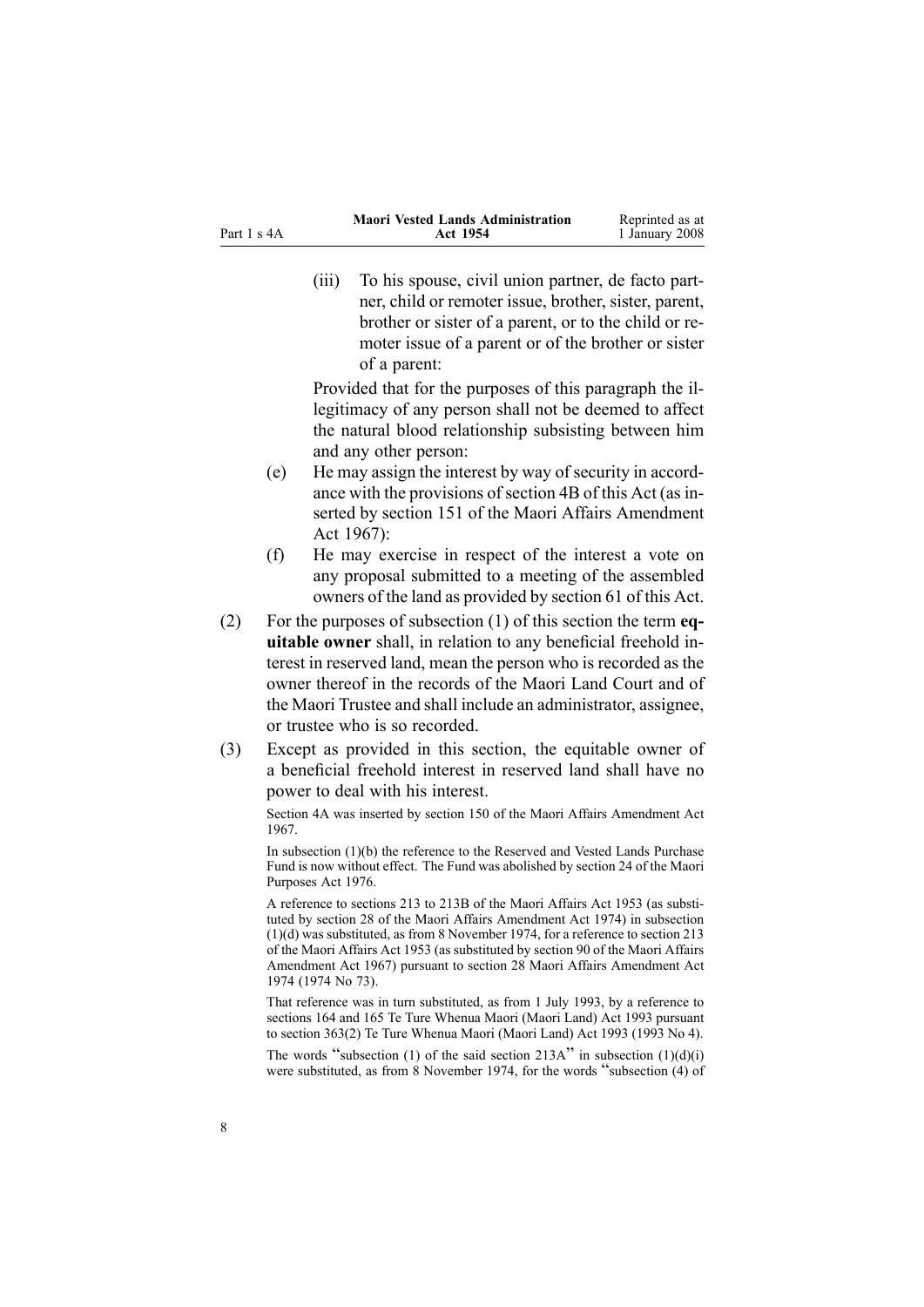<span id="page-8-0"></span>

| Reprinted as at | <b>Maori Vested Lands Administration</b> |             |
|-----------------|------------------------------------------|-------------|
| 1 January 2008  | Act 1954                                 | Part 1 s 4B |

the said section <sup>213</sup>" pursuan<sup>t</sup> to section <sup>28</sup> Maori Affairs Amendment Act 1974 (1974 No 73).

Those words were in turn substituted, as from <sup>1</sup> July 1993, by the words "sub-section (1) of the said section 165" pursuant to section [363\(2\)](http://www.legislation.govt.nz/pdfLink.aspx?id=DLM293026) Te Ture Whenua Maori (Maori Land) Act 1993 (1993 No 4).

Subsection (1)(d)(iii) was amended, as from 26 April 2005, by section [7](http://www.legislation.govt.nz/pdfLink.aspx?id=DLM333795) Relationships (Statutory References) Act 2005 (2005 No 3) by inserting the words "civil union partner, de facto partner," after the word "spouse,".

#### **4B Security over vested land**

- (1) An assignment by way of security of the equitable and beneficial freehold interest in vested land of any person may be effected by the registration in the Maori Land Court of <sup>a</sup> memorial of assignment in the prescribed form, executed by the owner of the interest as assignor.
- (2) On production of any such memorial and paymen<sup>t</sup> of the prescribed fee, the Registrar of the Maori Land Court shall register the same by making <sup>a</sup> note thereof in the Court's records of equitable ownership of the vested land concerned.
- (3) The assignment of any interest as aforesaid shall vest in the assignee the right to receive during the currency of the assignment any money payable by the Maori Trustee in respec<sup>t</sup> of that interest.
- (4) On written application by the assignee, and on paymen<sup>t</sup> of the prescribed fee, the Registrar shall cancel the entry in the Court's records relating to any such assignment.
- (5) On application by the assignor, and on being satisfied that the obligation secured by the assignment has been duly met, the Court shall direct the Registrar to cancel the entry relating to the assignment.
- (6) On application by the assignee, the Court may by order vest in the assignee absolutely the assigned interest or such par<sup>t</sup> of it as in the Court's opinion is sufficient to discharge the obligation of the assignor to the assignee. Before making any order under this subsection, the Court shall be satisfied as follows:
	- (a) That reasonable notice of the hearing of the application has been given to the assignor or his representative; and
	- (b) That notice requiring the assignor to remedy any default in meeting his obligation secured by the assignment and intimating an intention to proceed under this subsection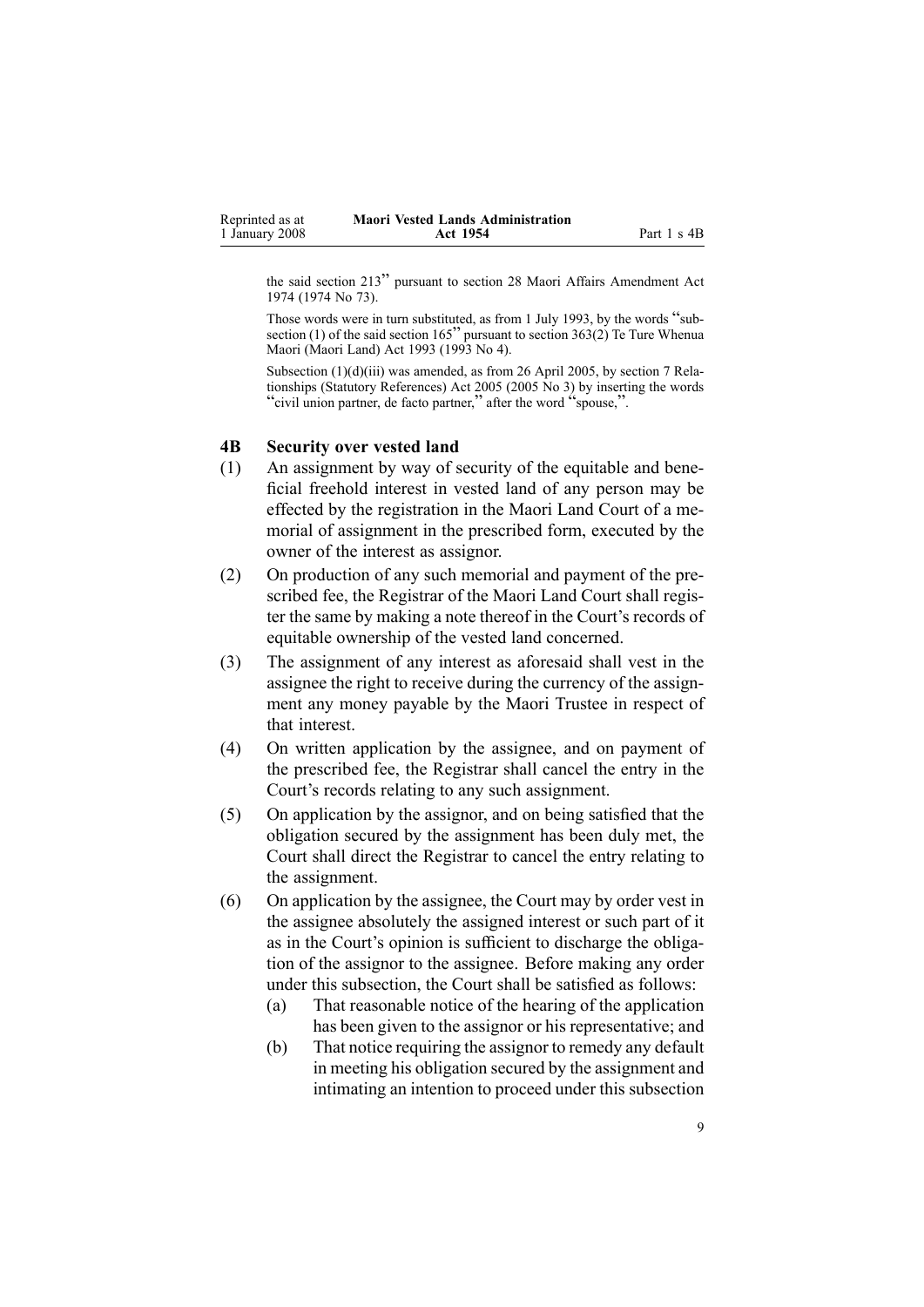<span id="page-9-0"></span>

|            | <b>Maori Vested Lands Administration</b> | Reprinted as at |
|------------|------------------------------------------|-----------------|
| Part 2 s 5 | Act 1954                                 | 1 January 2008  |

failing remedy of the default by <sup>a</sup> date not less than 2 months after the date when the notice was served on the assignor or his representative, and the default has not been remedied.

(7) The Court may, with or without conditions, waive any requirement under subsection [\(6\)](#page-8-0) of this section for the service of any notice upon the assignor or his representative if it is satisfied that his whereabouts are unknown.

Section 4B was inserted by section 151 of the Maori Affairs Amendment Act 1967

## **Part 2 Rights in respect of subsisting leases**

*Compensation for improvements*

**5 Subsisting leases conferring right to compensation to be read subject to this Act**

All subsisting leases conferring on the lessee the right to compensation for improvements shall be read and construed subject to the provisions of this Act.

### **6 Provisions in leases as to improvements**

(1) Subject to the provisions of this Act, every subsisting lease which confers on the lessee <sup>a</sup> right to compensation for improvements shall be deemed to confer on him <sup>a</sup> right to compensation for all improvements effected by the lessee:

Provided that the value of the improvements shall be ascertained in accordance with the provisions of this Act and not otherwise.

- (2) Nothing in this Part of this Act relating to any subsisting lease shall—
	- (a) Confer on any lessee <sup>a</sup> right to compensation for improvements where no such right is conferred by his lease:
	- (b) Nullify or affect any provision of any lease to the effect that an improvement of any particular kind or class is an improvement for which the lessee is not entitled to compensation or for which compensation shall not be paid: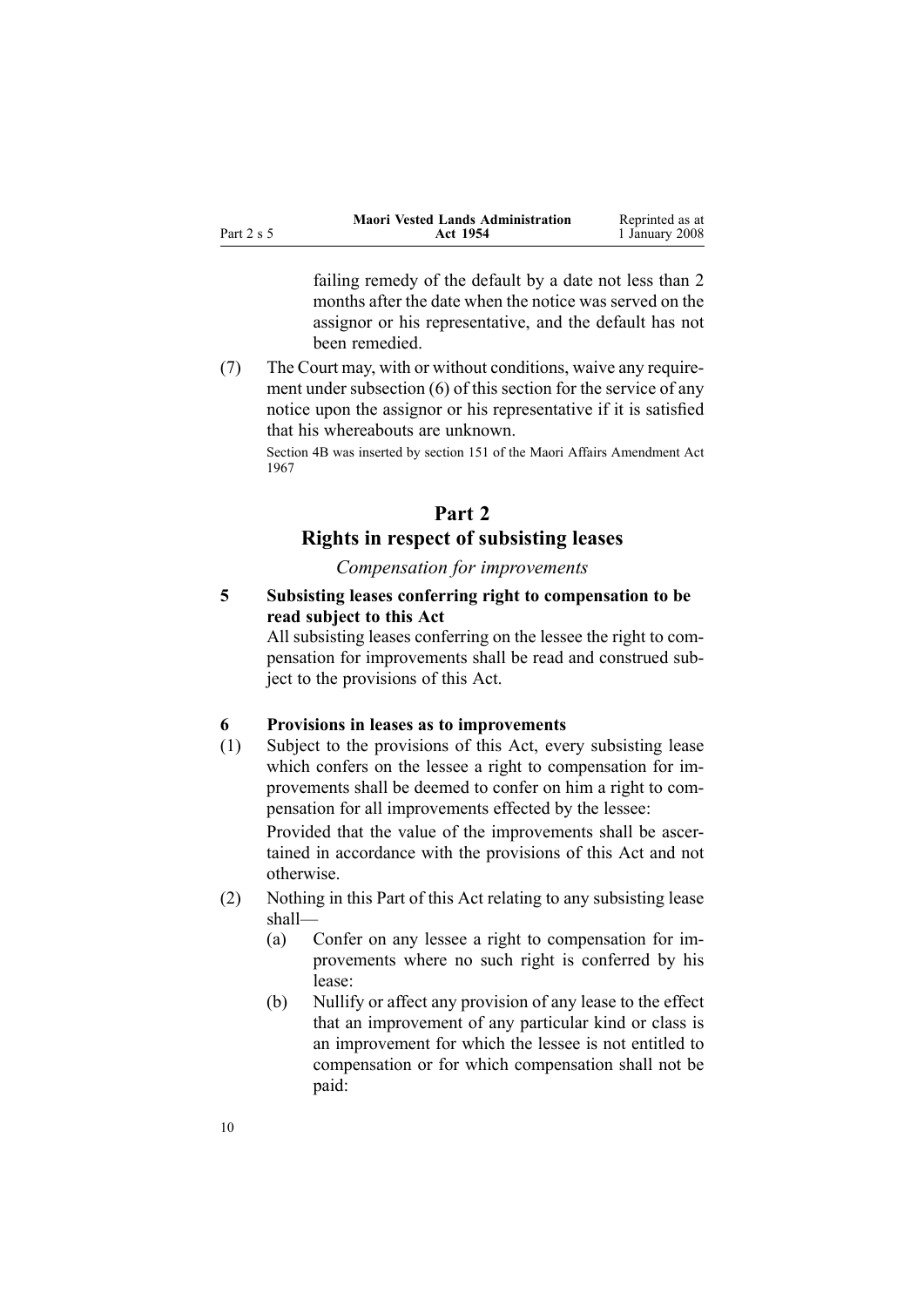<span id="page-10-0"></span>

| Reprinted as at | <b>Maori Vested Lands Administration</b> |            |
|-----------------|------------------------------------------|------------|
| 1 January 2008  | Act 1954                                 | Part 2 s 8 |

- (c) Confer on the lessee, where his lease contains any provision restricting the total amount of compensation to which the lessee shall be entitled, or <sup>a</sup> provision to the effect that the compensation shall not exceed <sup>a</sup> certain amount per acre, <sup>a</sup> right to <sup>a</sup> greater amount of compensation than that provided for in the lease:
- (d) Nullify or affect any direction or order given or made by the Court of Review constituted under the [Mortgagors](http://www.legislation.govt.nz/pdfLink.aspx?id=DLM219821) and Lessees [Rehabilitation](http://www.legislation.govt.nz/pdfLink.aspx?id=DLM219821) Act 1936, or by <sup>a</sup> Maori Land Board, under which any arrears of rent, or any postponed payments or reductions of rent, were set off or charged against any compensation for improvements.

### **7 Certain renewal leases to confer same compensation rights as original leases**

Subject to any express provision in that behalf contained therein, any subsisting lease which purports to be <sup>a</sup> renewal of <sup>a</sup> lease granted under the Maori Lands Administration Act 1900 shall, subject to the provisions of this Act, confer on the lessee the same rights to compensation for improvements as were conferred upon the lessee by the lease purporting to be renewed.

### **8 Maori Trustee and lessee may come to agreement outside of provisions of Act**

- (1) Nothing in this Actshall be so construed asto limit or affect the right of the Maori Trustee to make any arrangemen<sup>t</sup> or agreement with any lessee holding under <sup>a</sup> subsisting lease for the settlement or discharge of the lessee's rights otherwise than in accordance with the provisions of this Act or the terms of the lease, but no lessee shall, in the absence of any such arrangement or agreement, have in respect of his lease any enforceable rights as against the Maori Trustee or the beneficial owners of the land affected by his lease other than those conferred on him by this Act.
- (2) Where any subsisting lease is subject to <sup>a</sup> mortgage, no arrangemen<sup>t</sup> or agreemen<sup>t</sup> for the settlement or discharge of the lessee's rights shall be made under this section without the consent of the mortgagee.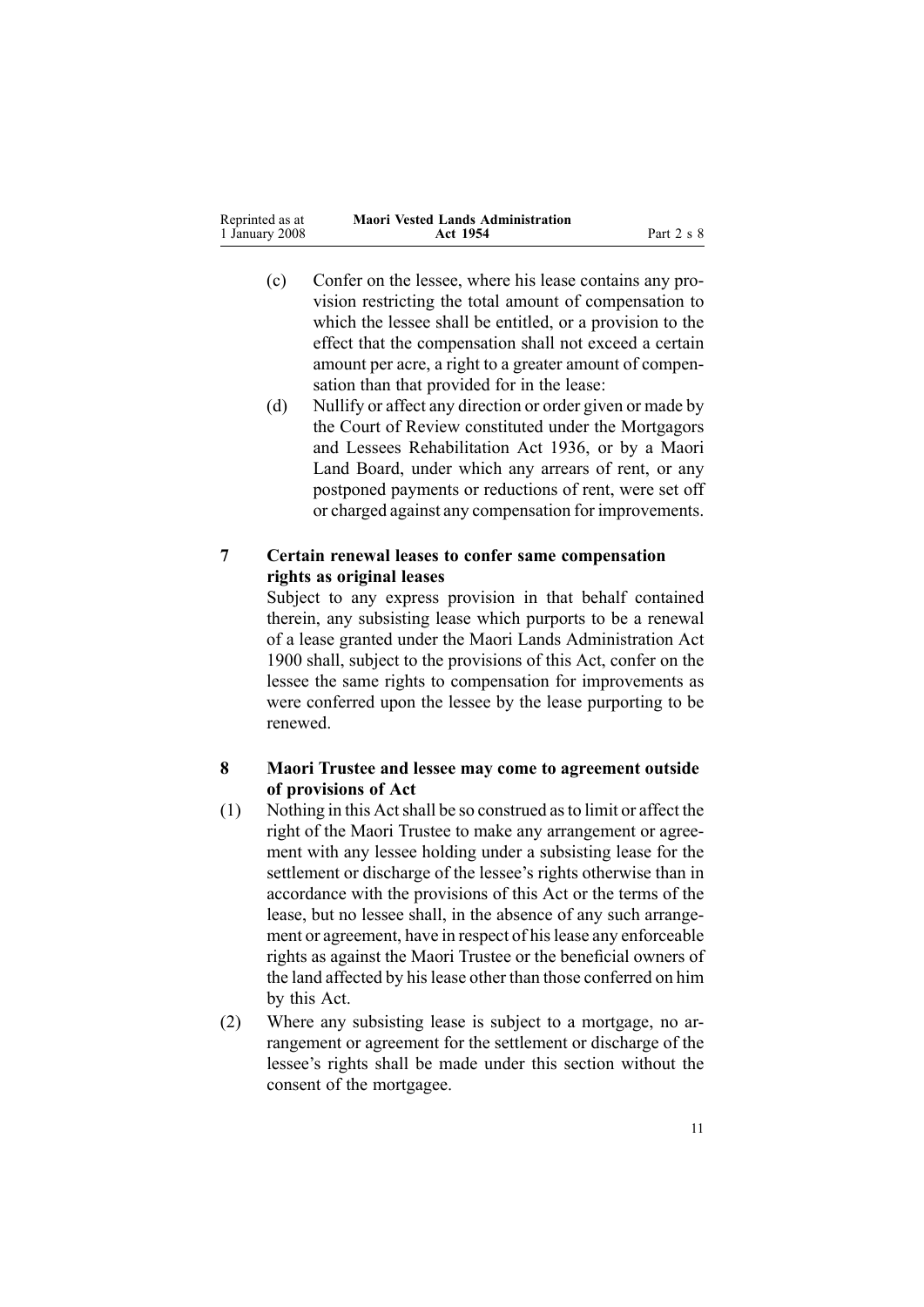<span id="page-11-0"></span>

|              | <b>Maori Vested Lands Administration</b> | Reprinted as at |
|--------------|------------------------------------------|-----------------|
| Part $2 s 9$ | Act 1954                                 | 1 January 2008  |

(3) Nothing in this Act shall prejudicially affect any negotiations in progress at the commencement thereof for the sale and purchase of any vested land, and any such negotiations may be continued and completed as if this Act had not been passed.

#### **9 Agreements for preservation of existing rights**

- (1) Notwithstanding the provisions of this Act, any lessee holding under any subsisting lease which contains <sup>a</sup> provision conferring on him <sup>a</sup> right to compensation for improvements may, if his lease expires at any time before the 1st day of April 1955, give notice in writing to the Maori Trustee at any time before the 1st day of March 1955, to the effect that he elects to have his rights determined in accordance with the terms of his lease.
- (2) Any lessee holding under any such subsisting lease which expires after the 31st day of March 1955, may give notice in writing to the Maori Trustee to the like effect at any time within 3 months prior to the date of the expiration of his lease: Provided that the lessee shall not be required to give any notice under this subsection before the 1st day of March 1955.
- (3) The Maori Trustee may, within the time prescribed in subsection (1) or subsection (2) of this section, as the case may require, give notice in writing to the lessee holding under any such subsisting lease that he requires the rights of the lessee to be determined in accordance with the terms of his lease.
- (4) Within 2 months after the date of the receipt by the Maori Trustee of any notice given to him by the lessee under subsection (1) or subsection (2) of this section, or within 2 months after the date of the receipt by the lessee of any notice given by the Maori Trustee under subsection (3) of this section, the Maori Trustee or the lessee shall, by notice in writing to the lessee or to the Maori Trustee, as the case may require, indicate whether or not he is agreeable to <sup>a</sup> determination of the lessee's rights in accordance with the terms of the lease. If the Maori Trustee or the lessee, as the case may require, fails to give notice in accordance with the provisions of this subsection within the time limited in that behalf, he shall be deemed to have agreed to <sup>a</sup> determination of the lessee's rights in accordance with the terms of his lease.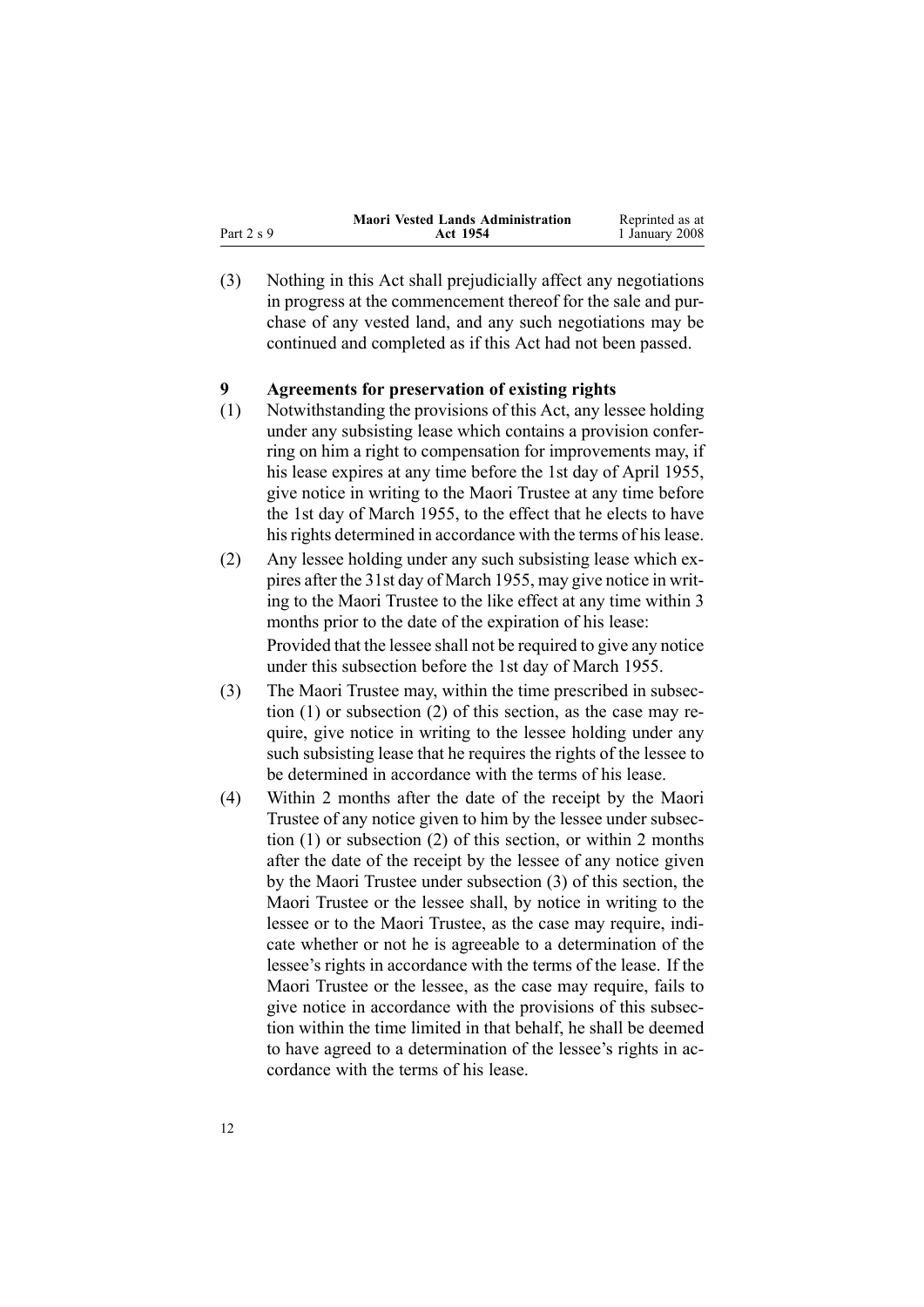| Reprinted as at | <b>Maori Vested Lands Administration</b> |            |
|-----------------|------------------------------------------|------------|
| 1 January 2008  | Act 1954                                 | Part 2 s 9 |

- (5) If, in accordance with the provisions of this section, the Maori Trustee and the lessee agree to <sup>a</sup> determination of the lessee's rights in accordance with his lease, the lessee's right to compensation shall be deemed to be extinguished unless within 6 months after the date of the expiration of his lease, or within such extended period, not exceeding 6 months, as the Maori Land Court may allow, the lessee has applied to the Maori Land Court for an order charging the amount of any unpaid compensation on the land and for the appointment of <sup>a</sup> receiver for the purpose of enforcing the charge.
- (6) The Maori Land Court shall have jurisdiction to make <sup>a</sup> charging order and to appoint <sup>a</sup> receiver under subsection [\(5\)](#page-11-0) of this section, and the provisions of section [83](http://www.legislation.govt.nz/pdfLink.aspx?id=DLM290978) of Te Ture [Whenua](http://www.legislation.govt.nz/pdfLink.aspx?id=DLM289881) Maori [\(Maori](http://www.legislation.govt.nz/pdfLink.aspx?id=DLM289881) Land) Act 1993 shall apply to any receiver so appointed.
- (7) Where, pursuan<sup>t</sup> to the foregoing provisions of this section, the Maori Trustee and the lessee agree to <sup>a</sup> determination of the lessee's rights in accordance with his lease, any appointment of <sup>a</sup> valuer, arbitrator, or umpire theretofore made, or any valuation or arbitration theretofore completed or undertaken, or any order made by the Maori Land Court creating <sup>a</sup> charge on the land for the value of improvements or appointing <sup>a</sup> receiver, shall, notwithstanding that the lease may have been extended by statute or otherwise, and notwithstanding that the appointment, valuation, arbitration, or order was made before the commencement of this Act, subsist for the purpose for which it was made unless the Maori Trustee and the lessee otherwise agree. Where the Maori Trustee and the lessee otherwise agree, the appointment, valuation, arbitration, or order, as the case may require, shall become null and void, and the Maori Land Court, on application made to it in that behalf, may cancel any order made by it in the premises.
- (8) Before giving any notice to any lessee under subsection [\(3\)](#page-11-0) of this section or before making, under section [8](#page-10-0) of this Act, any arrangemen<sup>t</sup> or agreemen<sup>t</sup> with any lessee for the settlement or discharge of the lessee's rights otherwise than in accordance with the provisions of this Act, the Maori Trustee shall, so far as is practicable, ascertain the wishes of the beneficial owners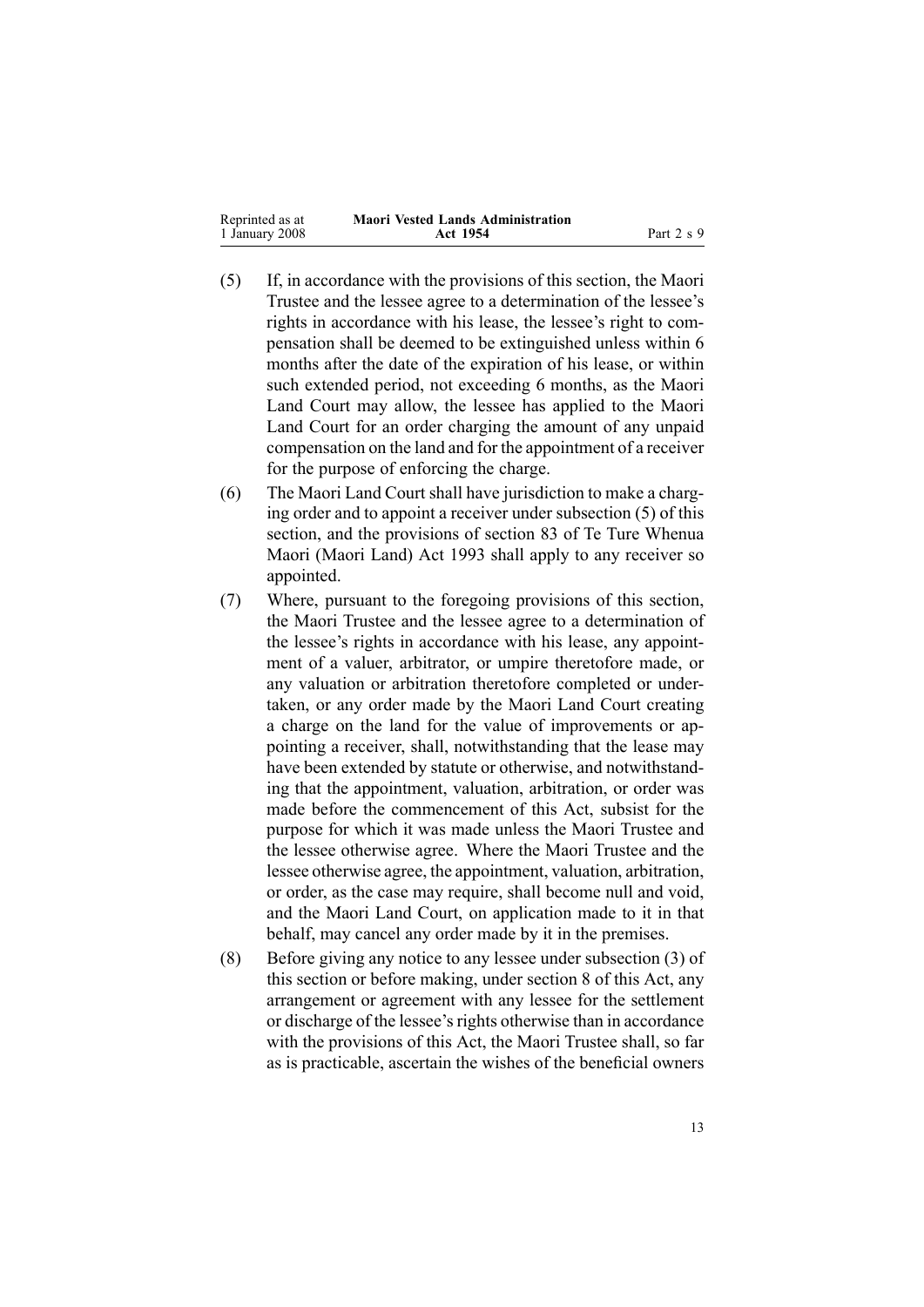<span id="page-13-0"></span>

|             | <b>Maori Vested Lands Administration</b> | Reprinted as at |
|-------------|------------------------------------------|-----------------|
| Part 2 s 10 | Act 1954                                 | 1 January 2008  |

of the land affected by the lease and shall act in accordance with those wishes.

(9) Where any subsisting lease is subject to <sup>a</sup> mortgage, no agreement for the determination of the lessee's rights in accordance with the terms of his lease shall be made under this section without the consent of the mortgagee.

The reference to section 83 of Te Ture Whenua Maori (Maori Land) Act 1993 in subsection (6) was substituted, as from 1 July 1993, for <sup>a</sup> reference to section 33 of the Maori Affairs Act 1953 pursuan<sup>t</sup> to section [363\(2\)](http://www.legislation.govt.nz/pdfLink.aspx?id=DLM293026) Te Ture Whenua Maori (Maori Land) Act 1993 (1993 No 4).

### **10 Land Valuation Tribunal to determine disputes**

Where in respec<sup>t</sup> of any subsisting lease any dispute arises between the lessee and the Maori Trustee as to the existence in the lessee sic: lease? of any right to compensation for improvements, or as to the extent of any such right, or as to the nature and kind of improvements in respect of which the lessee has any such right, the lessee or the Maori Trustee may refer the dispute to the Land Valuation Tribunal for determination, and that Tribunal shall have exclusive jurisdiction, in accordance with the provisions of this Act, to determine the dispute accordingly.

The words "that Tribunal" were substituted for the words "that Court" by section [6\(6\)](http://www.legislation.govt.nz/pdfLink.aspx?id=DLM442575) of the Land Valuation Proceedings Amendment Act 1977.

#### *Special valuations*

#### **11 Application for special valuation**

- (1) The Valuer-General, on the application of the Maori Trustee made as soon as practicable after the commencement of this Act, shall cause to be made, as at the date of the expiry of the lease, <sup>a</sup> special valuation, in accordance with this Part of this Act, of the vested land comprised in any subsisting lease which expires before the 1st day of April 1955, and which confers on the lessee <sup>a</sup> right to compensation for improvements.
- (2) The Valuer-General, on the application of the Maori Trustee made not earlier than 6 months or later than 3 months before the date of the expiry of the lease, shall cause to be made, as at the date of the expiry of the lease, <sup>a</sup> special valuation, in accordance with this Part of this Act, of the vested land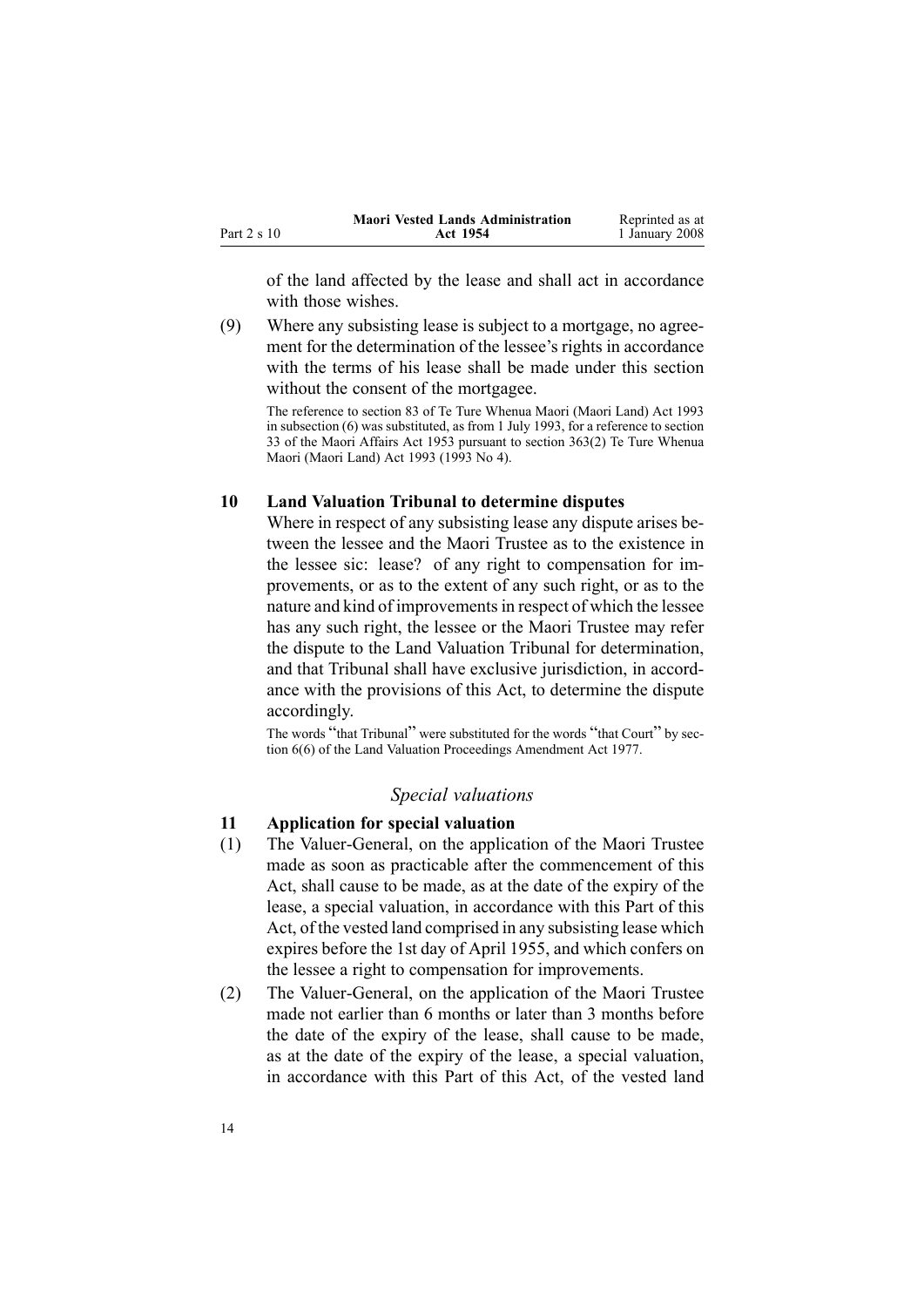<span id="page-14-0"></span>

| Reprinted as at | <b>Maori Vested Lands Administration</b> |             |
|-----------------|------------------------------------------|-------------|
| 1 January 2008  | Act 1954                                 | Part 2 s 13 |

comprised in any subsisting lease which expires on or after the 1st day of April 1955, and which confers on the lessee <sup>a</sup> right to compensation for improvements.

(3) Any application to the Valuer-General under this section shall set forth the name of the lessee, the area of the land comprised in the lease, <sup>a</sup> description of the land comprised in the lease, <sup>a</sup> description of any improvements in respect of which the lessee is not entitled to compensation under this Act, and the date of the expiry of the lease.

#### **12 Valuation certificates to be prepared**

- (1) On the completion of <sup>a</sup> special valuation under section [11](#page-13-0) of this Act, the Valuer-General shall cause to be prepared a certificate setting forth the following particulars:
	- (a) The name of the lessee:
	- (b) The area of the land comprised in the lease, and <sup>a</sup> description of the land sufficient to identify it:
	- (c) The total value of any improvementsin respec<sup>t</sup> of which the lessee is not entitled to compensation under this Act:
	- (d) The total value of all other improvements in existence on the land:
	- (e) The unimproved value of the land:
	- (f) The capital value of the land:
	- (g) The date of the expiry of the lease.
- $(2)$  Every certificate prepared by the Valuer-General in accordance with the provisions of this section shall show on its face that it has been made for the purpose of this section.

#### **13 General provisions as to valuations**

- (1) In determining the capital value or the unimproved value of any land for the purposes of <sup>a</sup> special valuation under this Part of this Act, the Valuer-General shall proceed as if the land were not subject to any lease, or to the right of any person to obtain <sup>a</sup> lease thereof, but otherwise, and subject to the provisions of this Act, the Valuer-General shall proceed as if he were determining the values under the Valuation of Land Act 1951.
- (2) In respec<sup>t</sup> of any such special valuation, the sum of the amount of the unimproved value and the amount of the value of improvements shall always be equal to the amount of the capital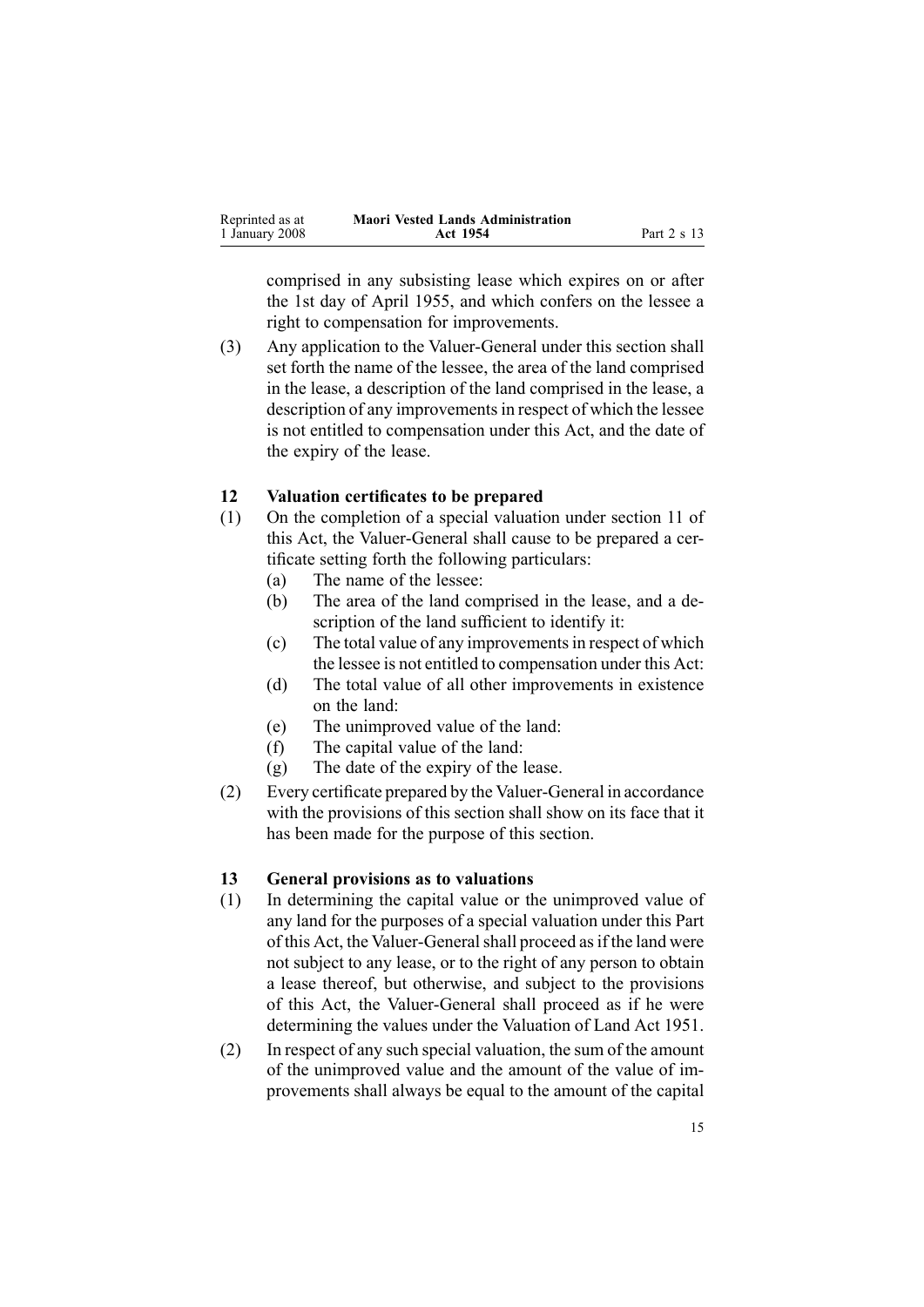<span id="page-15-0"></span>

|             | <b>Maori Vested Lands Administration</b> | Reprinted as at |
|-------------|------------------------------------------|-----------------|
| Part 2 s 14 | Act 1954                                 | 1 January 2008  |

value, and, in ascertaining the unimproved value or the value of improvements, the Valuer-General shall always relate those values to the capital value.

(3) The fee fixed by the Valuer-General for making any special valuation as aforesaid shall be paid by the Maori Trustee, but half the amount of the fee shall be recoverable by the Maori Trustee from the lessee as <sup>a</sup> debt.

#### **14 Notice of valuations and rights of objection thereto**

- (1) As soon as practicable after making any special valuation under section [11](#page-13-0) of this Act, and upon the paymen<sup>t</sup> by the Maori Trustee of the fee for making the valuation, the Valuer-General shall serve not less than 3 copies of the certificate prepared under section [12](#page-14-0) of this Act on the Maori **Trustee.**
- (2) The Maori Trustee shall thereupon file <sup>a</sup> copy of the certificate in the appropriate office of the District Court and shall serve <sup>a</sup> copy thereof on the lessee, together with <sup>a</sup> notice that objections to the valuation to which the certificate relates may be lodged in the manner and within the time specified in the notice.
- (3) In every notice given by the Maori Trustee under subsection (2) of this section the Maori Trustee shall fix the time within which objections to the valuation may be made, being in each case <sup>a</sup> period not less than 2 months after the date of the notice, and shall specify the office of the District Court in which objections shall be filed.
- $(4)$  If the lessee or the Maori Trustee objects to any of the values as appearing in the certificate he may, within the time specified in that behalf in the notice given by the Maori Trustee, file an objection to the valuation in the appropriate office of the District Court.
- (5) Every objection filed as aforesaid shall specify the several items to which the objection relates, and, with respec<sup>t</sup> to each item, shall specify the grounds of the objection.
- (6) On the filing of any such objection by the lessee, the Registrar of the Courtshall forthwith give to the Maori Trustee and to the Valuer-General notice of the filing of the objection and of the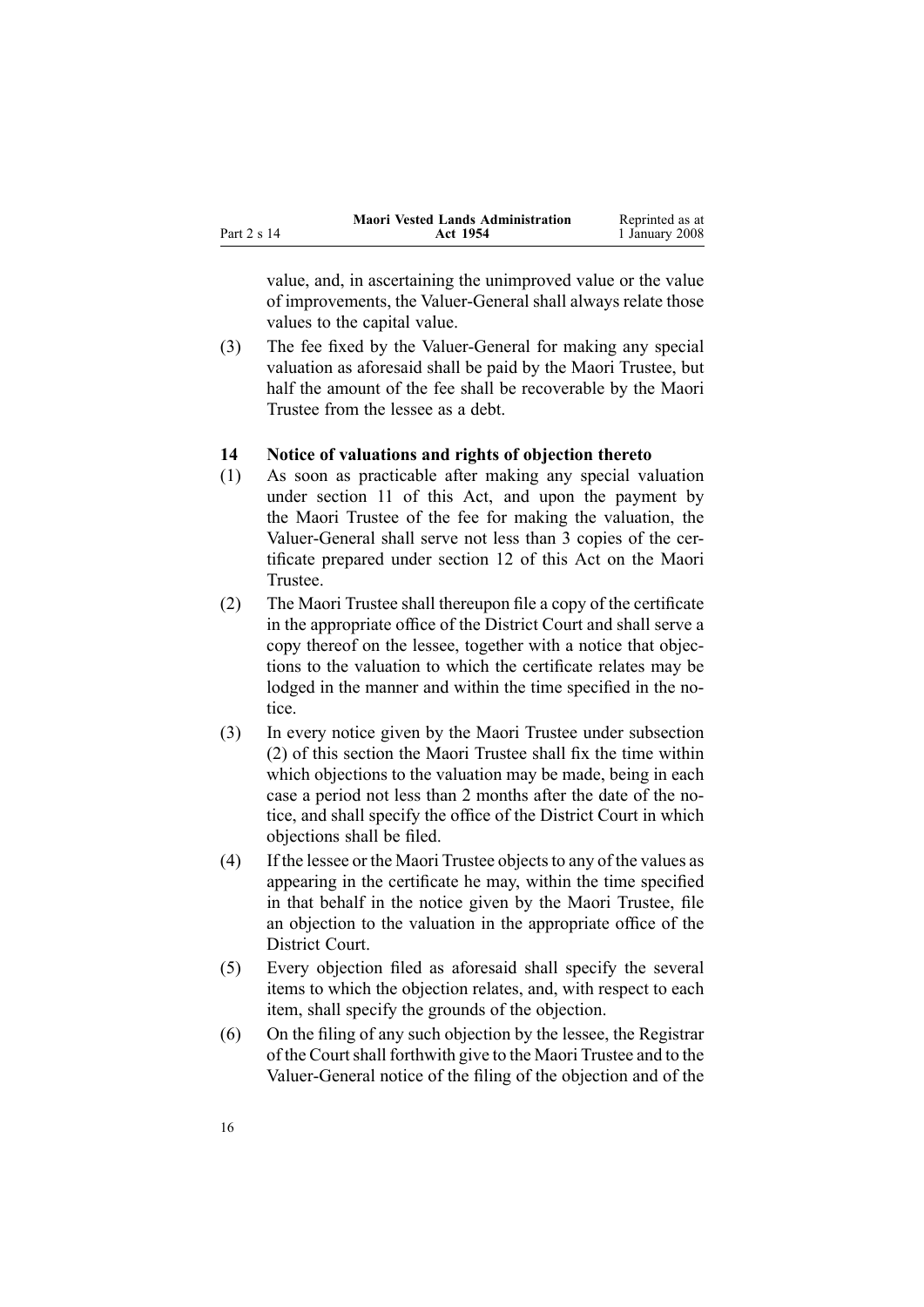<span id="page-16-0"></span>

| Reprinted as at | <b>Maori Vested Lands Administration</b> |              |
|-----------------|------------------------------------------|--------------|
| 1 January 2008  | Act 1954                                 | Part 2 s 14A |

terms thereof, and where the objection is filed by or on behalf of the Maori Trustee, the Registrar shall give <sup>a</sup> like notice to the lessee and to the Valuer-General.

(7) For the purposes of this section, the expression **appropriate office of the District Court** hasthe same meaning asin section [2](http://www.legislation.govt.nz/pdfLink.aspx?id=DLM249219) of the Land Valuation [Proceedings](http://www.legislation.govt.nz/pdfLink.aspx?id=DLM249212) Act 1948.

In subsections  $(2)$ ,  $(3)$ , and  $(4)$  the reference to the District Court has been substituted for <sup>a</sup> reference to the Magistrate's Court (the word "Magistrate's" having been substituted for the word "Valuation" by section [6\(6\)](http://www.legislation.govt.nz/pdfLink.aspx?id=DLM442575) of the Land Valuation Proceedings Amendment Act 1977) by section [18\(2\)](http://www.legislation.govt.nz/pdfLink.aspx?id=DLM35085) of the District Courts Amendment Act 1979.

Subsection (7) was substituted for the original subsection (7) by section [6\(6\)](http://www.legislation.govt.nz/pdfLink.aspx?id=DLM442575) of the Land Valuation Proceedings Amendment Act 1977.

#### **14A Special valuations made on or after 1 July 1998**

- (1) This section applies on and after 1 July 1998 to any case where—
	- (a) This Act or any lease to which this Act applies requires or provides for any special valuation to be made; and
	- (b) The Valuer-General has not made the valuation concerned before 1 July 1998;—

and sections 11 to [14](#page-13-0), and any lease to which this Act applies, are to be read accordingly with any necessary modifications and as if the references to the Valuer-General were references to <sup>a</sup> registered valuer.

- (2) In the case of any special valuation under this Act to which this section applies, the valuation is to be made not by the Valuer-General but by <sup>a</sup> registered valuer chosen in accordance with the following provisions:
	- (a) The Maori Trustee (or the other legal owner, in <sup>a</sup> case where land is revested under section [70](#page-44-0)) must—
		- (i) Nominate <sup>a</sup> registered valuer to conduct the valuation; and
		- (ii) Notify the lessee in writing of the name of the registered valuer:
	- (b) If the lessee does not object to the registered valuer within 14 days after being notified of the nomination, that valuer may conduct the valuation:
	- (c) If the lessee does object within 14 days after the notification, and no agreemen<sup>t</sup> as to who should conduct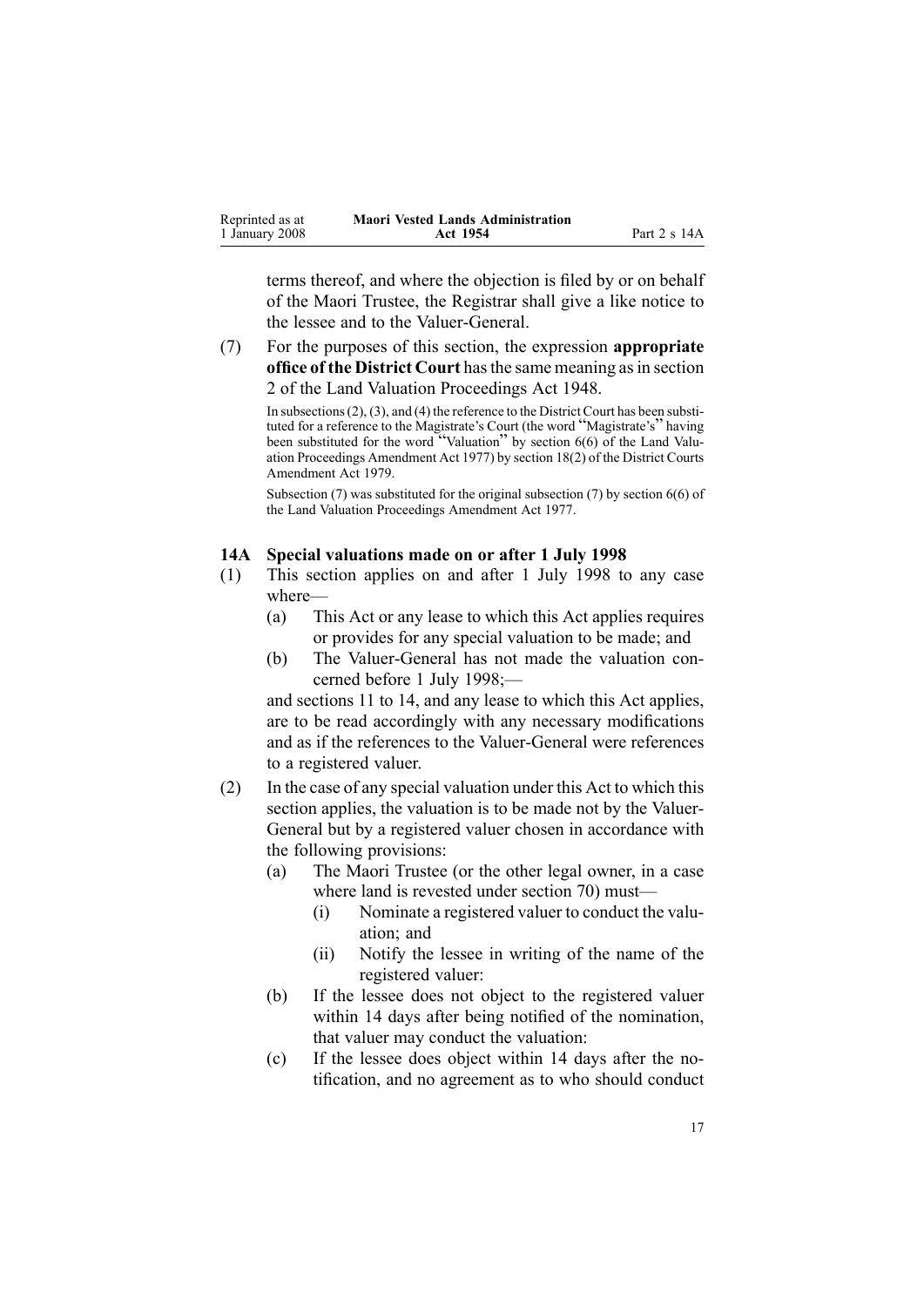<span id="page-17-0"></span>

|             | <b>Maori Vested Lands Administration</b> | Reprinted as at |
|-------------|------------------------------------------|-----------------|
| Part 2 s 15 | Act 1954                                 | 1 January 2008  |

the valuation can be reached, the valuation is to be conducted by <sup>a</sup> registered valuer nominated by the President of the New Zealand Institute of Valuers.

Section 14A was inserted, as from 1 July 1998, by section [54\(1\)](http://www.legislation.govt.nz/pdfLink.aspx?id=DLM427717) Ratings Valuations Act 1998 (1998 No 69). *See* sections 55 to [63](http://www.legislation.govt.nz/pdfLink.aspx?id=DLM427719) for the savings and transitional provisions.

#### *Resumption of land or gran<sup>t</sup> of new lease*

### **15 Notice to be given to lessee as to resumption of land, or requiring an election by lessee**

- (1) If no objection is made to the special valuation within the period fixed by the Maori Trustee as aforesaid, or, if any objection is made, when all objections have been finally disposed of, the Maori Trustee shall serve a notice on the lessee either—
	- (a) Requiring the lessee, on <sup>a</sup> date to be specified in the notice, being <sup>a</sup> date not earlier than one year after the date of the notice, to deliver possession of the land comprised in the lease on terms that the Maori Trustee shall, on the delivery of possession, pay to the lessee the full value, as shown by the certificate of valuation prepared under section [12](#page-14-0) of this Act and any amendments to the certificate, of the improvements effected by the lessee and in respec<sup>t</sup> of which he is entitled to compensation under this Act; or
	- (b) Requiring the lessee, within 2 months after the date of the notice, to elect either to take <sup>a</sup> new lease of the land on the terms prescribed in that behalf by this Act or to have <sup>a</sup> new lease of the land submitted to public competition by public tender in accordance with the provisions of this Act.
- (2) The Maori Trustee may at any time give notice to the lessee that he does not intend to require the lessee to deliver possession of the land in accordance with paragraph  $(a)$  of subsection (1) of this section. Any notice under this subsection shall be binding on the Maori Trustee according to its tenor, but any such notice shall not be deemed to be <sup>a</sup> notice under paragraph (b) of the said subsection (1).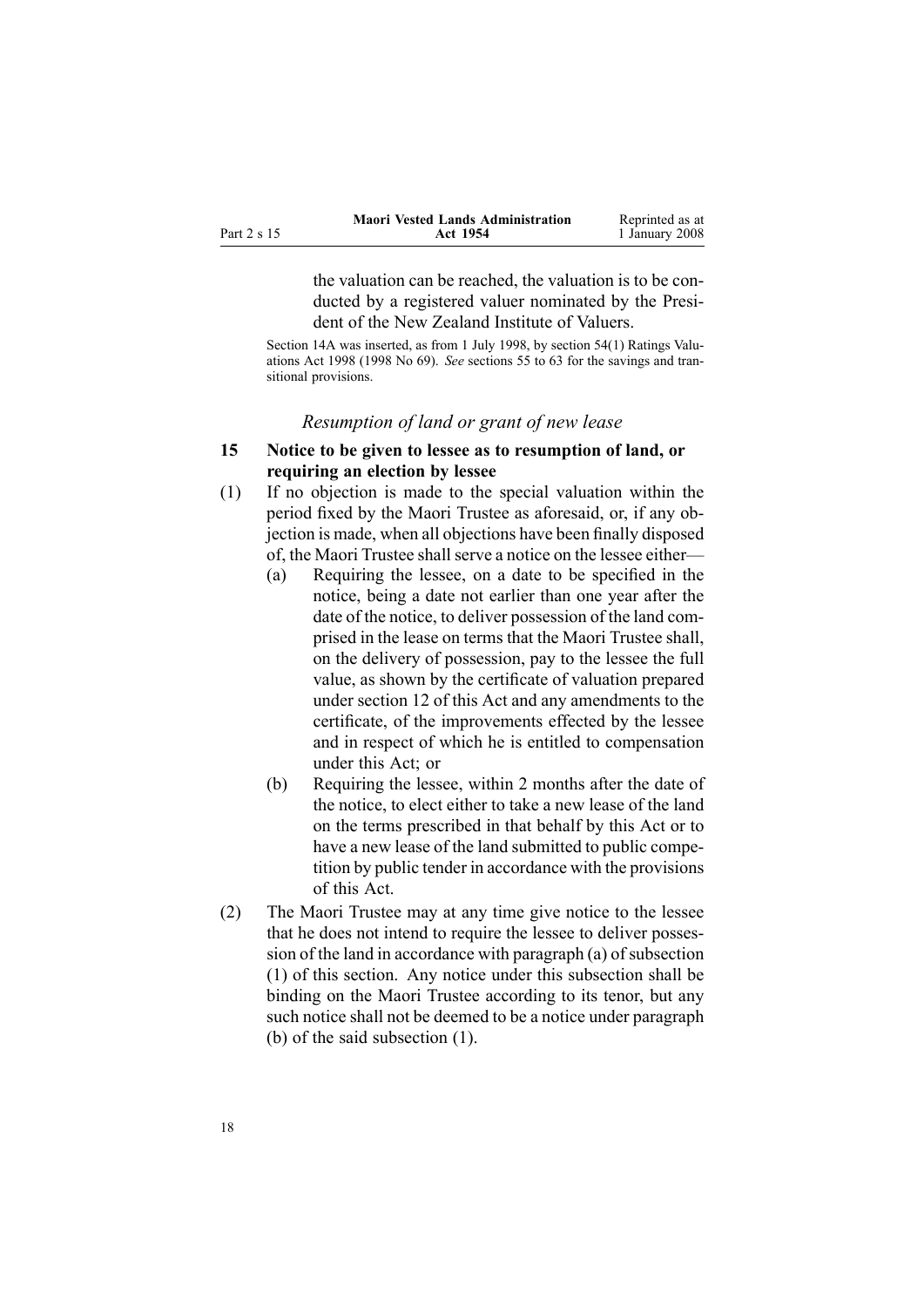<span id="page-18-0"></span>

| Reprinted as at | <b>Maori Vested Lands Administration</b> |             |
|-----------------|------------------------------------------|-------------|
| 1 January 2008  | Act 1954                                 | Part 2 s 17 |

### **16 Lessee to have limited right to occupy land, notwithstanding expiry of lease**

- (1) Until the date fixed by the Maori Trustee for the delivery of possession of the land by the lessee, or until the date of the commencement of <sup>a</sup> new lease, the lessee to whom any notice is given in accordance with the provisions of section [15](#page-17-0) of this Act may, notwithstanding that his lease has expired, continue in occupation of the land so long as he shall pay the rent reserved by the lease and perform and observe the covenants and conditions contained or implied in the expired lease; and while the lessee continues to occupy the land he shall, notwithstanding that his lease has expired, continue to be the lessee of the land for the purposes of this Act.
- (2) Subject to the provisions of subsection (1) of this section, no lessee of land comprised in <sup>a</sup> subsisting lease shall remain in occupation of the land after the expiry of his lease, notwithstanding any provision of his lease conferring on him <sup>a</sup> right to hold over.

In subsection (1), section 209(1) Rating Powers Act 1988 (1988 No 97) repealed, as from 28 June 1988, the Rating Act 1967 (1967 No 123).

Section 177(1) of that Act had in turn repealed, as from 1 April 1968, the Rating Act 1925 (1925 No 30).

Subsection (1) was amended, as from 1 July 2003, by section [137\(1\)](http://www.legislation.govt.nz/pdfLink.aspx?id=DLM133500) Local Government (Rating) Act <sup>2002</sup> (2002 No 6) by omitting the words ", and during that occupation also he shall be deemed to be the occupier of the land for the purposes of the Rating Act <sup>1967</sup>". *See* section [137\(2\)](http://www.legislation.govt.nz/pdfLink.aspx?id=DLM133500) of that Act for the savings provision that provides that the changes apply for the purpose of rating in <sup>a</sup> financial year that begins on or after 1 July 2003.

### **17 On delivery of possession, Maori Trustee to pay compensation**

Where the Maori Trustee has required the lessee to deliver pos-session of the land in accordance with paragraph [\(a\)](#page-17-0) of subsection (1) of section 15 of this Act, the Maori Trustee shall, if the lessee has paid the rent up to the due date, on the delivery of possession, and subject to the provisions of section [18](#page-19-0) of this Act, pay to the lessee or to the person entitled to receive the amount an amount equivalent to the full value of the improvements effected by the lessee and shown in the certificate of valuation under section [12](#page-14-0) of this Act.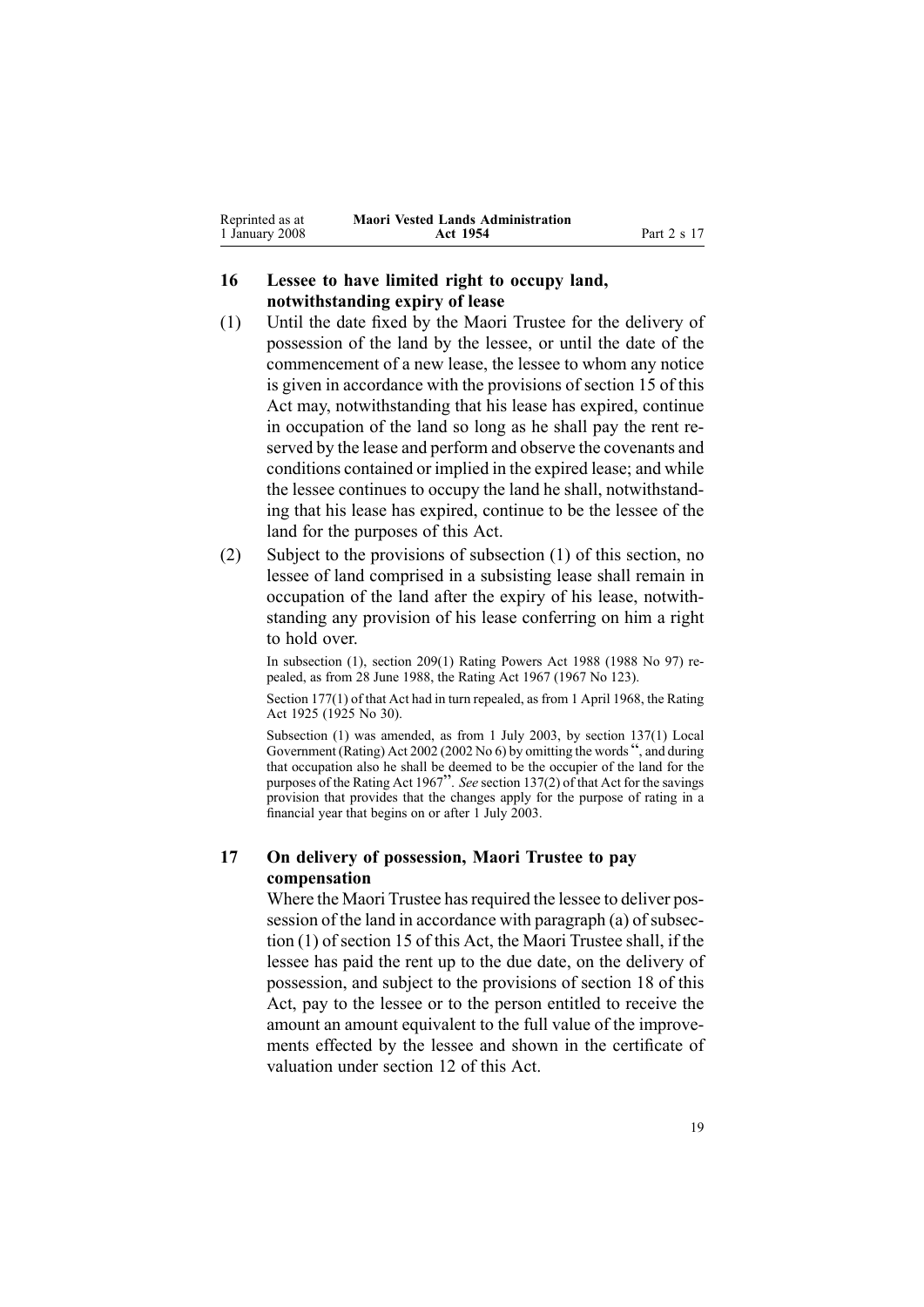<span id="page-19-0"></span>Part 2 <sup>s</sup> 18

### **18 Deduction for destroyed or depreciated improvements**

Where, after the expiry of <sup>a</sup> subsisting lease and before delivery of possession of the land, any of the improvements for which the lessee is entitled to compensation have been destroyed or appreciably damaged or depreciated, or any other improvements on the land have been destroyed or appreciably damaged or depreciated, the value of the improvements so destroyed, or, as the case may be, the cost of repairing and restoring any improvements so damaged or depreciated, shall be determined by agreemen<sup>t</sup> between the Maori Trustee and the lessee, or, in default of agreement, by the Land Valuation Tribunal, and the amount so determined, together with the amount of any costs, charges, or expenses incurred by the Maori Trustee in or about that determination, shall be deducted from the amount payable as aforesaid to the lessee or other person entitled to receive payment.

### **19 Special provisions as to leases the terms of which have been extended by statute**

- (1) The provisions of this section shall apply with respec<sup>t</sup> to any subsisting lease the term whereof has been extended by virtue of the provisions of section [13](http://www.legislation.govt.nz/pdfLink.aspx?id=DLM254468) of the Maori [Purposes](http://www.legislation.govt.nz/pdfLink.aspx?id=DLM254439) Act 1948. or of section 8 of the Maori Purposes Act 1950, or of section [9](http://www.legislation.govt.nz/pdfLink.aspx?id=DLM264512) of the Maori [Purposes](http://www.legislation.govt.nz/pdfLink.aspx?id=DLM264192) Act 1951, or of section [6](http://www.legislation.govt.nz/pdfLink.aspx?id=DLM275633) of the [Maori](http://www.legislation.govt.nz/pdfLink.aspx?id=DLM275619) [Purposes](http://www.legislation.govt.nz/pdfLink.aspx?id=DLM275619) Act 1952, or of section [29](http://www.legislation.govt.nz/pdfLink.aspx?id=DLM284302) of the Maori [Purposes](http://www.legislation.govt.nz/pdfLink.aspx?id=DLM283859) Act [1953](http://www.legislation.govt.nz/pdfLink.aspx?id=DLM283859).
- (2) Where the rent payable at the commencement of the term of any lease to which this section applies was reduced under the National [Expenditure](http://www.legislation.govt.nz/pdfLink.aspx?id=DLM212211) Adjustment Act 1932 or the [Mortgagors](http://www.legislation.govt.nz/pdfLink.aspx?id=DLM219821) and Lessees [Rehabilitation](http://www.legislation.govt.nz/pdfLink.aspx?id=DLM219821) Act 1936, the Maori Trustee shall impose <sup>a</sup> condition that, in electing to take <sup>a</sup> new lease, the lessee shall be required to pay to the Maori Trustee an amount equal to the difference between the rent reserved at the commencement of the lease and the reduced rent, calculated from the date upon which, but for the statutory provisions mentioned in subsection (1) of this section, the term of the lease would have originally expired, or from the 31st day of December 1950, whichever is the later date, to the 30th day of June 1954.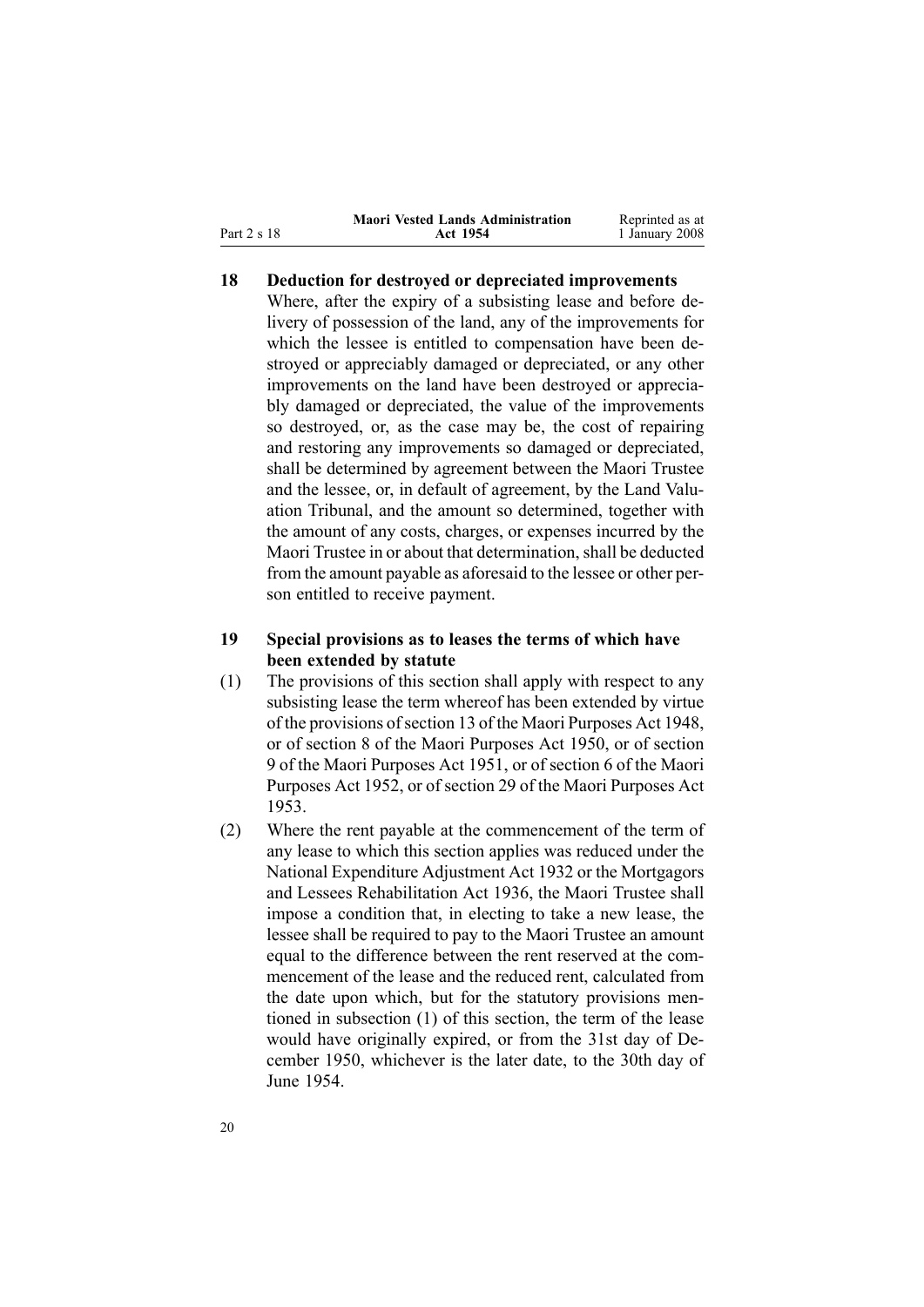<span id="page-20-0"></span>

| Reprinted as at | <b>Maori Vested Lands Administration</b> |             |
|-----------------|------------------------------------------|-------------|
| 1 January 2008  | Act 1954                                 | Part 2 s 21 |

- (3) The date for the commencement of any new lease granted to the lessee holding under any lease to which this section applies shall be the 1st day of July 1954.
- (4) Any such new lease granted as aforesaid may be registered under the Land [Transfer](http://www.legislation.govt.nz/pdfLink.aspx?id=DLM269031) Act 1952, notwithstanding that the land comprised in the new lease was subject to <sup>a</sup> prior lease and, for the purposes of registration, the prior lease shall be deemed to have been surrendered on the 30th day of June 1954.
- (5) The term of Lease Number 22716, Wellington Registry, affecting that portion of the Ohotu Number 8 Block containing 1,967 acres, more or less, and known as Sections 3, 4, and 5, Block IX, Karioi Survey District, shall, notwithstanding that the lease has expired, be deemed to have been extended by the provisions referred to in subsection [\(1\)](#page-19-0) of this section, and the lease aforesaid shall, for the purposes of this Act, be deemed to be <sup>a</sup> subsisting lease.

### **20 Lessee to pay for lessor's improvements when electing to take new lease**

In requiring <sup>a</sup> lessee to make the election referred to in paragraph [\(b\)](#page-17-0) of subsection (1) of section 15 of this Act, the Maori Trustee shall impose a condition that, where the lessee elects to take <sup>a</sup> new lease, he shall pay to the Maori Trustee an amount equivalent to the value, asshown by the certificate of valuation under section [12](#page-14-0) of this Act, of any improvements other than the improvements effected by the lessee.

#### **21 Term of new lease**

Every new lease shall be for <sup>a</sup> term of 21 years, and every such lease shall contain <sup>a</sup> provision that if the Maori Trustee does not, at least one year before the expiry of the lease, give notice to the lessee that the Maori Trustee intends to resume possession of the land, the lessee shall have the right to <sup>a</sup> renewal of the lease for successive terms of 21 years, subject to the right of the Maori Trustee to resume possession of the land at the end of the 15th year of each successive term of 21 years or at the end of each such successive term, after giving to the lessee not less than one year's notice of the Maori Trustee's intention so to resume possession and on paymen<sup>t</sup> to the lessee of the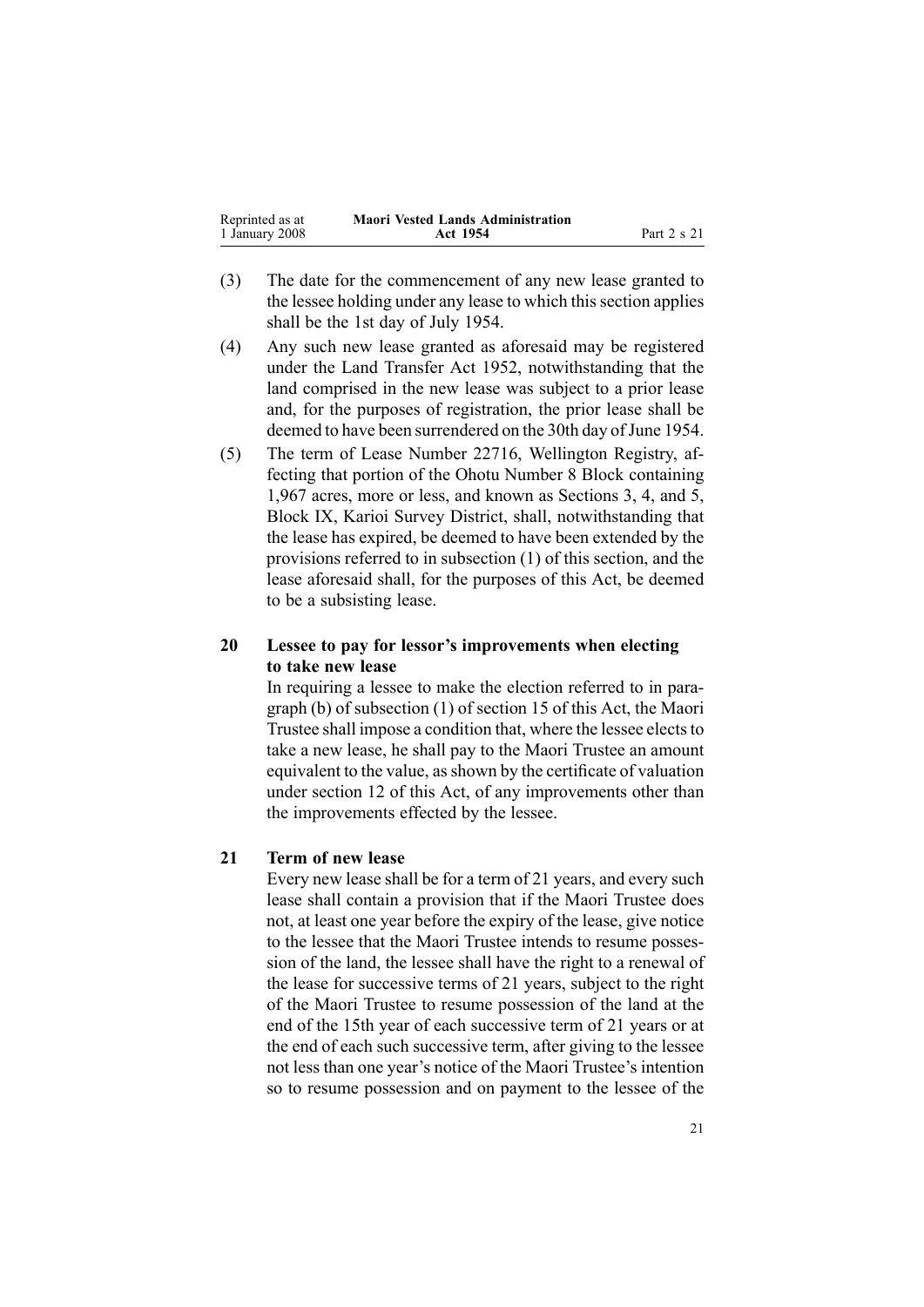<span id="page-21-0"></span>

|             | <b>Maori Vested Lands Administration</b> | Reprinted as at |
|-------------|------------------------------------------|-----------------|
| Part 2 s 22 | Act 1954                                 | 1 January 2008  |

amount of the compensation to which he is then entitled in accordance with the provisions of this Act.

#### **22 Minimum annual rent**

- (1) For the purposes of this Act, the expression **minimum annual rent** means <sup>a</sup> rent equal to double the amount of the rent reserved at the commencement of the term of <sup>a</sup> subsisting lease, or, where the rent reserved as aforesaid was equal to or in excess of the rent reserved at the commencement of the term of the lease of which the subsisting lease is, or purports to be, <sup>a</sup> renewal, the expression **minimum annual rent** means the rent reserved at the commencement of the term of the subsisting lease.
- (2) For the purposes of this section, the expression **rent reserved at the commencement of the term** means the rent reserved in relation to the land as if no improvements existed thereon; and does not include any portion of the rent reserved in respec<sup>t</sup> of improvements.
- (3) Where for the purposes of this Act it is necessary to ascertain the minimum annual rent of any land which is par<sup>t</sup> only of the land comprised in <sup>a</sup> lease, the Maori Trustee shall apportion the minimum annual rent for the whole of the land as between the appropriate par<sup>t</sup> thereof and the remainder in such manner as he thinks equitable; and the minimum annual rent so apportioned in respec<sup>t</sup> of any par<sup>t</sup> shall, for the purposes of this Act, be the minimum annual rent for that part. Every such apportionment by the Maori Trustee shall be final and conclusive.

### **23 Annual rent where minimum rent reduced because of uncontrollable deterioration**

Where, pursuan<sup>t</sup> to the provisions of section [50](#page-34-0) of this Act, the Land Valuation Tribunal has fixed the amount to represen<sup>t</sup> the deterioration in the quality of the land through causes which were not reasonably within the control of the lessee or any former lessee, the annual rent payable under the new lease shall be the minimum annual rent, ascertained in accordance with section 22 of this Act, reduced by an amount equal to 5 percen<sup>t</sup> of the amount fixed by the Land Valuation Tribunal to represen<sup>t</sup> the deterioration in the quality of the land.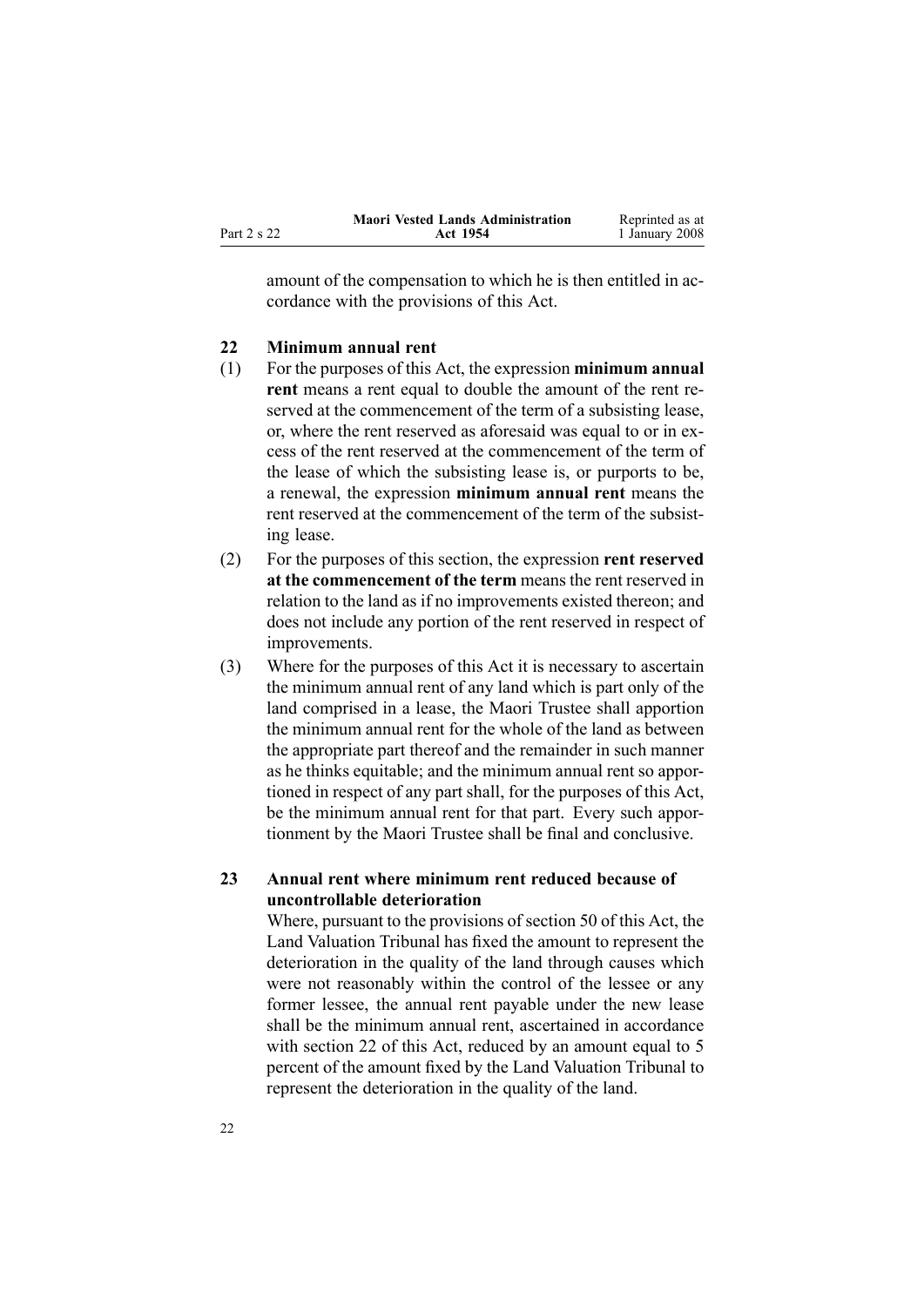<span id="page-22-0"></span>

| Reprinted as at | <b>Maori Vested Lands Administration</b> |             |
|-----------------|------------------------------------------|-------------|
| 1 January 2008  | Act 1954                                 | Part 2 s 24 |

#### **24 Rent under new lease**

- (1) Subject to the provisions of this Act, the annual rent payable under any new lease shall be:
	- (a) For the first 10 years of the term, <sup>a</sup> sum equal to 5 percent of the unimproved value of the land as shown by the certificate of valuation prepared under section [12](#page-14-0) of this Act, or the minimum annual rent, whichever is the greater:

Provided that where the provisions of section [23](#page-21-0) of this Act apply, the rent payable for the first 10 years of the term of <sup>a</sup> new lease shall be the rent fixed in accordance with that section:

(b) For the next 11 years of the term, <sup>a</sup> sum equal to 5 percen<sup>t</sup> of the unimproved value of the land as shown by <sup>a</sup> special valuation to be made in that behalf by the Valuer-General, as at the end of the aforesaid period of 10 years:

> Provided that the annual rent for the aforesaid period of 11 years shall not be less than the annual rent fixed at the commencement of the lease.

- (2) The annual rent payable under any lease which is <sup>a</sup> renewal of <sup>a</sup> new lease shall be:
	- (a) For the first 10 years of the term, <sup>a</sup> sum equal to 5 percent of the unimproved value of the land as shown by <sup>a</sup> special valuation to be made in that behalf by <sup>a</sup> registered valuer as at the date of the expiry of the previous term:

Provided that the annual rent for the aforesaid period of 10 years shall not be less than the annual rent fixed in respec<sup>t</sup> of the preceding term of 11 years of the expired lease:

(b) For the next 11 years of the term, <sup>a</sup> sum equal to 5 percen<sup>t</sup> of the unimproved value of the land as shown by <sup>a</sup> special valuation to be made in that behalf by <sup>a</sup> registered valuer as at the end of the last period of 10 years:

> Provided that the annual rent for the said period of 11 years shall not be less than the annual rent fixed at the commencement of the renewed term.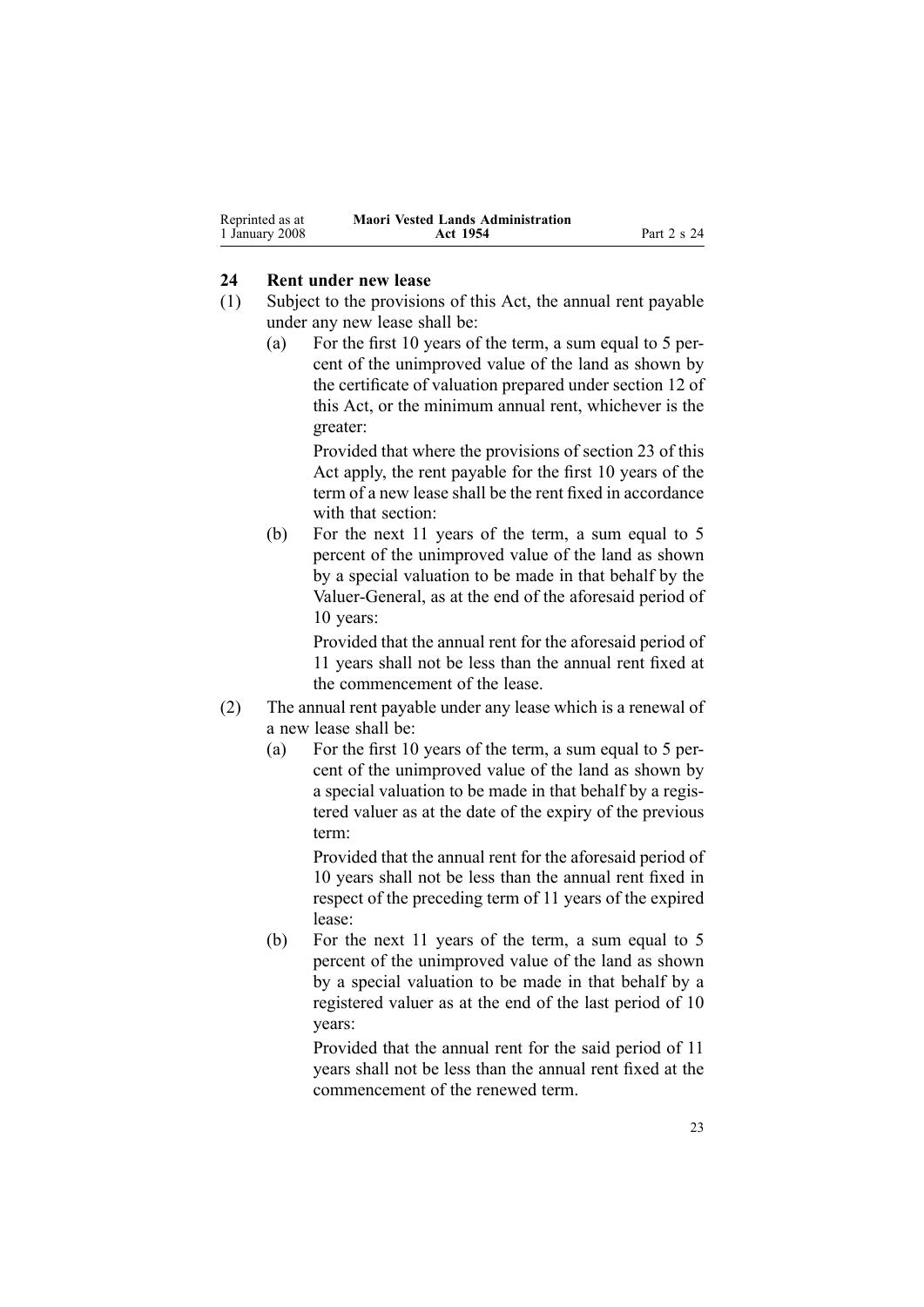<span id="page-23-0"></span>

|          | <b>Maori Vested Lands Administration</b> | Reprinted as at |
|----------|------------------------------------------|-----------------|
| t 2 s 25 | Act 1954                                 | 1 January 2008  |

Subsection (2)(a) and (b) was amended, as from 1 July 1998, by section [54\(1\)](http://www.legislation.govt.nz/pdfLink.aspx?id=DLM427717) Ratings Valuations Act 1998 (1998 No 69) by substituting the words "<sup>a</sup> registered valuer" for the words "the ValuerGeneral". *See* sections [55](http://www.legislation.govt.nz/pdfLink.aspx?id=DLM427719) to [63](http://www.legislation.govt.nz/pdfLink.aspx?id=DLM427719) for the savings and transitional provisions.

#### **25 Valuations for revision of rent**

- (1) Upon the making of any special valuation for the purposes of section [24](#page-22-0) of this Act, <sup>a</sup> registered valuer shall cause to be prepared <sup>a</sup> certificate of valuation and the provisions of sections 12 to [14A](#page-14-0) of this Act shall, as far as they are applicable, and with the necessary modifications, extend and apply to any such valuation accordingly.
- (2) Any objection to any such valuation shall be heard and determined in manner hereinafter provided.

Subsection (2)(1) was amended, as from 1 July 1998, by section [54\(1\)](http://www.legislation.govt.nz/pdfLink.aspx?id=DLM427717) Ratings Valuations Act <sup>1998</sup> (1998 No 69) by substituting the words "<sup>a</sup> registered valuer" and the expression "sections 12 to 14A" for the words "the Valuer-General" and the expression "sections 12, 13, and <sup>14</sup>". *See* sections <sup>55</sup> to [63](http://www.legislation.govt.nz/pdfLink.aspx?id=DLM427719) for the savings and transitional provisions.

### **26 Lessee may require Maori Trustee to reduce minimum annual rent**

- (1) Where the lessee has elected to take <sup>a</sup> new lease, in accordance with paragraph [\(b\)](#page-17-0) of subsection (1) of section 15 of this Act, and the annual rent calculated at the rate of 5 percen<sup>t</sup> of the unimproved value of the land, as determined by the special valuation, islessthan the minimum annual rent, the lessee, in giving notice of his election to the Maori Trustee, may require the Maori Trustee to reduce the rent to an amount being not less than the amount of the rent calculated as aforesaid or to an amount being four-fifths of the minimum annual rent, whichever amount is the greater, on the ground that the quality of the land has deteriorated through causes which were not reasonably within the control of the lessee or of any former lessee; and if the Maori Trustee refuses so to reduce the rent, he shall, as soon as practicable thereafter, refer the question to the Land Valuation Tribunal for determination in accordance with the provisions of section [50](#page-34-0) of this Act.
- (2) If within the period in which he has been required to elect to take <sup>a</sup> new lease the lessee has not required the Maori Trustee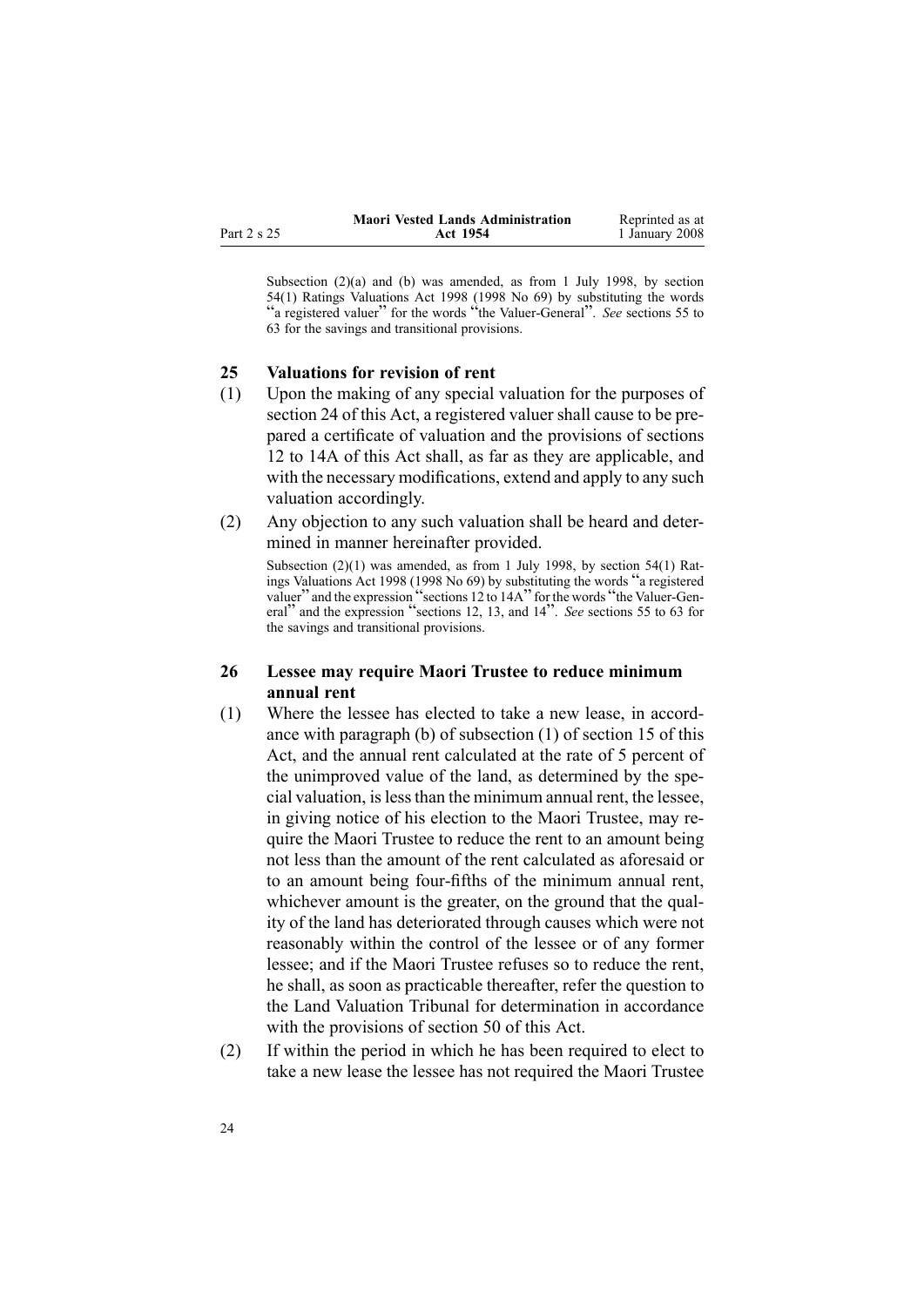<span id="page-24-0"></span>

| Reprinted as at | <b>Maori Vested Lands Administration</b> |             |
|-----------------|------------------------------------------|-------------|
| 1 January 2008  | Act 1954                                 | Part 2 s 28 |

to reduce the rent as aforesaid, the lessee shall be deemed to have elected to take <sup>a</sup> new lease at the minimum annual rent.

#### **27 Provision as to compensation for improvements**

- (1) Every new lease and every renewal thereofshall contain <sup>a</sup> provision to the effect that, due notice of his intention to resume possession of the land having been given by the Maori Trustee in accordance with the provisions of section [21](#page-20-0) of this Act, the lessee shall be entitled, on delivering possession of the land, and not being in any way in default under the terms of hislease, to receive compensation for all improvements effected by him to the extent of two-thirds of the value of those improvements according to <sup>a</sup> special valuation to be made in that behalf by <sup>a</sup> registered valuer as at the date of the expiry of the lease or of the expiry of the fifteenth year of the term of the lease, as the case may require.
- (2) The provisions of section [18](#page-19-0) of this Act shall, with the necessary modifications, extend and apply to any improvements for which the lessee is entitled to compensation and any other improvements on the land which, before possession of the land has been delivered, have been destroyed or appreciably damaged or depreciated.

Subsection (1) was amended, as from 1 July 1998, by section [54\(1\)](http://www.legislation.govt.nz/pdfLink.aspx?id=DLM427717) Ratings Valuations Act <sup>1998</sup> (1998 No 69) by substituting the words "<sup>a</sup> registered valuer" for the words "the Valuer-General". *See* sections 55 to [63](http://www.legislation.govt.nz/pdfLink.aspx?id=DLM427719) for the savings and transitional provisions.

#### **28 Valuations for purposes of determining compensation**

Every valuation made for the purposes of section 27 of this Act shall be made as nearly as may be in accordance with the provisions of section [11](#page-13-0) of this Act and all the provisions of that section and of sections 12 to [14A](#page-14-0) of this Act shall, as far as they are applicable, and with the necessary modifications, extend and apply to any such valuation accordingly.

Section 28 was amended, as from 1 July 1998, by section [54\(1\)](http://www.legislation.govt.nz/pdfLink.aspx?id=DLM427717) Ratings Valuations Act <sup>1998</sup> (1998 No 69) by substituting the expression "sections <sup>12</sup> to 14A" for the expression "sections 12, 13, and <sup>14</sup>". *See* sections <sup>55</sup> to [63](http://www.legislation.govt.nz/pdfLink.aspx?id=DLM427719) for the savings and transitional provisions.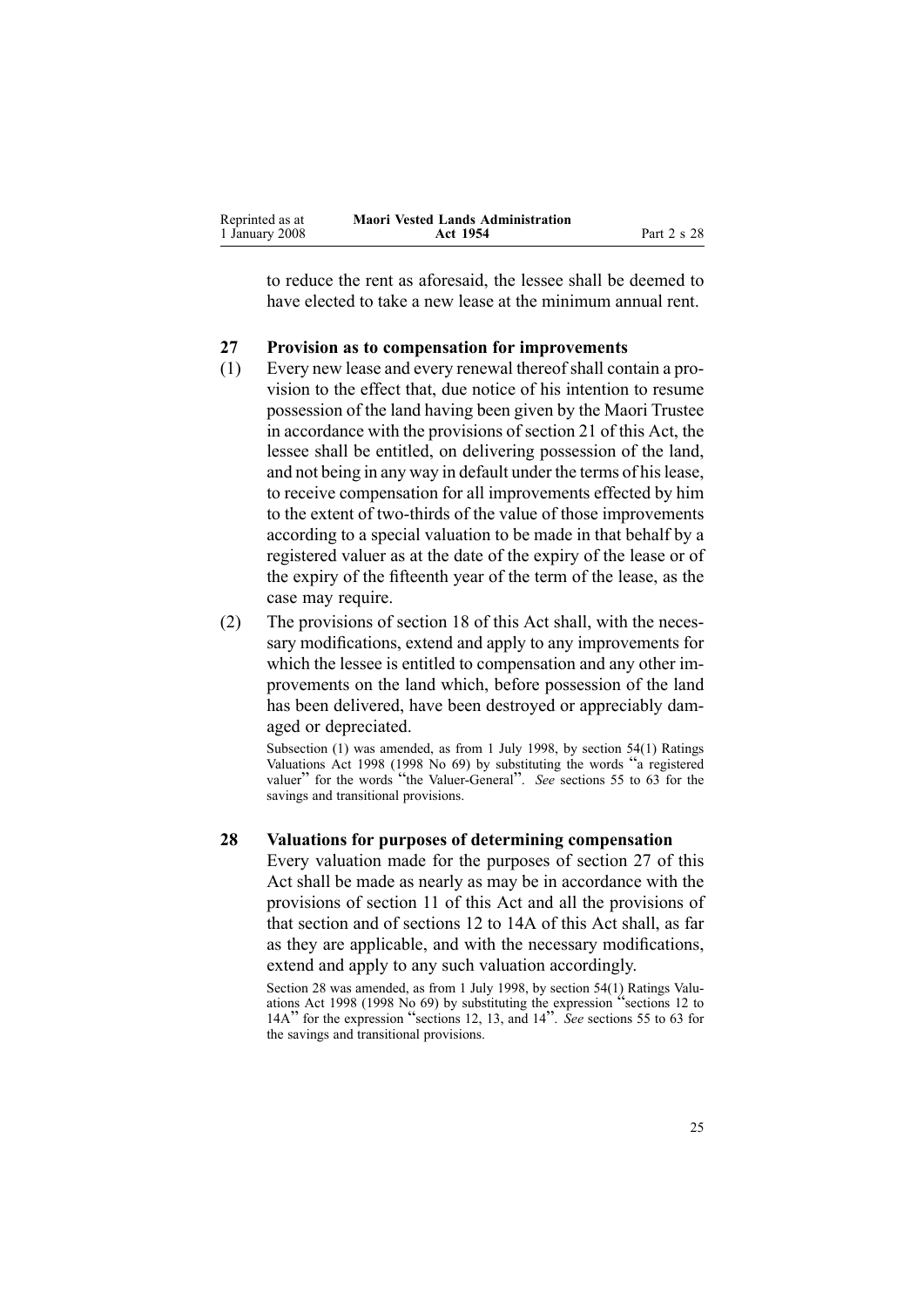<span id="page-25-0"></span>

|             | <b>Maori Vested Lands Administration</b> | Reprinted as at |
|-------------|------------------------------------------|-----------------|
| Part 2 s 29 | Act 1954                                 | 1 January 2008  |

### **29 Reservation of rights to timber trees**

- (1) Every new lease may, in the discretion of the Maori Trustee, contain <sup>a</sup> provision reserving to him all rights in respec<sup>t</sup> of timber or timber trees being or growing on the land, and rights of access over the land comprised in the lease for the purpose of extracting timber or timber trees, whether being or growing on the land comprised in the lease or otherwise.
- (2) Nothing in any new lease reserving rights in respec<sup>t</sup> of timber or timber trees shall apply to any timber trees planted by the lessee or by any former lessee or to any timber derived from timber trees so planted.
- (3) Notwithstanding the provisions of this Act, or of any new lease, the Maori Trustee may, in any case where, by reason of the reservation to him of rights in respec<sup>t</sup> of timber or timber trees, the lessee's use and enjoyment of an area of 50 acres or more is unduly restricted or interfered with, make such reduction in the rent reserved by the lease, and for such period, as to him appears appropriate in the circumstances.
- $(4)$  Every new lease in which any rights in respect of timber or timber trees are reserved to the Maori Trustee shall contain <sup>a</sup> provision to the effect that any rights in relation to the extraction of the timber by the Maori Trustee or his agents or licensees shall be exercised in <sup>a</sup> reasonable manner and so as to cause the least interference with the lessee's use of the land; and the lease shall further provide that, in the event of the lessee suffering damage as the result of any neglect on the par<sup>t</sup> of the Maori Trustee or his agents or licensees to observe the aforesaid provision, the lessee shall be entitled to compensation, the amount of which, in default of agreement, shall be determined by arbitration.
- (5) Notwithstanding that in any new lease or renewal thereof the Maori Trustee may have reserved all rights in respect of timber or timber trees, it shall be lawful for <sup>a</sup> lessee to use, for any purpose in relation to fencing, any timber from trees which have been severed from the land; but, unless the lease contains an express provision authorising him in that behalf, <sup>a</sup> lessee who severs timber trees from the land, whether for purposes related to fencing or not, shall be liable to the Maori Trustee for damages in respec<sup>t</sup> of the timber trees severed by the lessee.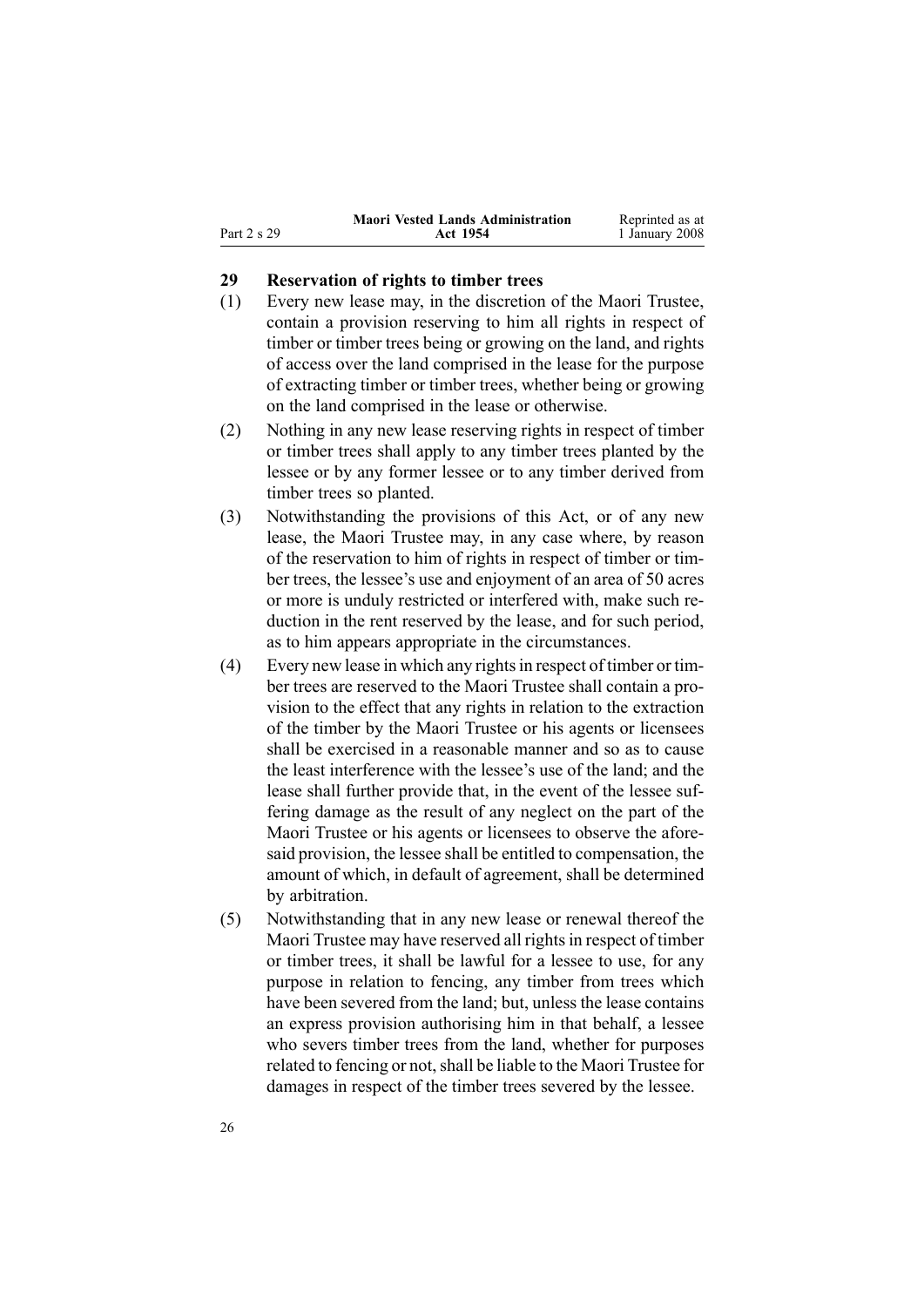<span id="page-26-0"></span>

| Reprinted as at | <b>Maori Vested Lands Administration</b> |             |
|-----------------|------------------------------------------|-------------|
| 1 January 2008  | Act 1954                                 | Part 2 s 31 |

(6) Nothing in this section, or in any reservation contained in any new lease, shall be so construed as to preven<sup>t</sup> the Maori Trustee from disposing of any timber or timber trees to the lessee upon such terms as may be agreed on between the Maori Trustee and the lessee.

#### **30 Assignment of leases**

- (1) Every new lease, and every renewal thereof, shall contain <sup>a</sup> provision to the effect that where the lessee desires to assign his lease, whether in whole or in part, he shall first offer to surrender the lease, in whole or in part, to the Maori Trustee for <sup>a</sup> consideration to be agreed on between the lessee and the Maori Trustee, and, failing agreemen<sup>t</sup> within 2 months from the date of the offer to surrender being made to the Maori Trustee as to the amount of the consideration, the lessee shall be at liberty to make any assignment which is otherwise permitted by his lease.
- (2) Nothing in any provision in any lease under subsection (1) of this section shall apply to any assignment as between husband and wife, or between civil union partners or de facto partners, or to any assignment to any child, brother, or sister of the lessee, or to any assignment by operation of law or to any disposition by will.

Subsection (2) was amended, as from 26 April 2005, by section [7](http://www.legislation.govt.nz/pdfLink.aspx?id=DLM333795) Relationships (Statutory References) Act 2005 (2005  $\overrightarrow{No}$  3) by inserting the words ", or between civil union partners or de facto partners," after the word "wife".

### **31 Form of new lease**

(1) Every new lease shall be in the form prescribed in Schedule [1](#page-47-0) to this Act:

Provided that the form may, in the discretion of the Maori Trustee, be varied to meet the circumstances of any particular case.

(2) Every new lease shall be deemed to be subject to all existing encumbrances, liens, and interests (if any) registered against any prior lease of the vested land concerned to the lessee to whom <sup>a</sup> new lease is granted and, notwithstanding anything contained in the Land [Transfer](http://www.legislation.govt.nz/pdfLink.aspx?id=DLM269031) Act 1952, the District Land Registrar shall register against the new lease all such encum-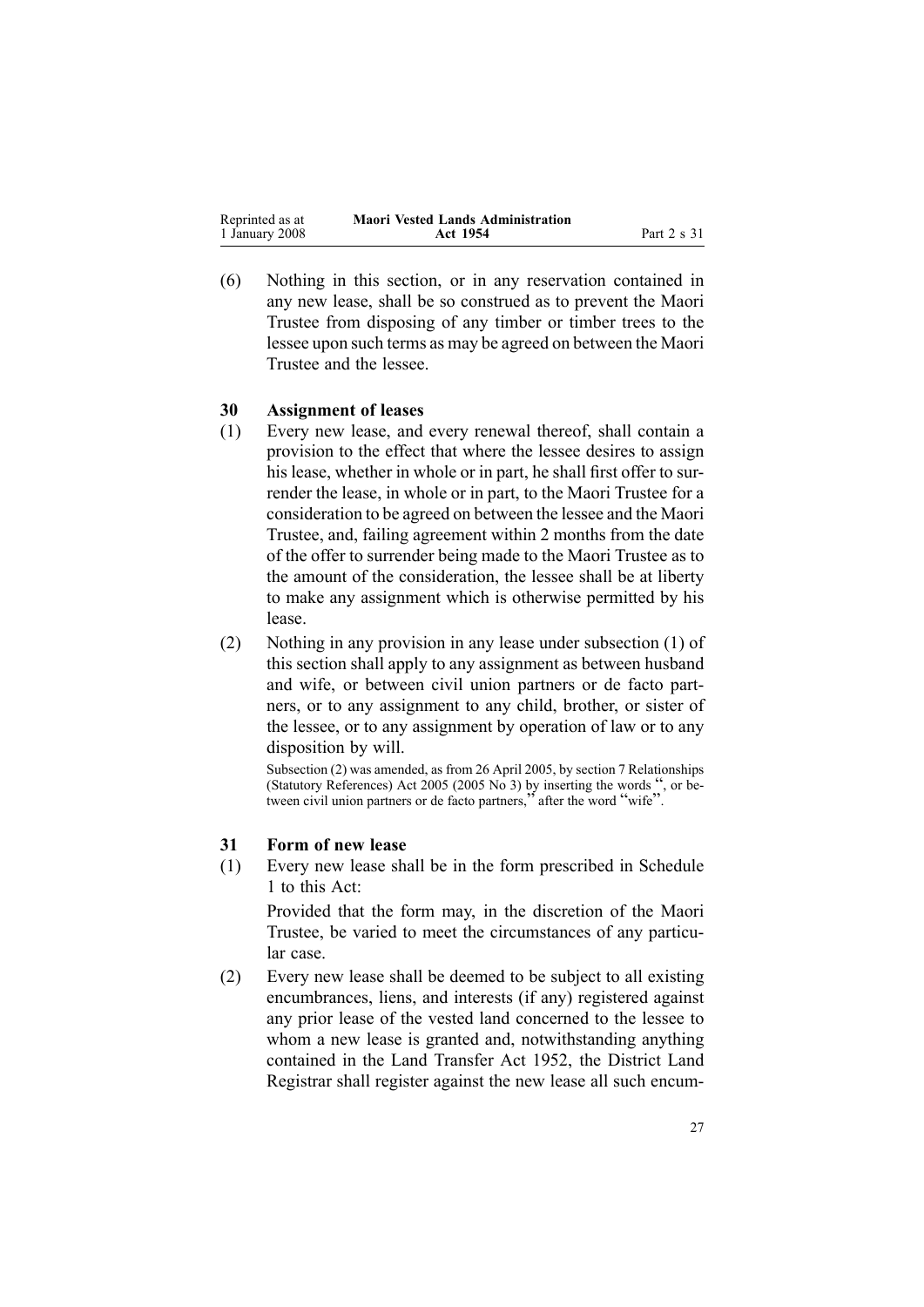<span id="page-27-0"></span>

|             | <b>Maori Vested Lands Administration</b> | Reprinted as at |
|-------------|------------------------------------------|-----------------|
| Part 2 s 32 | Act 1954                                 | 1 January 2008  |

brances, liens, and interests accordingly in the order of their registered priority.

(3) Nothing in the Land Settlement Promotion and Land Acquisition Act 1952 shall apply to the gran<sup>t</sup> of <sup>a</sup> new lease otherwise than under the provisions of section 32 or section [33](#page-29-0) of this Act.

In subsection (3) the words "and Land Acquisition" were inserted in the Short Title of the Land Settlement Promotion and Land Acquisition Act 1952 by section 2(3) of the Land Settlement Promotion and Land Acquisition Amendment Act 1968.

### **32 Procedure where lessee does not accept new lease or renewal of <sup>a</sup> lease**

- (1) Where the lessee elects not to accep<sup>t</sup> <sup>a</sup> new lease or fails to execute <sup>a</sup> memorandum of lease within one month after the memorandum is tendered to him for the purpose, the right to <sup>a</sup> new lease of the land shall, assoon as practicable, be submitted to public competition by public tender, subject to the following terms and conditions:
	- (a) The upse<sup>t</sup> rentshall be the rent at which <sup>a</sup> new lease was offered to the lessee:
	- (b) The amount of the upse<sup>t</sup> rent, and the value of improvements as fixed by the special valuation under section [11](#page-13-0) of this Act, shall be stated in an advertisement calling for tenders:
	- (c) The outgoing lessee shall be entitled to tender:
	- (d) The highest tender (being not less than the upse<sup>t</sup> rent) shall be accepted:
	- (e) The successful tenderer, not being the outgoing lessee, shall, within 7 days after notice has been given to him that he has been declared the purchaser of the aforesaid right, pay to the Maori Trustee the amount of the value of the improvements as fixed by the aforesaid special valuation:
	- (f) Except in cases where the outgoing lessee is the purchaser, the Maori Trustee shall, when he has satisfied himself that the outgoing lessee has let the new lessee into quiet possession of the land and that none of the improvements which were thereon when the special valuation aforesaid was made have been destroyed or appre-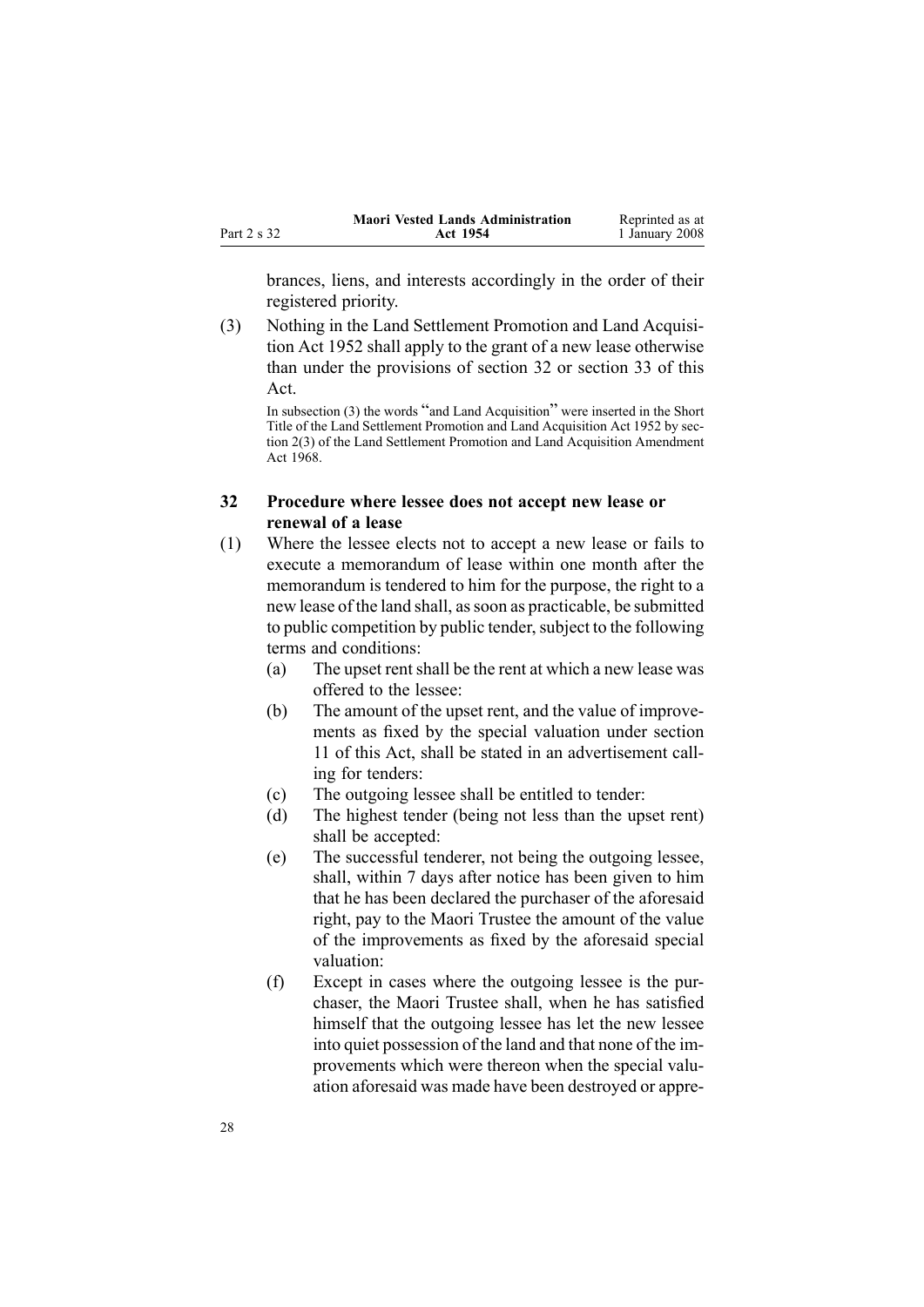| Reprinted as at | <b>Maori Vested Lands Administration</b> |             |
|-----------------|------------------------------------------|-------------|
| 1 January 2008  | Act 1954                                 | Part 2 s 32 |

ciably damaged or depreciated, pay over to the outgoing lessee, or other person entitled to receive payment, the amount received by him from the new lessee in respec<sup>t</sup> of improvements for which the outgoing lessee is entitled to receive compensation:

- (g) Except in cases where the outgoing lessee is the purchaser, if any of the said improvements have been destroyed or appreciably damaged or depreciated, the value of the improvements so destroyed or, as the case may be, the cost of repairing or restoring any improvements so damaged or depreciated shall be determined by agreemen<sup>t</sup> between the Maori Trustee and the outgoing lessee, or, in default of agreement, by the Land Valuation Tribunal, and the amount so determined, together with the amount of any costs, charges, or expenses incurred by the Maori Trustee in or about the determination, shall be deducted from the amount payable as aforesaid to the outgoing lessee or other person entitled to receive payment, and the amount deducted, excep<sup>t</sup> so much thereof as has been deducted for costs, charges, or expenses, which shall be retained by the Maori Trustee, shall be returned by the Maori Trustee to the new lessee.
- (2) Where the lessee holding under <sup>a</sup> new lease, or under <sup>a</sup> renewal of <sup>a</sup> new lease, elects not to take <sup>a</sup> renewal of his lease or <sup>a</sup> further renewal thereof, the Maori Trustee shall require <sup>a</sup> registered valuer to make <sup>a</sup> special valuation of all improvements on the land for which the lessee is entitled to compensation, and shall submit the right to <sup>a</sup> new lease of the land for public competition by public tender, subject to the terms and conditions prescribed by subsection [\(1\)](#page-27-0) of this section; and the provisions of that subsection and of sections [33](#page-29-0) and [34](#page-29-0) of this Act shall, with the necessary modifications, apply accordingly.
- $(3)$  In respect of any valuation made for the purposes of subsection  $(2)$  of this section there shall subsist a right of objection and the provisions of section [14](#page-15-0) of this Act shall, with the necessary modifications, extend and apply to any such valuation.

Subsection (2) was amended, as from 1 July 1998, by section [54\(1\)](http://www.legislation.govt.nz/pdfLink.aspx?id=DLM427717) Ratings Valuations Act <sup>1998</sup> (1998 No 69) by substituting the words "<sup>a</sup> registered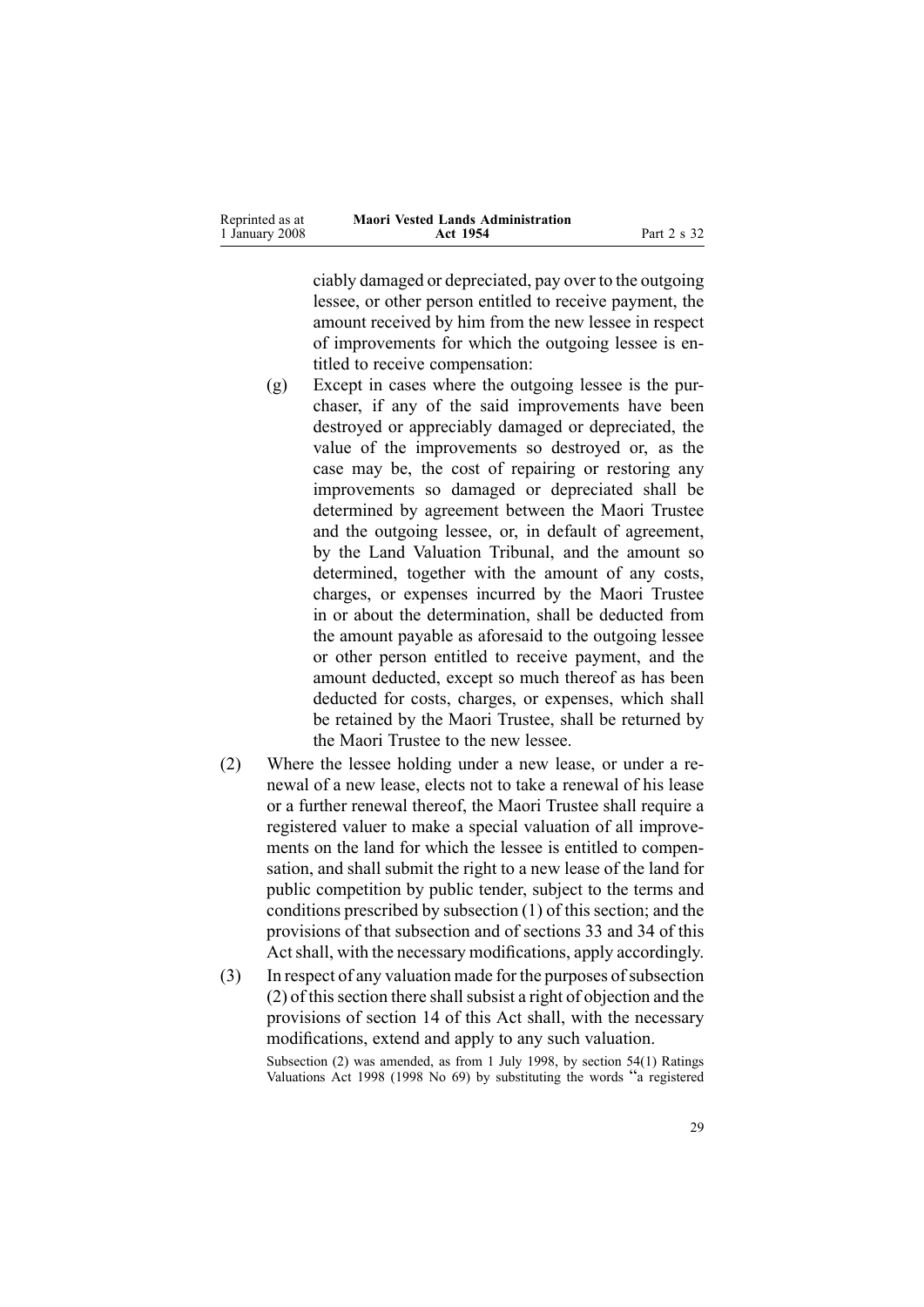<span id="page-29-0"></span>

|             | <b>Maori Vested Lands Administration</b> | Reprinted as at |
|-------------|------------------------------------------|-----------------|
| Part 2 s 33 | Act 1954                                 | 1 January 2008  |

valuer" for the words "the Valuer-General". *See* sections 55 to [63](http://www.legislation.govt.nz/pdfLink.aspx?id=DLM427719) for the savings and transitional provisions.

#### **33 Procedure where right to new lease not purchased**

- (1) If the right to <sup>a</sup> new lease is not purchased under section [32](#page-27-0) of this Act, or if the purchaser, not being the outgoing lessee, fails to pay to the Maori Trustee within the time limited in that behalf the amount of the value of improvements, or if the purchaser fails to execute the memorandum of lease within one month after the memorandum is tendered to him for the purpose, the Maori Trustee may at any time thereafter, and from time to time as often as he thinks it necessary so to do, or until <sup>a</sup> tender has been accepted, submit to public competition by public tender <sup>a</sup> right to <sup>a</sup> new lease of the land at such rent, and subject to the paymen<sup>t</sup> of such sum for the value of improvements as the Maori Trustee may determine, but otherwise on the terms and conditions prescribed in section [32](#page-27-0) of this Act.
- (2) Where <sup>a</sup> right to <sup>a</sup> new lease has been submitted to public competition by public tender under this section, and the amount received by the Maori Trustee as the value of the improvements is less than the amount of compensation to which the outgoing lessee is entitled, the lessee shall accep<sup>t</sup> the amount received by the Maori Trustee, subject to any deduction made in accordance with the provisions of section [32](#page-27-0) of this Act, in full satisfaction of the compensation due to him.

### **34 Date of commencement of new lease when offered for public competition**

In offering for public competition the right to <sup>a</sup> new lease, the Maori Trustee may impose <sup>a</sup> condition that the right to take possession under the new lease shall commence on the 1st day of January or July in the appropriate year.

#### *Jurisdiction of Land Valuation Tribunal*

### **35 Commencement of proceedings under section 10 of this Act**

(1) Every proceeding in the Land Valuation Tribunal undersection [10](#page-13-0) of this Act shall be commenced by notice of motion lodged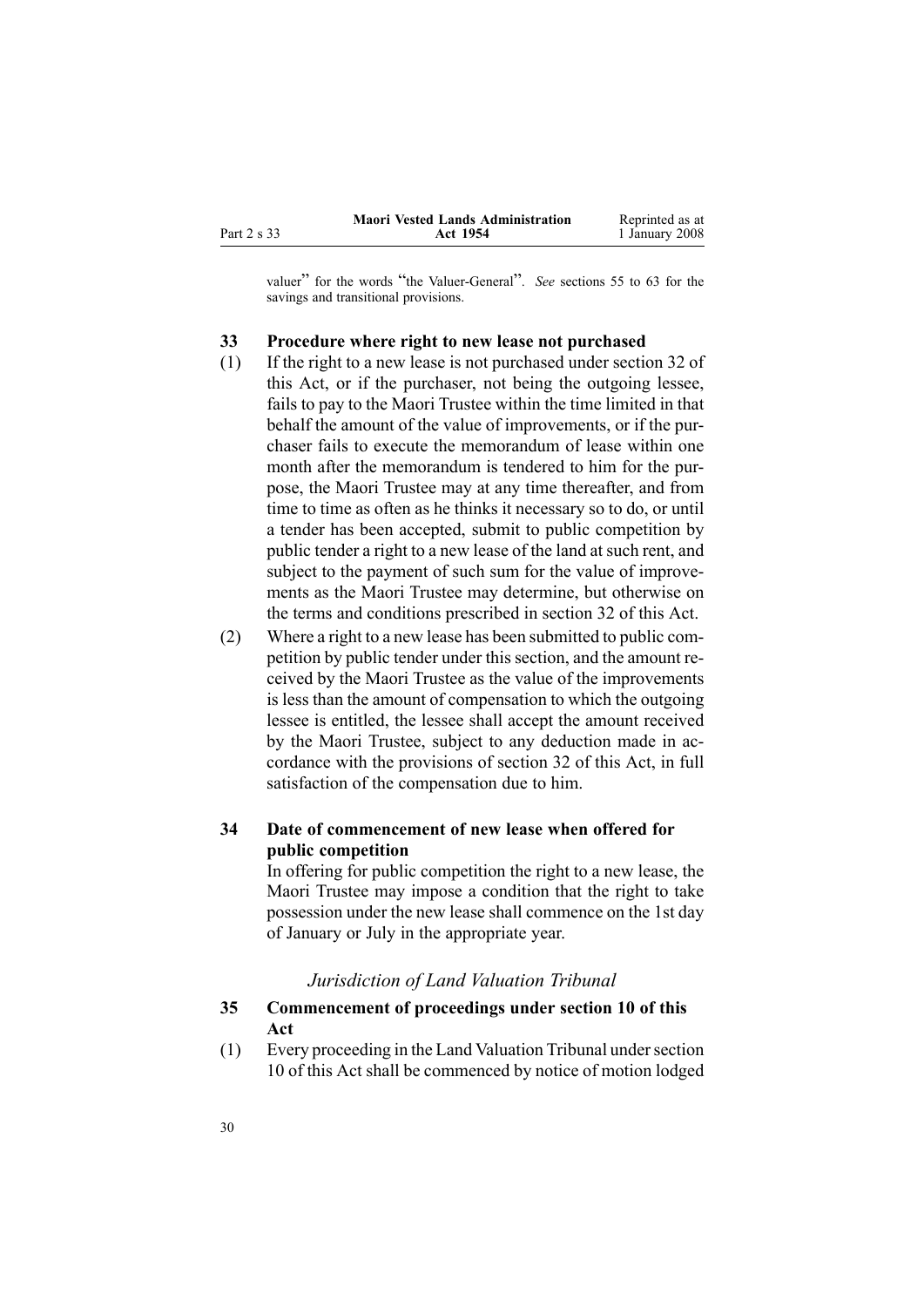<span id="page-30-0"></span>

| Reprinted as at | <b>Maori Vested Lands Administration</b> |             |
|-----------------|------------------------------------------|-------------|
| 1 January 2008  | Act 1954                                 | Part 2 s 38 |

at the appropriate office of the District Court (as defined in section [2](http://www.legislation.govt.nz/pdfLink.aspx?id=DLM249219) of the Land Valuation [Proceedings](http://www.legislation.govt.nz/pdfLink.aspx?id=DLM249212) Act 1948).

(2) Every such notice of motion shall be accompanied by <sup>a</sup> statement of the material facts, specifying those relied upon by the party giving the notice of motion and setting forth the nature of the declaration sought from the Land Valuation Tribunal, and accompanied by all relevant documents or copies thereof. The statement and documents shall be verified by declaration by the party by or on whose behalf they are lodged or by some other persons competent to do so.

In subsection (1) the words in the second set of square brackets were substituted for the words "office of the Court nearest to the <sup>p</sup>lace where the land affected is situated" by section [6\(6\)](http://www.legislation.govt.nz/pdfLink.aspx?id=DLM442575) of the Land Valuation Proceedings Amendment Act 1977.

#### **36 Service of notices**

A duplicate of the notice of motion and of the statement required by section [35](#page-29-0) of this Act shall be served upon the Maori Trustee where the lessee is the applicant and upon the lessee where the Maori Trustee is the applicant.

### **37 Statements in answer**

- (1) The party upon whom notice of motion is served shall, within 2 months from the date upon which the notice was served on him, lodge with the District Court in which the notice of motion was filed <sup>a</sup> statement in answer to the statement accompanying the notice of motion, admitting or denying the matters therein alleged and adducing such other additional facts as are relied upon by him, and shall serve <sup>a</sup> copy thereof upon the applicant.
- (2) Every such statement filed in answer shall be verified in manner prescribed by subsection [\(2\)](#page-29-0) of section 35 of this Act.

In subsection (1) the words in square brackets were substituted for the words "Valuation Court" by section  $6(6)$  of the Land Valuation Proceedings Amendment Act 1977.

**38 Evidence as to other matters to be brought only by leave** No party to any proceedings aforesaid shall, excep<sup>t</sup> with the leave of the Land Valuation Tribunal, bring evidence as to any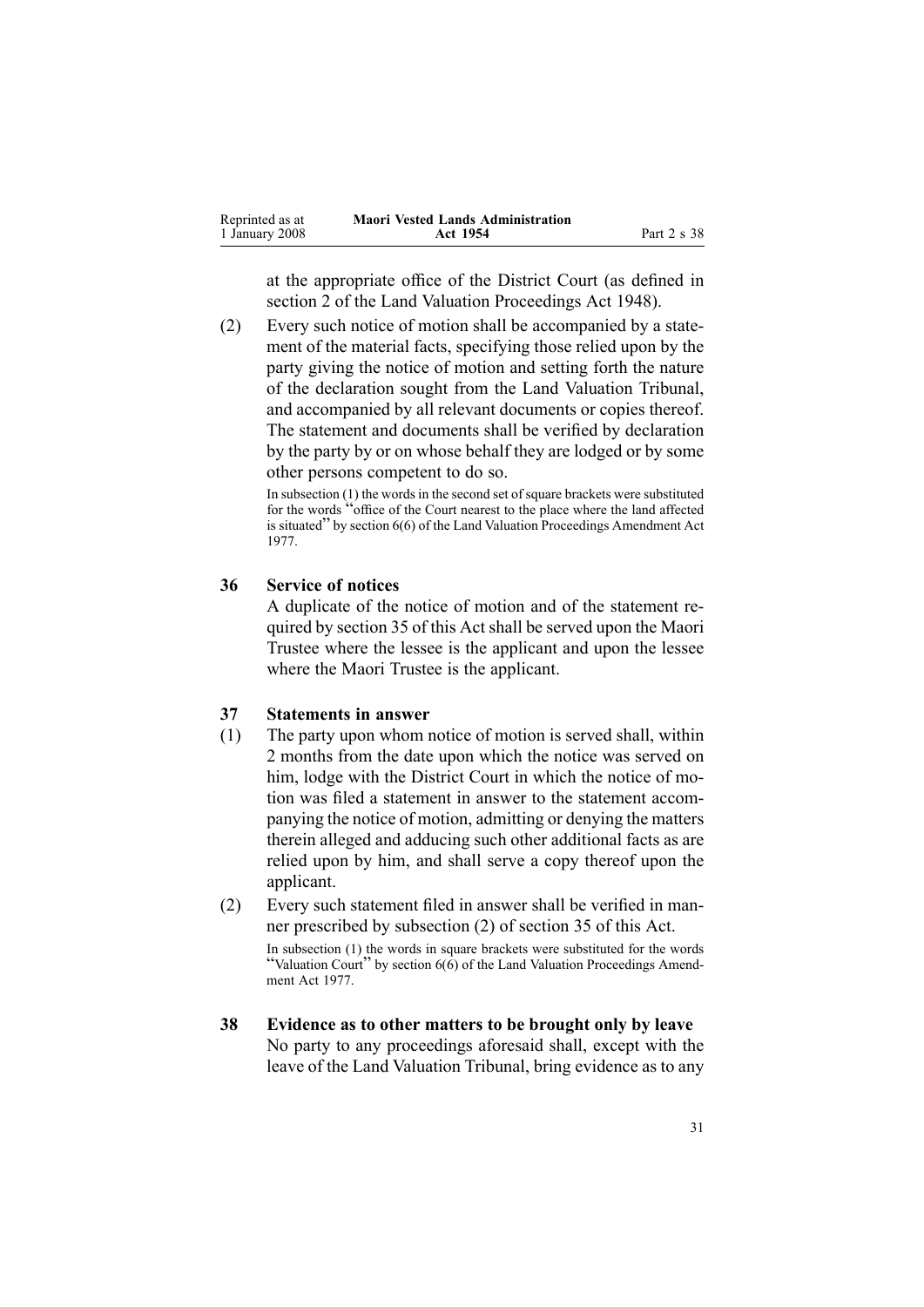<span id="page-31-0"></span>

|             | <b>Maori Vested Lands Administration</b> | Reprinted as at |
|-------------|------------------------------------------|-----------------|
| Part 2 s 39 | <b>Act 1954</b>                          | 1 January 2008  |

matter not alleged in the statement filed in the Land Valuation Tribunal by him or on his behalf.

**39 Proceedings to be determined by Land Valuation Tribunal** All such proceedings shall be heard and determined by the Land Valuation Tribunal.

The words "Land Valuation Tribunal" were substituted for the words "Valuation Court and not by <sup>a</sup> Land Valuation Committee" by section [6\(6\)](http://www.legislation.govt.nz/pdfLink.aspx?id=DLM442575) of the Land Valuation Proceedings Amendment Act 1977.

### **40 Proceedings in relation to destroyed or damaged improvements**

- (1) Any proceedings brought under section [18](#page-19-0) or section [32](#page-27-0) of this Act for <sup>a</sup> determination in relation to the value of any improvements appreciably damaged or destroyed, or the cost of repairing or restoring any such improvements, shall be heard and determined by the Land Valuation Tribunal, and no appeal shall lie to the Valuation Court from the decision of the Tribunal.
- (2) Any such proceedings shall be commenced by the filing of <sup>a</sup> notice of motion by the Maori Trustee accompanied by <sup>a</sup> statement setting forth the nature and extent of the improvements which have been damaged or destroyed, the value of those improvements as fixed by the Maori Trustee or the lessee, as the case may be, or the cost of repairing or restoring the same as fixed by the Maori Trustee and the lessee respectively, and such other particulars as may appear to be relevant to the issue. Any such statement shall be verified in the manner prescribed, in relation to statements, by subsection [\(2\)](#page-29-0) of section 35 of this Act.

### **41 Objections to valuations to be determined by Land Valuation Tribunal**

All objections to valuations made pursuan<sup>t</sup> to any of the provisions of this Act shall be heard and determined in the Land Valuation Tribunal.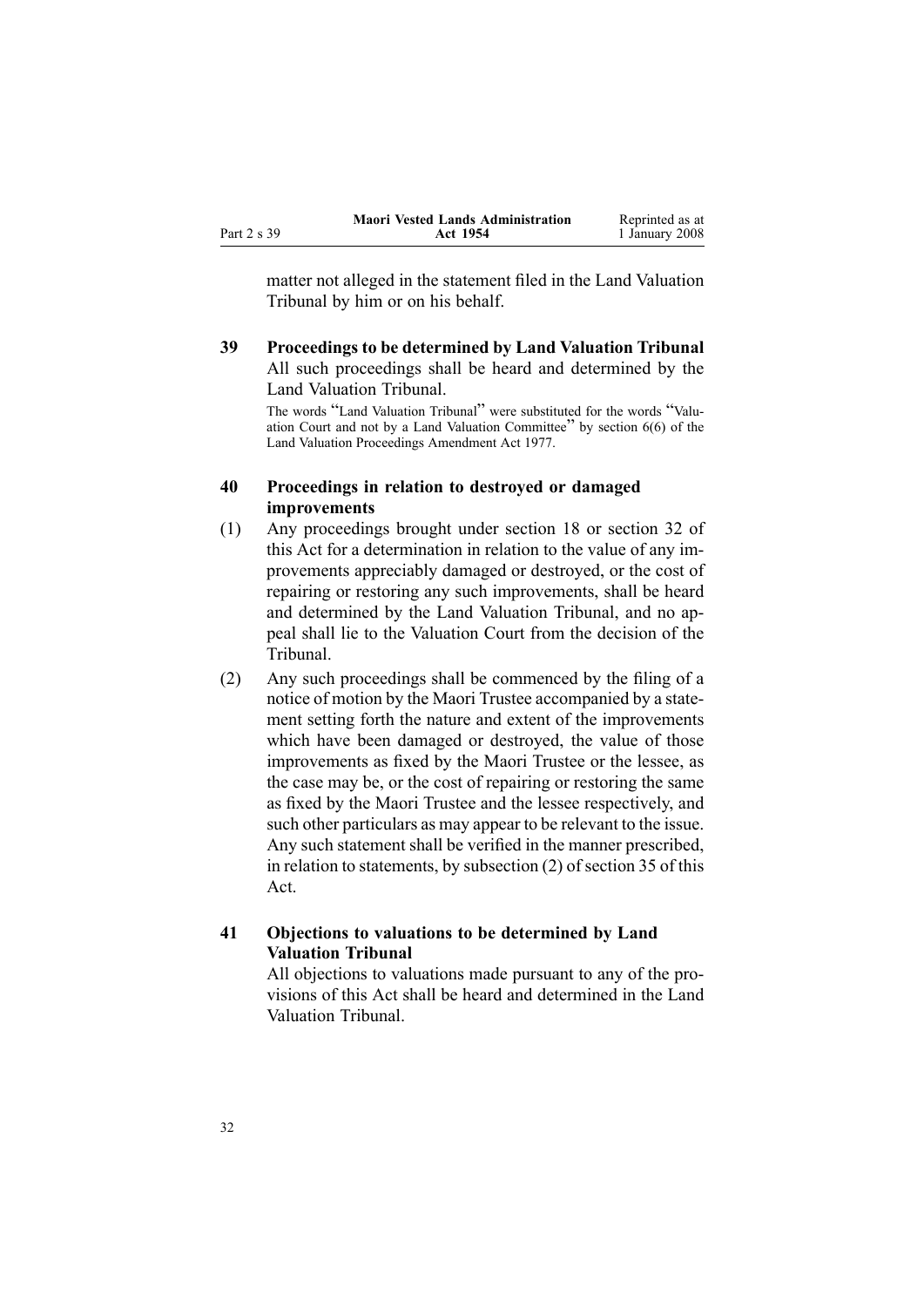<span id="page-32-0"></span>

| Reprinted as at | <b>Maori Vested Lands Administration</b> |             |
|-----------------|------------------------------------------|-------------|
| 1 January 2008  | Act 1954                                 | Part 2 s 44 |

#### **42 Hearing and determinations of objections**

- (1) In hearing and determining any objection, the Land Valuation Tribunal to whom the objections are referred shall proceed as nearly as may be as if it were hearing and determining an objection to <sup>a</sup> valuation under the Valuation of Land Act 1951.
- (2) If on the hearing of any objection, the Land Valuation Tribunal makes any alteration in the valuation, it shall make all such consequential alterations as are necessary for the purpose of fixing the capital and unimproved values and the value of improvements.

### **43 Notification of amendments**

The Registrar of the District Court in which the proceedings were filed shall notify the registered valuer who conducted the valuation, the Maori Trustee, and the lessee of every decision of the Land Valuation Tribunal. In any case where any alteration has been made in any valuation by the Tribunal, the Registrar shall require the Maori Trustee and the lessee, after the time for appeal as provided in section 44 of this Act has expired, to deliver up for amendment the copies of any certificate of valuation held by them and shall amend the copies so that they shall accord with the decision of the Tribunal.

Section 43 was amended, as from 1 September 1977, by section [6\(6\)](http://www.legislation.govt.nz/pdfLink.aspx?id=DLM442575) Land Valuation Proceedings Amendment Act 1977 (1977 No 15) by substituting the words "District Court in which the proceedings were filed" for the words "Valuation Court"

Section 43 was further amended, as from 1 July 1998, by section [54\(1\)](http://www.legislation.govt.nz/pdfLink.aspx?id=DLM427717) Ratings Valuations Act <sup>1998</sup> (1998 No 69) by substituting the words "the registered valuer who conducted the valuation" for the words "the Valuer-General". *See* sections 55 to [63](http://www.legislation.govt.nz/pdfLink.aspx?id=DLM427719) for the savings and transitional provisions.

#### **44 Appeal to High Court from Tribunal's determination**

- (1) Within 2 months after the date of the receipt of the notice given under section 43 of this Act, the Maori Trustee, or the lessee, may appeal to the Valuation Court from any determination of the Land Valuation Tribunal.
- (2) Every such appeal shall be by way of rehearing.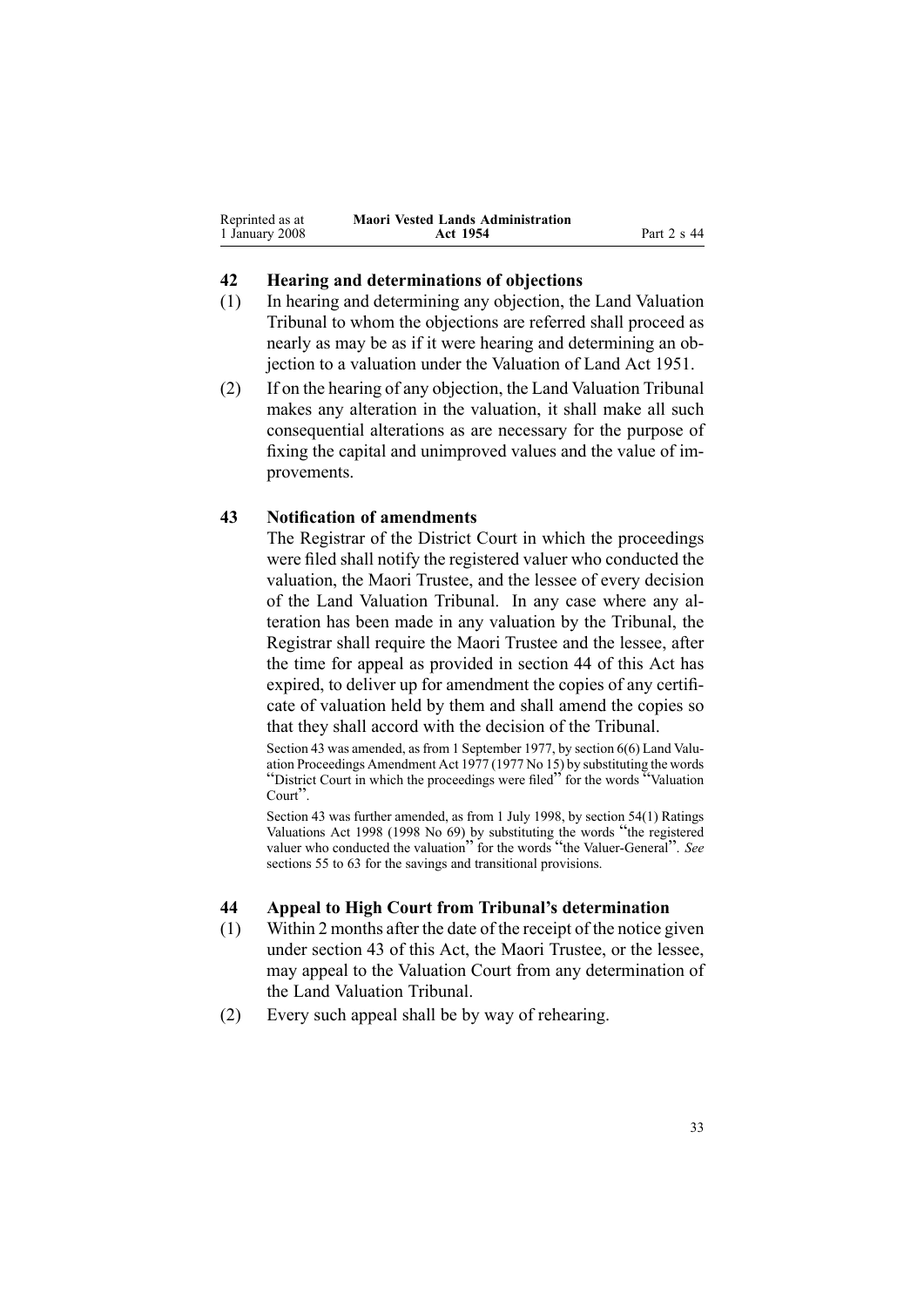<span id="page-33-0"></span>

|             | <b>Maori Vested Lands Administration</b> | Reprinted as at |
|-------------|------------------------------------------|-----------------|
| Part 2 s 45 | <b>Act 1954</b>                          | 1 January 2008  |

#### **45 Appeals by notice of motion**

- (1) Every appeal to the Valuation Court shall be brought by notice of motion filed in the office of the District Court in which the proceedings are filed, and setting out the grounds upon which the appeal is based.
- (2) Where the appeal is from par<sup>t</sup> only of the Tribunal's determination, the notice of motion shallspecify the par<sup>t</sup> of the decision appealed against.

In subsection (1) the reference to the District Court was substituted for <sup>a</sup> reference to the Magistrate's Court (which had been substituted for the words "the Court" by section [6\(6\)](http://www.legislation.govt.nz/pdfLink.aspx?id=DLM442575) of the Land Valuation Proceedings Amendment Act 1977) by section [18\(2\)](http://www.legislation.govt.nz/pdfLink.aspx?id=DLM35085) of the District Courts Amendment Act 1979.

In subsection (2) the word "Tribunal's" was substituted for the word "Com-mittee's" by section [6\(6\)](http://www.legislation.govt.nz/pdfLink.aspx?id=DLM442575) of the Land Valuation Proceedings Amendment Act 1977.

### **46 Service of notice of motion**

A copy of the notice of motion shall be served by the lessee on the Maori Trustee where the lessee is the appellant, and by the Maori Trustee on the lessee where the Maori Trustee is the appellant; and, in either case, <sup>a</sup> duplicate of the notice of motion shall be served on the registered valuer who conducted the valuation.

Section 46 was amended, as from 1 July 1998, by section [54\(1\)](http://www.legislation.govt.nz/pdfLink.aspx?id=DLM427717) Ratings Valuations Act <sup>1998</sup> (1998 No 69) by substituting the words "the registered valuer who conducted the valuation<sup>"</sup> for the words "the Valuer-General". *See* sections 55 to [63](http://www.legislation.govt.nz/pdfLink.aspx?id=DLM427719) for the savings and transitional provisions.

#### **47 Cross appeals**

- (1) Itshall not be necessary for the Maori Trustee in the case where the lessee appeals, or for the lessee in the case where the Maori Trustee appeals, to give notice by way of cross appeal; but if the party not appealing intends upon the hearing of the appeal to contend that the determination of the Land Valuation Tribunal should be varied, that party shall give to the other party notice of his intention so to contend.
- (2) The omission to give any such notice within <sup>a</sup> reasonable time shall not diminish the powers of the Valuation Court, but may, at the discretion of the Court, be <sup>a</sup> ground for the adjournment of the appeal or for <sup>a</sup> special order as to costs.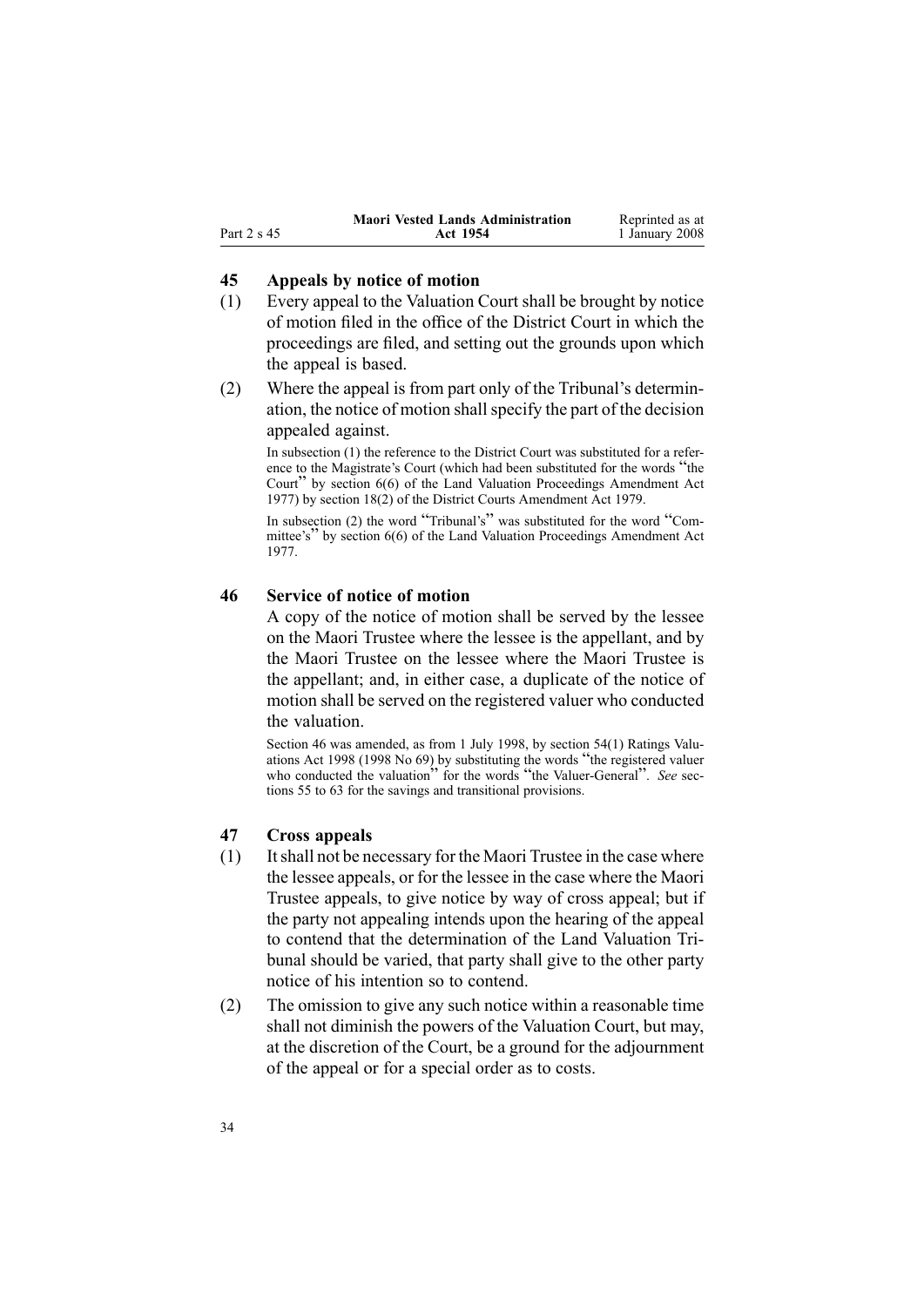<span id="page-34-0"></span>

| Reprinted as at | <b>Maori Vested Lands Administration</b> |             |
|-----------------|------------------------------------------|-------------|
| 1 January 2008  | Act 1954                                 | Part 2 s 50 |

#### **48 Chairman of Tribunal to prepare report**

- (1) Upon the filing of <sup>a</sup> notice of motion on appeal under this Act, the Chairman of the Land Valuation Tribunal whose determination is appealed from shall, unless <sup>a</sup> written decision embodying reasons for that decision is given by the Tribunal, forthwith prepare for the Valuation Court <sup>a</sup> repor<sup>t</sup> setting out the reasons for the Tribunal's determination.
- (2) A copy of any repor<sup>t</sup> so prepared shall be transmitted by the Registrar of the Valuation Court to the Maori Trustee and to the lessee of the land affected, and to the registered valuer who conducted the valuation.

In subsection (1) the word "Tribunal's" was substituted, as from <sup>1</sup> September 1977, for the word "Committee's" by section [6\(6\)](http://www.legislation.govt.nz/pdfLink.aspx?id=DLM442575) of the Land Valuation Proceedings Amendment Act 1977 (1977 No 15).

Subsection (2) was amended, as from 1 July 1998, by section [54\(1\)](http://www.legislation.govt.nz/pdfLink.aspx?id=DLM427717) Ratings Valuations Act <sup>1998</sup> (1998 No 69) by substituting the words "the registered valuer who conducted the valuation<sup>"</sup> for the words "the Valuer-General". *See* sections [55](http://www.legislation.govt.nz/pdfLink.aspx?id=DLM427719) to 63 for the savings and transitional provisions.

#### **49 Court may confirm determination or make alterations in valuation**

- (1) On the hearing of any appeal under this Act, the Valuation Court may confirm the determination appealed against or may make such alterations in the valuation as it thinks proper.
- (2) Where the Valuation Court makes any alteration in <sup>a</sup> valuation, it shall make all such consequential amendments as are necessary for the purpose of fixing the capital and unimproved values and the value of improvements.
- (3) The provisions of section [43](#page-32-0) of this Act shall, with the necessary modifications, extend and apply to the decision of the Valuation Court, and to the amendment of the copies of the appropriate certificate of valuation held by the Maori Trustee and the lessee.

### **50 Determination as to uncontrollable deterioration**

- (1) Any reference of any question to the Valuation Court made under section [26](#page-23-0) of this Act shall be by way of an application by the Maori Trustee.
- (2) Every such application shall be heard and determined by the Land Valuation Tribunal, and the Tribunal shall, subject to the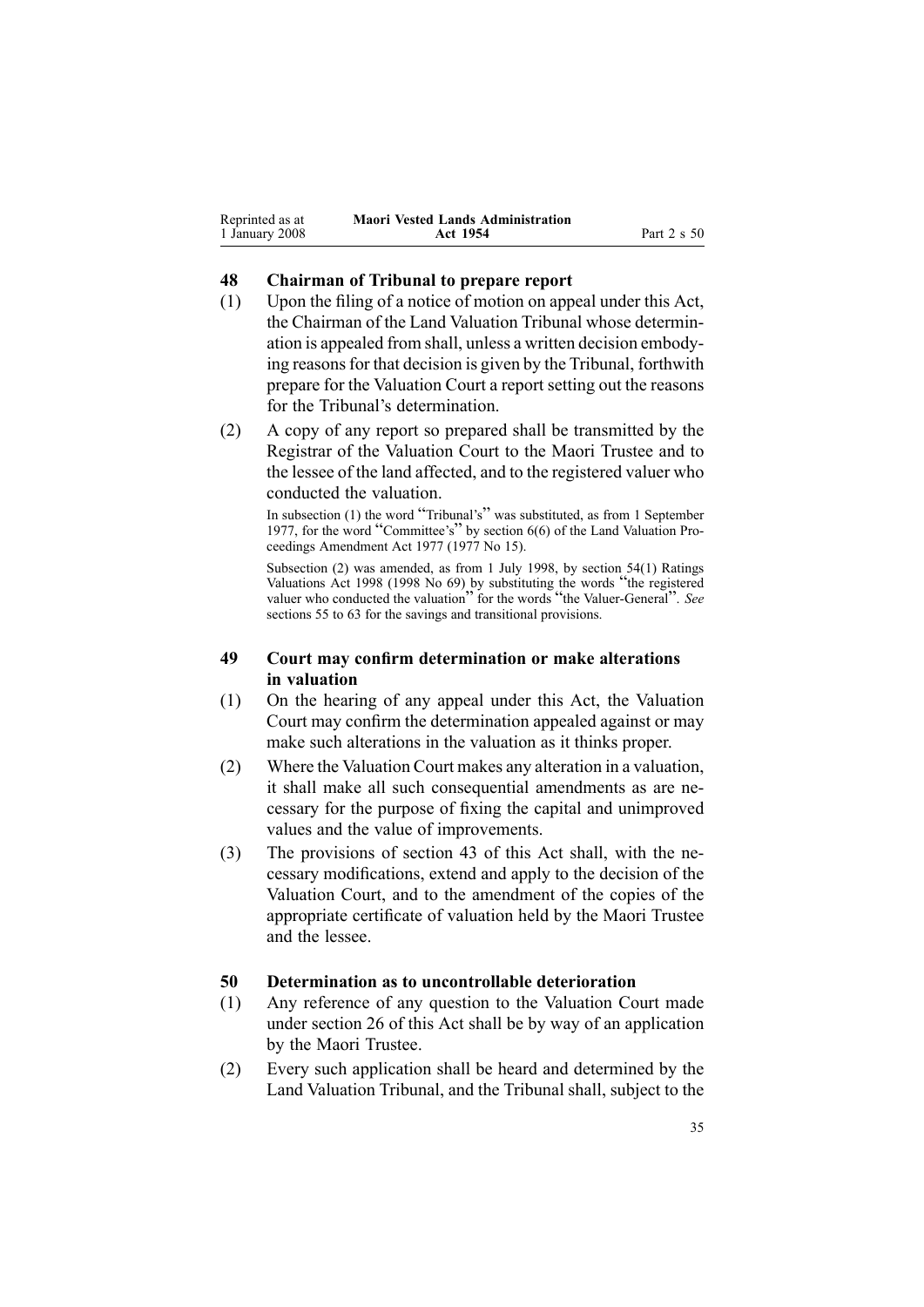<span id="page-35-0"></span>

|             | <b>Maori Vested Lands Administration</b> | Reprinted as at |
|-------------|------------------------------------------|-----------------|
| Part 2 s 51 | Act 1954                                 | 1 January 2008  |

provisions of subsection [\(3\)](#page-34-0) of this section, fix the amount (if any) which in its opinion represents the deterioration in the quality of the land.

(3) For the purpose of any determination under this section, the Land Valuation Tribunal shall presume that the quality of the land had not deteriorated at the commencement of the subsisting lease in respec<sup>t</sup> thereof, and that the unimproved value as at the date of the commencement of the lease wasthe value ascertained by capitalising, at the rate of 5 percent, the rent reserved at the date of the commencement of that subsisting lease, and the Land Valuation Tribunal shall calculate the amount to represent the deterioration in the quality of the land by reference to that date and not any earlier date:

Provided that, in fixing the amount to represen<sup>t</sup> the deterioration in the quality of the land, the Land Valuation Tribunal shall fix <sup>a</sup> sum not greater than 20 percen<sup>t</sup> of the unimproved value ascertained as aforesaid.

(4) In any proceedings under this section, the onus of proving that the quality of the land has deteriorated through causes not reasonably within the control of the lessee or any former lessee, and the extent of that deterioration, shall be on the lessee.

In subsection (2) the words in square brackets were substituted for the words "Valuation Court and not by <sup>a</sup> Valuation Committee, and the Court" by section [6\(6\)](http://www.legislation.govt.nz/pdfLink.aspx?id=DLM442575) of the Land Valuation Proceedings Amendment Act 1977.

### **51 Costs**

The Land Valuation Tribunal shall have power to make such order as to costs in respec<sup>t</sup> of any proceedings before it under this Act as it thinks proper, but in no case shall costs be awarded against the Valuer-General.

### **52 Ordinary practice and procedure to apply**

Subject to the foregoing provisions of this Act, the practice and procedure of the Land Valuation Tribunal in the exercise of the jurisdiction conferred upon it by this Act, shall, as nearly as may be, be the same as in the exercise of its ordinary jurisdiction, and all the provisions of the Land Valuation [Proceedings](http://www.legislation.govt.nz/pdfLink.aspx?id=DLM249212) Act [1948](http://www.legislation.govt.nz/pdfLink.aspx?id=DLM249212) and of the Rules made thereunder shall apply accordingly.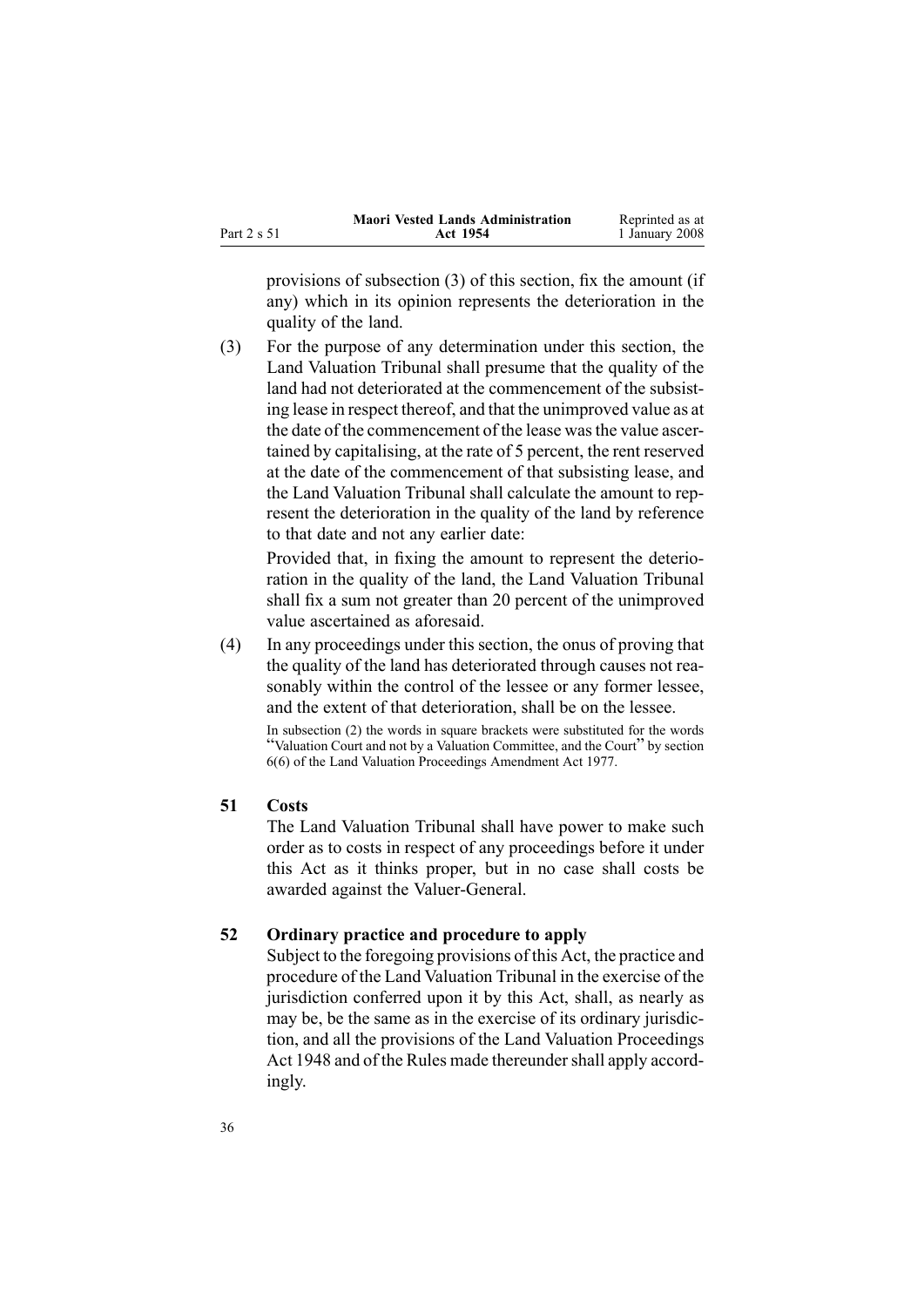<span id="page-36-0"></span>

| Reprinted as at | <b>Maori Vested Lands Administration</b> |             |
|-----------------|------------------------------------------|-------------|
| 1 January 2008  | Act 1954                                 | Part 2 s 54 |

In the reference to the Land Valuation Proceedings Act <sup>1948</sup> the word "Proceedings" was substituted for the word "Court" by section [3\(3\)](http://www.legislation.govt.nz/pdfLink.aspx?id=DLM388233) of the Land Valuation Proceedings Amendment Act 1968.

#### **53 ValuerGeneral's right of audience**

- (1) In any proceedings commenced before 1 July 1998 and taken in the Land Valuation Tribunal in relation to any valuation made by the Valuer-General for the purposes of this Act, the Valuer-General shall have the same right of audience, whether by counsel or otherwise, as any party to the proceedings and shall have the right to call witnesses and to cross-examine witnesses called by the parties.
- (2) Any expenses incurred by the Valuer-General in respect of any proceedings under this Act in the Land Valuation Tribunal shall be paid out of money appropriated by Parliament for the purpose.

Subsection (1) was amended, as from 1 July 1998, by section [54\(1\)](http://www.legislation.govt.nz/pdfLink.aspx?id=DLM427717) Ratings Valuations Act <sup>1998</sup> (1998 No 69) by inserting the words "commenced before <sup>1</sup> July <sup>1998</sup> and". *See* sections [55](http://www.legislation.govt.nz/pdfLink.aspx?id=DLM427719) to <sup>63</sup> for the savings and transitional provisions.

#### **54 High Court to have exclusive jurisdiction**

Subject to the provisions of this Act, no proceedings in respec<sup>t</sup> of any matter, provision for the hearing and determination of which is made by this Act, shall be brought otherwise than before <sup>a</sup> Land Valuation Tribunal, but nothing in this Act shall be construed to preven<sup>t</sup> the exercise by the Valuation Court in any proceedings under this Act of its power under section [18](http://www.legislation.govt.nz/pdfLink.aspx?id=DLM249280) of the Land Valuation [Proceedings](http://www.legislation.govt.nz/pdfLink.aspx?id=DLM249212) Act 1948 to state <sup>a</sup> case for the opinion of the Court of Appeal.

The words "otherwise than before <sup>a</sup> Land Valuation Tribunal" were substituted for the words "in any Court other than the Valuation Court" by section [6\(6\)](http://www.legislation.govt.nz/pdfLink.aspx?id=DLM442575) of the Land Valuation Proceedings Amendment Act 1977.

In the reference to the Land Valuation Proceedings Act 1948 the word was substituted for the word "Proceedings" was substituted for the word "Court" by section [3\(3\)](http://www.legislation.govt.nz/pdfLink.aspx?id=DLM388233) of the Land Valuation Proceedings Amendment Act 1968.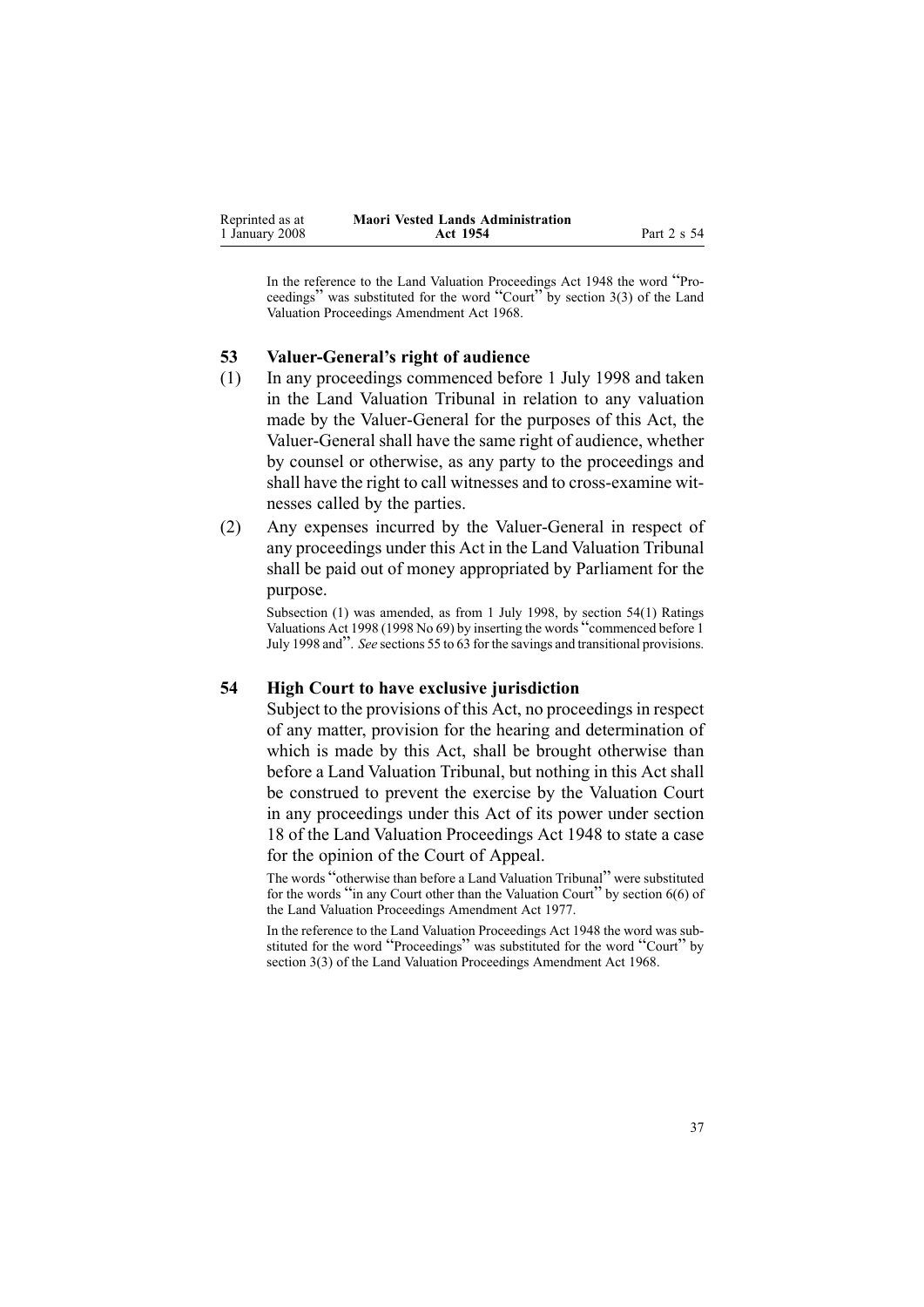<span id="page-37-0"></span>

| п.<br>Part |  |  |
|------------|--|--|
|------------|--|--|

Reprinted as at 1 January 2008

## **Part 3 Miscellaneous**

#### **55 Disposition of rent paid to Maori Trustee**

- (1) The rent payable under any lease granted by the Maori Trustee under this Act shall be payable to the Maori Trustee and not otherwise.
- (2) Where any such lease contains any provision for the paymen<sup>t</sup> of compensation for improvements, the Maori Trustee, after deducting from the rent all money properly deductible, including his commission, shall distribute to the owners for the time being entitled to it, half of the residue of the rent, or such lesser portion as may be fixed by the Maori Trustee after consultation with the owners or their representatives, and shall invest the undistributed portion, together with any money paid to him for improvements in accordance with the provisions of section [20](#page-20-0) of this Act, in the Maori Trustee's Common Fund, there to accumulate with interest thereon at the rate from time to time determined by the Governor-General in Council pursuant to the provisions of section [26](http://www.legislation.govt.nz/pdfLink.aspx?id=DLM282745) of the Maori [Trustee](http://www.legislation.govt.nz/pdfLink.aspx?id=DLM282037) Act 1953.
- (3) The disposition, by operation of law or otherwise, of the interest of the owner of any undivided share in the land in respec<sup>t</sup> of which <sup>a</sup> fund to provide for the paymen<sup>t</sup> to the lessee of compensation for improvements is held by the Maori Trustee under this section shall, notwithstanding anything to the contrary in any instrument of disposition, be and be deemed to be <sup>a</sup> disposition of his corresponding interest in the fund, and no such owner shall dispose of his interest in the fund otherwise than in accordance with this subsection.

Subsection (3) was added by section [18](http://www.legislation.govt.nz/pdfLink.aspx?id=DLM338481) of the Maori Purposes Act 1961.

### **56 Money for payment of compensation**

(1) Any compensation payable to the lessee under hislease and the provisions of this Act shall be paid by the Maori Trustee out of the money arising from the investment made in the Maori Trustee's Common Fund in accordance with section 55 of this Act.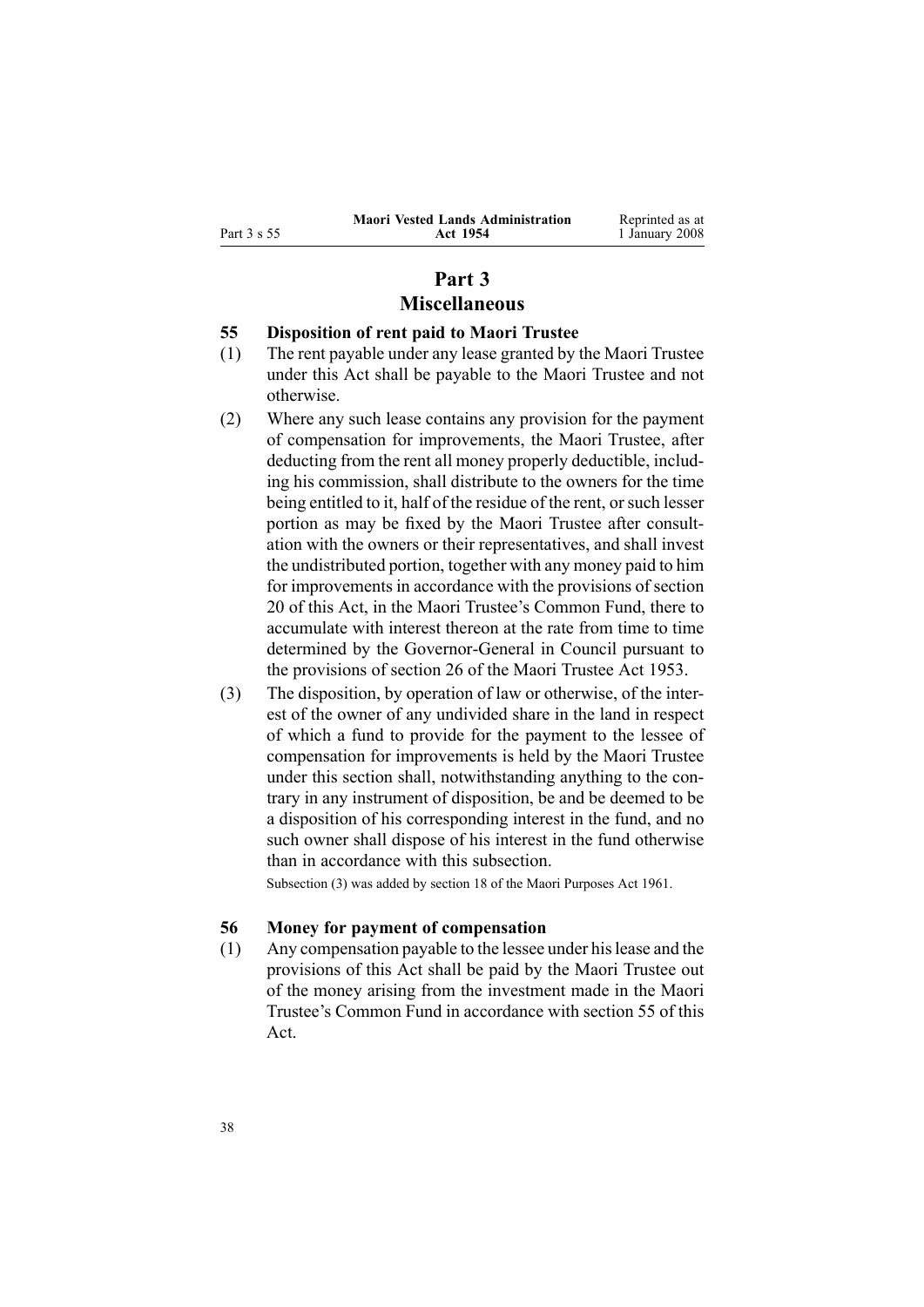<span id="page-38-0"></span>

| Reprinted as at | <b>Maori Vested Lands Administration</b> |             |
|-----------------|------------------------------------------|-------------|
| 1 January 2008  | Act 1954                                 | Part 3 s 58 |

- (2) If the money so arising exceeds the amount payable to the lessee, the Maori Trustee shall pay the surplus to the persons then entitled to the revenues of the land demised.
- (3) If the money arising as aforesaid or money otherwise available is insufficient to pay the lessee the amount to which he is entitled, the Maori Trustee may make up the deficiency by an advance out of money in his General Purposes Fund, and the land in respec<sup>t</sup> of which any such advance is made by the Maori Trustee shall be charged with the paymen<sup>t</sup> of the amount so advanced, together with interest thereon at <sup>a</sup> rate fixed by the Maori Trustee, and the provisions of section [49](http://www.legislation.govt.nz/pdfLink.aspx?id=DLM282955) of the [Maori](http://www.legislation.govt.nz/pdfLink.aspx?id=DLM282037) [Trustee](http://www.legislation.govt.nz/pdfLink.aspx?id=DLM282037) Act 1953 shall apply thereto accordingly.
- (4) For the purposes of paying compensation for improvements in accordance with this Act or any lease granted thereunder, the Maori Trustee may raise such money as he thinks fit upon the security of <sup>a</sup> mortgage of the land in respec<sup>t</sup> of which the compensation is payable.

### **57 Provisions of this Act to apply to leases of certain other lands**

- (1) The provisions of this Act shall extend and apply to any lease containing provision for the paymen<sup>t</sup> of compensation for improvements and which is subsisting at the commencement of this Act in respec<sup>t</sup> of land which was subject to the provisions of Part 14 or Part 15 of the Maori Land Act 1931 or the corresponding provisions of any former Act, but which has been revested in the beneficial owners thereof.
- (2) The provisions of this Act shall extend and apply to any lease containing provision for the paymen<sup>t</sup> of compensation for improvements which was granted in accordance with the provisions of Part 16 of the Maori Land Act 1931, or the corresponding provisions of any former Act, and which is subsisting at the commencement of this Act.

### **58 Maori Trustee to become agent of owners of land for certain purposes**

In respec<sup>t</sup> of any land which is subject to any lease to which section 57 of this Act applies, the Maori Trustee shall, at the commencement of this Act, be deemed to be the agen<sup>t</sup> of the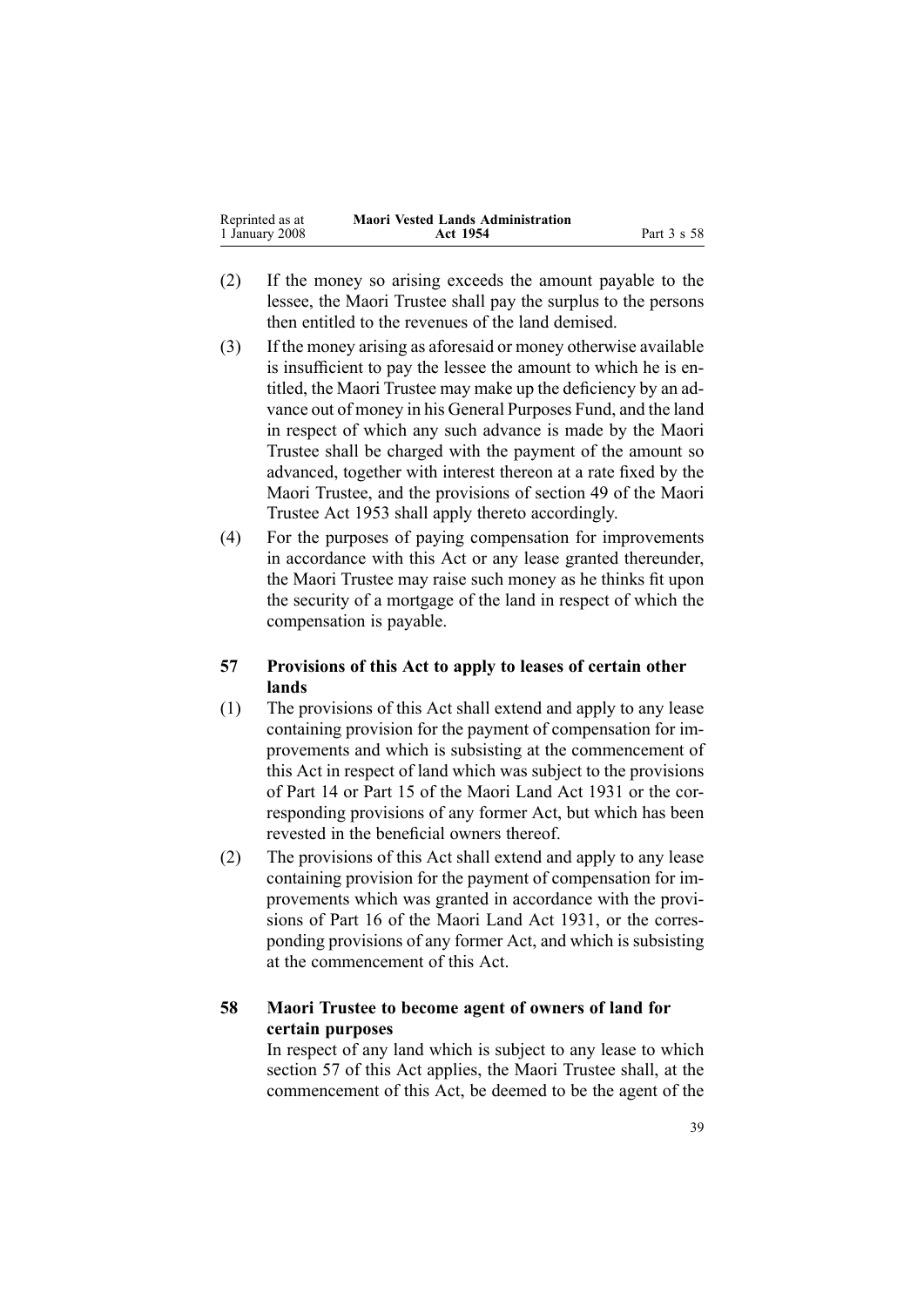<span id="page-39-0"></span>

|             | <b>Maori Vested Lands Administration</b> | Reprinted as at |
|-------------|------------------------------------------|-----------------|
| Part 3 s 59 | Act 1954                                 | 1 January 2008  |

owners to do all acts and things authorised by this Act in the same manner as if the land were vested in the Maori Trustee for <sup>a</sup> legal estate in fee simple, and the owners shall not be competent to revoke the Maori Trustee's authority in that behalf.

#### **59 Contiguous lands held in one farm**

- (1) The provisions of this section shall apply in any case where any lessee holds land under 2 or more subsisting leases.
- (2) Where the Maori Trustee is satisfied that the lands comprised in any 2 or more leases as aforesaid, being contiguous lands, have been farmed by the lessee as one area, and that those lands could not otherwise conveniently be farmed, the Maori Trustee may, for the purposes of this Act, treat those lands as if they were included within one lease.
- (3) For the purposes of this section lands shall be deemed to be contiguous notwithstanding that they are separated by <sup>a</sup> road, street, railway, river, or stream.
- **60 Maori Trustee may lease land not subject to existing lease** Where any land which is subject to this Act is not subject to any lease or licence, the Maori Trustee may exercise in respec<sup>t</sup> thereof all the powers conferred upon him by Part 25 of the Maori Affairs Act 1953 in the same manner as if he had been appointed to execute an instrument of alienation as the agen<sup>t</sup> of the owners under that Part, and all the provisions of that Part shall, with the necessary modifications, extend and apply accordingly.

#### **61 Maori Trustee may sell land with consent of owners**

(1) Notwithstanding the provisions of this Act, but subject to subsection (2) of this section, the Maori Trustee may, with the precedent consent in writing of <sup>a</sup> majority in value of the beneficial owners, or of their trustees in the case of owners under disability, or in pursuance of <sup>a</sup> resolution of the assembled owners under Part [9](http://www.legislation.govt.nz/pdfLink.aspx?id=DLM291587) of Te Ture [Whenua](http://www.legislation.govt.nz/pdfLink.aspx?id=DLM289881) Maori Act [1993](http://www.legislation.govt.nz/pdfLink.aspx?id=DLM289881) (Maori Land Act 1993), sell to any person any vested land, whether or not that land has actually been leased by the Maori Trustee.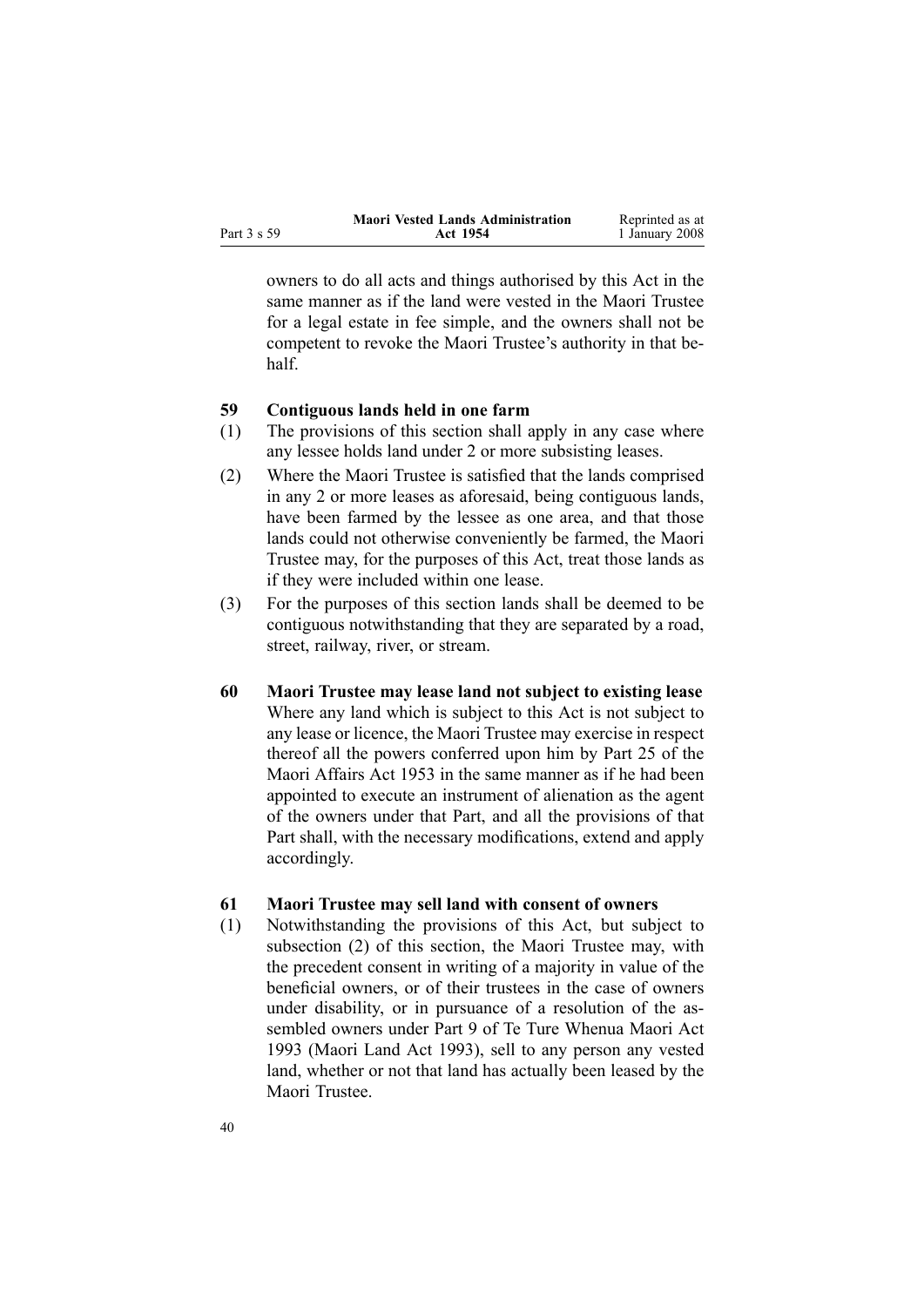| Reprinted as at | <b>Maori Vested Lands Administration</b> |                      |
|-----------------|------------------------------------------|----------------------|
| 1 January 2008  | Act 1954                                 | Part $3 \times 61$ A |

- (2) Where any vested land is subject to <sup>a</sup> lease, no sale to <sup>a</sup> person other than the lessee shall be effected by the Maori Trustee and no resolution passed by the assembled owners under Part [9](http://www.legislation.govt.nz/pdfLink.aspx?id=DLM291587) of Te Ture [Whenua](http://www.legislation.govt.nz/pdfLink.aspx?id=DLM289881) Maori Act 1993 (Maori Land Act 1993) to sell the land to any person other than the lessee shall be confirmed by the Maori Land Court unless the Maori Trustee or the Court, as the case may be, is satisfied that the lessee of the land is unwilling or unable to purchase the land at the same price and on the same terms and conditions as that other person.
- (3) The provisions of subsection [\(2\)](#page-39-0) of this section shall extend and apply to the sale of any vested land which is subject to <sup>a</sup> lease and which is, pursuan<sup>t</sup> to the provisions of section [70](#page-44-0) of this Act, revested in the person or persons for the time being beneficially entitled thereto.
- (4) Subject to the provisions of subsection [\(2\)](#page-39-0) of this section, any sale by the Maori Trustee under this section may be subject to such terms and conditions as to paymen<sup>t</sup> and otherwise as the Maori Trustee shall determine, and may be effected by way of private contract, public auction, or public tender.
- (5) Where any such sale is effected in pursuance of <sup>a</sup> resolution of the assembled owners, all the provisions of Part [9](http://www.legislation.govt.nz/pdfLink.aspx?id=DLM291587) of Te [Ture](http://www.legislation.govt.nz/pdfLink.aspx?id=DLM289881) [Whenua](http://www.legislation.govt.nz/pdfLink.aspx?id=DLM289881) Maori Act 1993 (Maori Land Act 1993) shall, with the necessary modifications, apply thereto.
- (6) Nothing in this section shall be so construed as to take away or affect the right of the assembled owners under Part [9](http://www.legislation.govt.nz/pdfLink.aspx?id=DLM291587) of [Te](http://www.legislation.govt.nz/pdfLink.aspx?id=DLM289881) Ture [Whenua](http://www.legislation.govt.nz/pdfLink.aspx?id=DLM289881) Maori Act 1993 (Maori Land Act 1993) to pass in respec<sup>t</sup> of any vested land any resolution authorised by that Part.

The references to Part 9 of Te Ture Whenua Maori Act 1993 (Maori Land Act 1993) were substituted, as from 1 July 1993, for the references to Part 23 of the Maori Affairs Act 1953 pursuan<sup>t</sup> to section [363\(2\)](http://www.legislation.govt.nz/pdfLink.aspx?id=DLM293026) Te Ture Whenua Maori (Maori Land) Act 1993 (1993 No 4).

**61A**

Section 61A was inserted by section 152 of the Maori Affairs Amendment Act 1967 and repealed by section [9\(c\)](http://www.legislation.govt.nz/pdfLink.aspx?id=DLM437759) of the Maori Purposes Act 1975.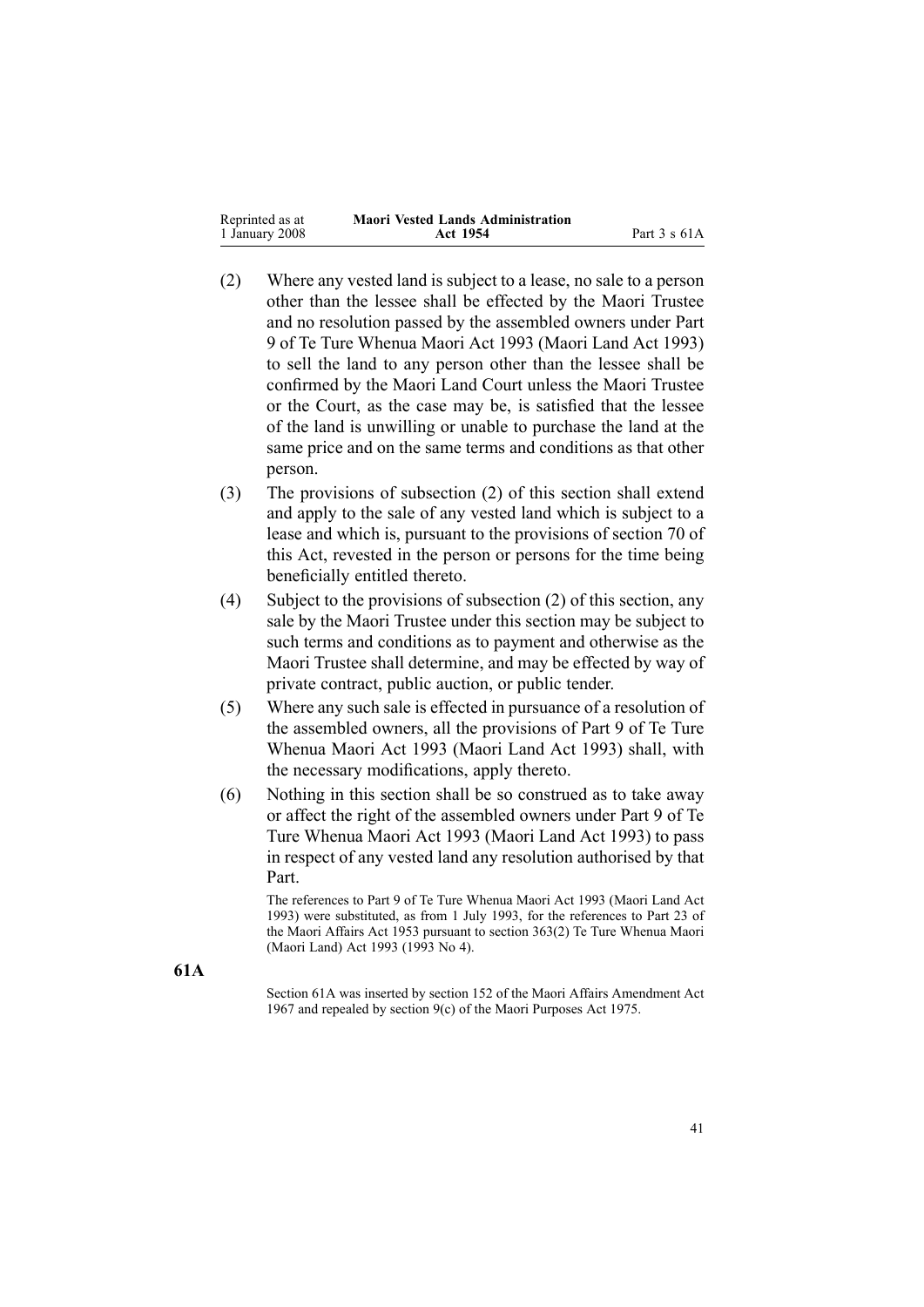<span id="page-41-0"></span>

|             | <b>Maori Vested Lands Administration</b> | Reprinted as at |
|-------------|------------------------------------------|-----------------|
| Part 3 s 62 | Act 1954                                 | 1 January 2008  |

### **62 Maori Trustee may lease by private contract**

Notwithstanding anything to the contrary in this Act, the Maori Trustee may agree by private contract to lease any vested land not for the time being subject to <sup>a</sup> lease, or any par<sup>t</sup> thereof, to any person at such rent and upon such terms and conditions as he thinks fit, and may gran<sup>t</sup> any such lease accordingly.

### **63 Maori Trustee may grant timber cutting and other licences**

- (1) Subject to the terms of any lease affecting the land, the Maori Trustee may gran<sup>t</sup> licences for the removal of timber, timber trees, minerals, or other substances from any vested land.
- (2) Every such licence shall be for such period not exceeding, together with any renewal to which the licensee is entitled, <sup>a</sup> term of 10 years, and may be granted on such conditions and in consideration of such payments by way of royalty or otherwise, as the Maori Trustee thinks fit, and may confer upon the licensee such rights over the land as are in the opinion of the Maori Trustee necessary or expedient for the purpose of the licence.
- (3) Any such licence may be granted either by way of public auction or public tender or by way of private contract.

### **64 Maori Trustee may manage land as <sup>a</sup> farm**

- (1) Instead of leasing any vested land, the Maori Trustee may, if and so long as he thinks fit, occupy and manage the whole or any par<sup>t</sup> or parts thereof as <sup>a</sup> farm and carry on any agricultural, pastoral, or allied business thereon, and, for the purpose, shall have power to do all things necessary for the effective performance of his functions under this section.
- (2) All revenue derived from any such farming operations conducted by the Maori Trustee shall, after the paymen<sup>t</sup> of all outgoings, be retained by the Maori Trustee as <sup>a</sup> reserve fund for expenditure in the managemen<sup>t</sup> of the farm or as <sup>a</sup> fund for the purpose of paying compensation to lessees holding under leases affecting any other parts of the land; but to the extent that the revenues aforesaid are not, in the opinion of the Maori Trustee, required for those purposes, the Maori Trustee may distribute the revenues to the persons entitled thereto.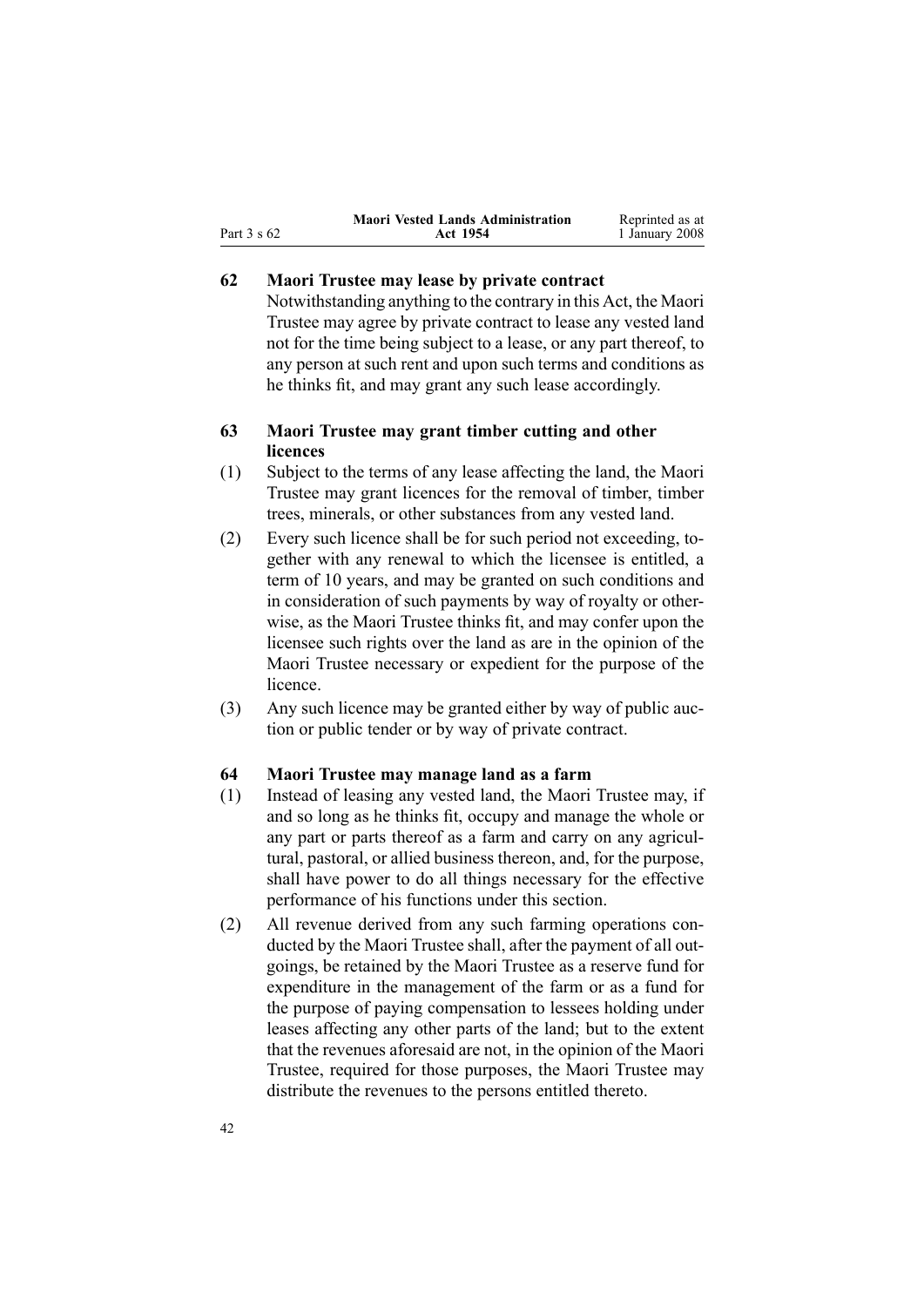<span id="page-42-0"></span>

| Reprinted as at | <b>Maori Vested Lands Administration</b> |             |
|-----------------|------------------------------------------|-------------|
| 1 January 2008  | Act 1954                                 | Part 3 s 65 |

- (3) All expenses and liabilities incurred by the Maori Trustee in the conduct of any such farming operations shall be <sup>a</sup> charge upon the revenues received by the Maori Trustee from those operations, and upon all revenues received by the Maori Trustee from the land or from any other vested land which is beneficially owned by the persons in whom the beneficial ownership of the farm is vested.
- (4) The Maori Trustee may from time to time expend out of the revenues referred to in subsection  $(3)$  of this section such sums as he thinks fit for the purpose of effectually carrying on farming operations in manner aforesaid.
- (5) The Maori Trustee may from time to time, for the purpose of any such farming operations, raise such money as he thinks fit on the security of any crops on the farm or on the security of any stock or other chattels owned by the Maori Trustee and held by him on behalf of the beneficial owners of the farm, or on the security of <sup>a</sup> mortgage of the land vested in him and which is comprised in the farm or of which the farm forms <sup>a</sup> part.
- (6) With the consent of the Board of Maori Affairs, the Maori Trustee may expend out of the General Purposes Fund such money as may be required for the purpose of carrying on any farming operations under this section, and any money so expended by the Maori Trustee, together with interest thereon at <sup>a</sup> rate fixed by the Maori Trustee, shall be <sup>a</sup> charge on the land comprised in the farm or the land of which the farm forms <sup>a</sup> part. The provisions of section [49](http://www.legislation.govt.nz/pdfLink.aspx?id=DLM282955) of the Maori [Trustee](http://www.legislation.govt.nz/pdfLink.aspx?id=DLM282037) Act [1953](http://www.legislation.govt.nz/pdfLink.aspx?id=DLM282037) shall apply to any such charge.

### **65 Maori Trustee may acquire land for roads**

For the purpose of acquiring land for any road which is required in connection with any vested land, the Maori Trustee may either purchase that land out of the revenues of the land so vested in him or may exchange any par<sup>t</sup> of the land so vested in him for the land so required for <sup>a</sup> road, with or without the paymen<sup>t</sup> of money out of the aforesaid revenues by way of equality of exchange.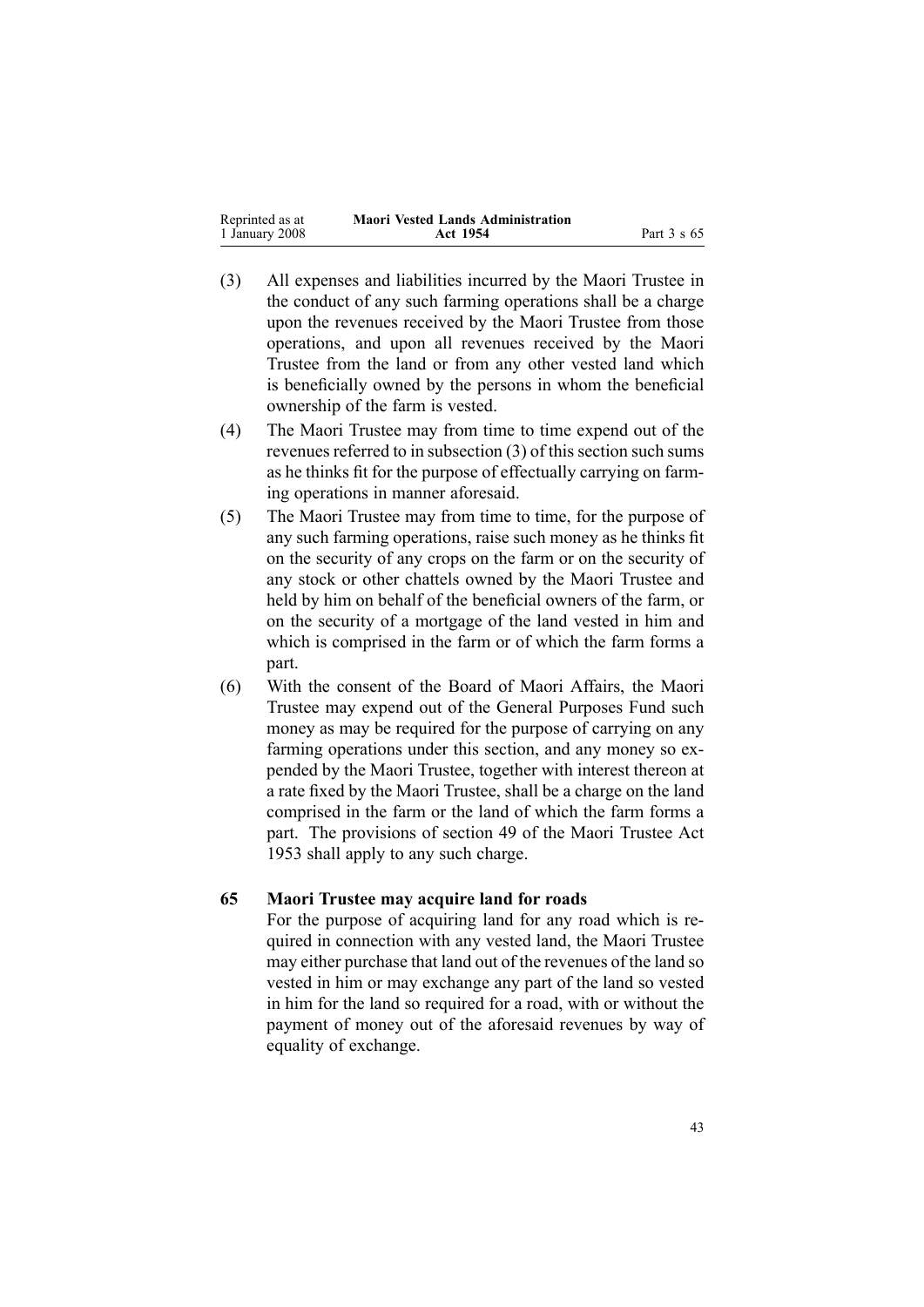<span id="page-43-0"></span>

| Part 3 s 66 |
|-------------|

#### **66 Record of improvements**

- (1) Where any lessee makes, or proposes to make, any improvements in respec<sup>t</sup> of which he will be entitled to compensation in terms of his lease, he shall be entitled, on application to the Maori Trustee, to have <sup>a</sup> record made by the Maori Trustee of the particulars of the nature of those improvements and of the state and condition of the land before the making of the improvements. Every such record shall be made at the cost in all things of the lessee.
- (2) Every record made under this section shall be retained by the Maori Trustee, and shall at all times be receivable as sufficient evidence of the facts so recorded in all matters and proceedings concerning the improvements effected by the lessee.
- **67 Maori Trustee may accept surrenders of leases or licences** The Maori Trustee may at any time accep<sup>t</sup> <sup>a</sup> surrender of any lease of vested land, or of any licence granted in respec<sup>t</sup> of any such land, whether for the purpose of granting <sup>a</sup> substituted lease or licence or not.

### **68 Costs of lease or licence**

The costs of the preparation, execution, stamping, and registration of every lease or licence under this Act shall be borne and paid by the lessee or licensee, as the case may be.

### **69 Service of notices**

- (1) Any notice that may be required to be given to any person for the purposes of this Act may be given by delivering it to him personally or may be given by sending it to him by registered letter addressed to him at his last known place of abode or business in New Zealand. Notice given by registered letter shall be deemed to have been received when in the ordinary course of pos<sup>t</sup> it would be delivered.
- (2) Where any such notice has been given by the agen<sup>t</sup> of <sup>a</sup> person required to give that notice, service of any subsequent notice required to be given by the person on whom the original notice was served may be effected by serving the notice in manner aforesaid on that agent.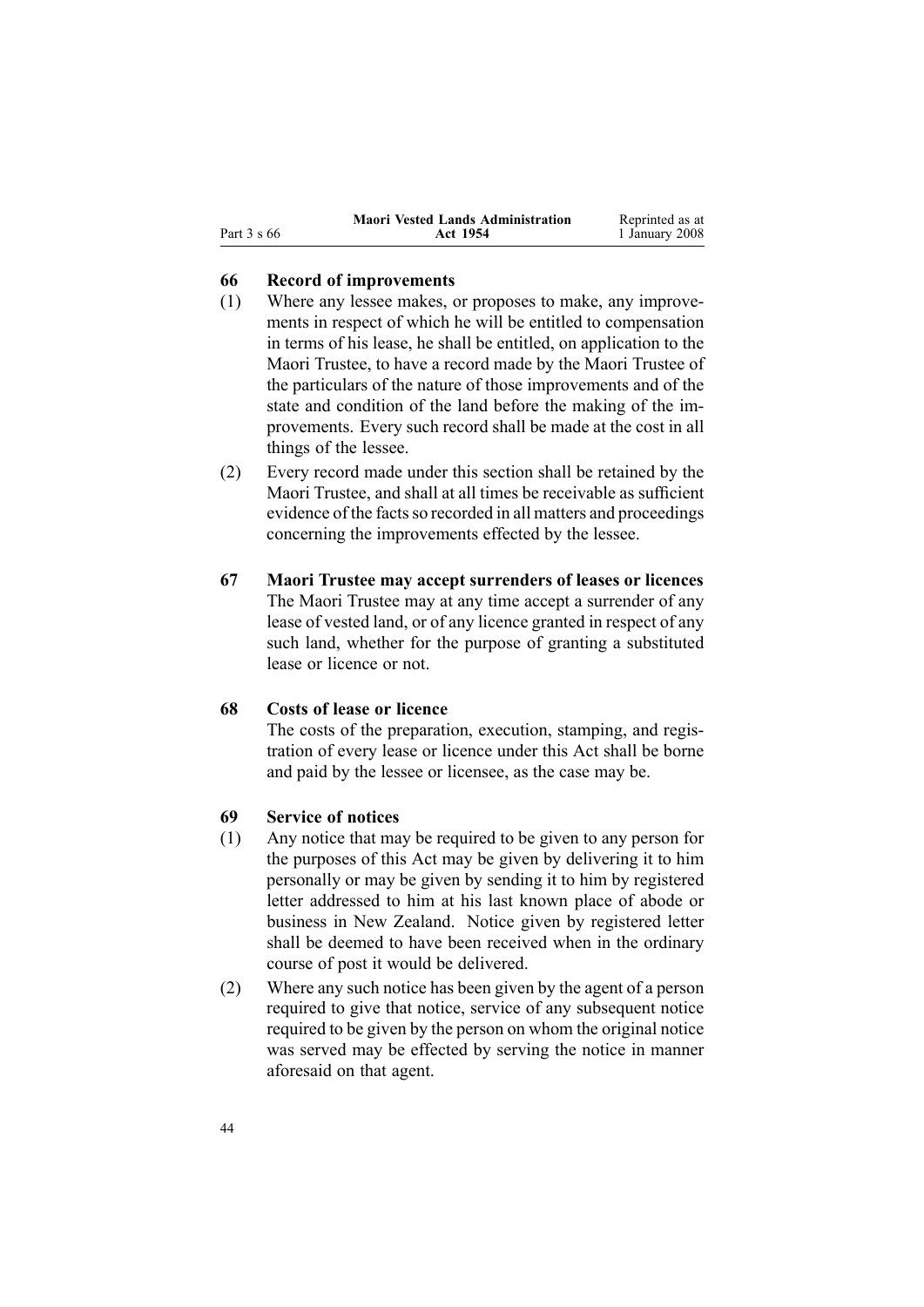<span id="page-44-0"></span>

| Reprinted as at | <b>Maori Vested Lands Administration</b> |             |
|-----------------|------------------------------------------|-------------|
| 1 January 2008  | Act 1954                                 | Part 3 s 70 |

(3) Service of any notice may be effected in manner aforesaid on the personal representative of any deceased person.

### **70 Revesting of land subject to this Act**

- (1) Upon application by the Maori Trustee, or upon application made by or on behalf of the beneficial owners, the Maori Land Court may make one or more orders revesting any land vested in the Maori Trustee under this Act in the person or personsfor the time being beneficially entitled thereto and in accordance with their relative interests, and upon the making of any such order the land therein included shall cease to be vested in the Maori Trustee, and shall become vested in the persons whose names are set out in the order.
- (2) The Maori Land Court may partition the land among the owners for the purpose of giving effect to any such revesting.
- (3) The District Land Registrar may register any order made by the Maori Land Court under subsection (1) of this section against the relative title without requiring the production of the outstanding certificate of title, and may cancel the certificate of title for the land as to the whole or <sup>a</sup> part, as the case may require, and issue <sup>a</sup> new certificate of title for the estate and to the persons named in the order of the Maori Land Court, subject to any existing valid leases, licences, mortgages, or charges.
- (4) If, when any such order is received by the District Land Registrar, the title to the land affected has not already been registered, the order shall be embodied in the provisional register as <sup>a</sup> folium thereof, and all the provisions of the Land [Transfer](http://www.legislation.govt.nz/pdfLink.aspx?id=DLM269031) Act [1952](http://www.legislation.govt.nz/pdfLink.aspx?id=DLM269031) shall apply accordingly: Provided that if any instrument granted by the Maori Trustee has not been registered, it may thereafter be registered as if

the Maori Trustee still remained the registered proprietor, and shall take effect as if it were <sup>a</sup> valid and effective dealing by the registered proprietor thereof.

(5) Where the land to which any such order relates is affected by any instrument of alienation executed by the Maori Trustee while the land was vested in him, the Maori Land Court may, by that or by any subsequent order, direct that the Maori Trustee shall continue to exercise the powers of the lessor or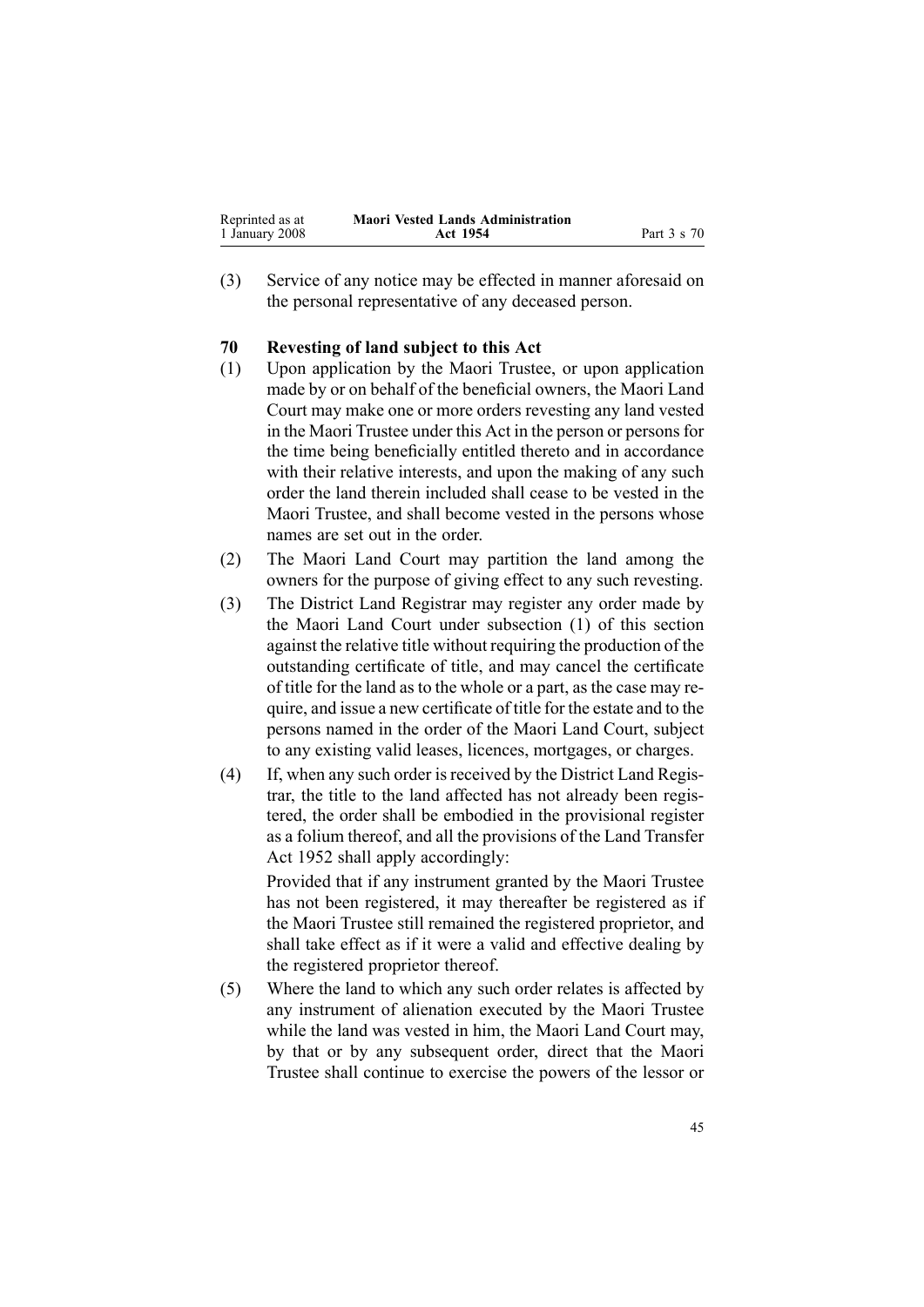<span id="page-45-0"></span>

|             | <b>Maori Vested Lands Administration</b> | Reprinted as at |
|-------------|------------------------------------------|-----------------|
| Part 3 s 71 | Act 1954                                 | 1 January 2008  |

grantor of any licence, and thereupon the Maori Trustee shall exercise all powers as if he still remained the lessor or grantor under the alienation referred to until such time as the Maori Land Court may by order revoke the direction.

(6) Subject to the provisions of subsection [\(5\)](#page-44-0) of this section, the rights, duties, and obligations of the Maori Trustee under any leases granted by him pursuan<sup>t</sup> to this Act shall, upon the revesting by an order under this section of the land comprised in any such lease, be exercisable by and enforceable against the legal owner or owners for the time being of the land; and all the provisions of the lease and any provisions of this Act incorporated in the lease, either directly or by reference, and relating to the service of notices, the taking of applications, and the like, upon, to and by the Maori Trustee shall be read accordingly.

Subsection (6) was added by section [17](http://www.legislation.govt.nz/pdfLink.aspx?id=DLM396109) of the Maori Purposes Act 1970.

### **71 Former lessee not relieved of liability for breaches of covenant**

Nothing in this Act or in any lease granted under this Act shall relieve the lessee of any liability in respec<sup>t</sup> of the breach of any of the terms, covenants, and conditions of any subsisting lease, and the Maori Trustee may, notwithstanding the expiry of any such lease, proceed against the lessee who has held under that lease for damages in respec<sup>t</sup> of any breach as aforesaid.

### **72 Land subject to Part 16 of Maori Land Act 1931 no longer so subject**

- (1) All land which, immediately prior to the commencement of this Act, is subject to the provisions of Part 16 of the Maori Land Act 1931 shall, on the commencement of this Act, cease to be so subject and the District Land Registrar is hereby authorised and directed to cancel any memorial on any certificate of title to the effect that the land comprised therein is subject to the said Part 16 or the corresponding provisions of any former Act.
- (2) The rights, powers, functions, and duties conferred on the Maori Trustee by any lease shall not be affected by reason of the land to which the lease relates ceasing, under the provi-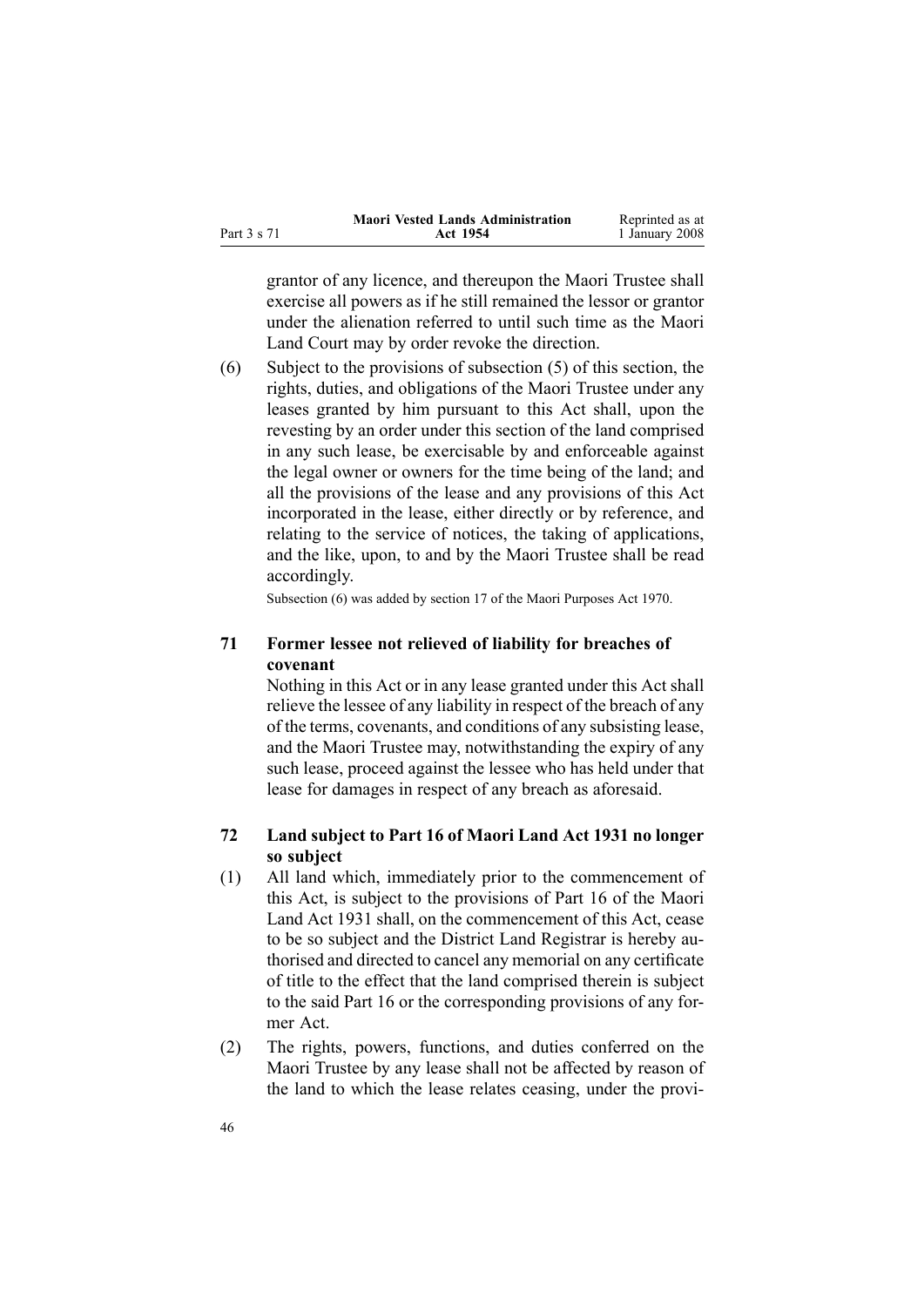<span id="page-46-0"></span>

| Reprinted as at | <b>Maori Vested Lands Administration</b> |             |
|-----------------|------------------------------------------|-------------|
| 1 January 2008  | Act 1954                                 | Part 3 s 75 |

sions of subsection [\(1\)](#page-45-0) of this section, to be subject to Part 16 of the Maori Land Act 1931.

#### **73 Protection of leases of Otiranui Nos 2 and 3**

Nothing in Parts [1](#page-4-0) and [2](#page-9-0) of this Act shall apply to the leases which have been granted in respec<sup>t</sup> of the land containing 504 acres 3 roods and 34 perches, more or less, known as Otiranui No 2 and comprised in certificate of title Volume 434, folio 110, Wellington Registry, and of the land containing 791 acres 3 roods and 34 perches, more or less, known as Otiranui No 3 and comprised in certificate of title Volume 157, folio 208, Wellington Registry.

### **74 Validation of leases granted by former Maori Land Boards**

All leases hitherto granted by any former Maori Land Board in respec<sup>t</sup> of any land which became vested in it under Part 14 or Part 15 of the Maori Land Act 1931, or the corresponding provisions of any former enactment shall, notwithstanding the terms of the lease or the terms of any trust instrument, be deemed for all purposes to have been lawfully and validly granted.

### **75 Restrictions on removal of timber by lessees**

No lessee under any lease to which section [19](#page-19-0) of this Act applies shall, after the commencement of this Act, and no lessee holding under any other subsisting lease of vested land shall, after the expiry of his lease, cut or remove, or authorise or permit any other person to cut or remove, from the land comprised in the lease any timber or timber trees; and, if any lessee cuts or removes or authorises or permits any timber or timber trees to be cut or removed in contravention of the provisions of this section, the Maori Trustee may exercise in respec<sup>t</sup> of the lease and the lessee the same remedies as he could have exercised if it had been <sup>a</sup> term of the lease that the lessee should not cut or remove or authorise or permit any timber or timber trees to be cut or removed and that he should be liable, at the suit of the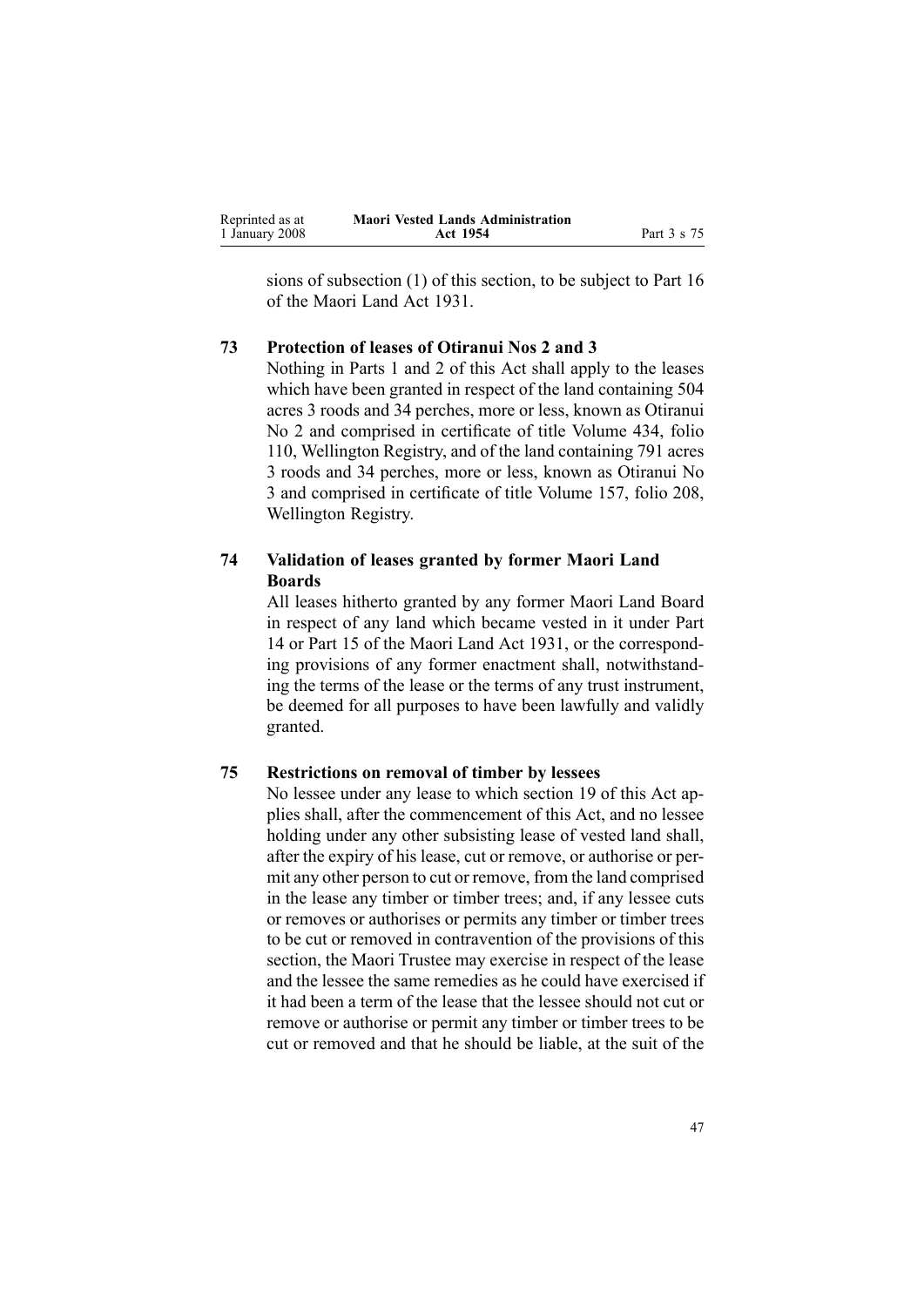<span id="page-47-0"></span>

|             | <b>Maori Vested Lands Administration</b> | Reprinted as at |
|-------------|------------------------------------------|-----------------|
| Part 3 s 76 | Act 1954                                 | 1 January 2008  |

lessor, for damages in respec<sup>t</sup> of the timber or timber trees so cut or removed:

Provided that nothing in this section shall be construed to preven<sup>t</sup> or restrict any lessee, during the subsistence of hislease, from cutting or removing, or authorising the cutting or removal of any timber trees planted by the lessee or by any former lessee, or of any timber derived from any timber trees so planted.

Section 75 was substituted for the original section 75 by section [11\(1\)](http://www.legislation.govt.nz/pdfLink.aspx?id=DLM293861) of the Maori Purposes Act 1955.

#### **76 Regulations**

- (1) The Governor-General may from time to time, by Order in Council, make all such regulations as may be contemplated by this Act or as may in his opinion be necessary or expedient for giving effect to the provisions of this Act and for the due administration thereof.
- (2)

Subsection (2) was repealed by section [11](http://www.legislation.govt.nz/pdfLink.aspx?id=DLM195558) of 1989 No 143 (Regulations (Disallowance) Act 1989).

#### **77 Repeals**

The enactments specified in Schedule [2](#page-58-0) to this Act are hereby repealed.

## **Schedule 1** Section [31](#page-26-0) **Memorandum of lease**

In clause 5 the Fencing Act 1978, being the corresponding enactment in force, has been substituted, as from 1 April 1979, for the repealed Fencing Act 1908.

In clause 9 the Noxious Weeds Act 1950 has been repealed and replaced by the Noxious Plants Act 1978.

In clause 16 the Agricultural Pests Destruction Act 1967, being the corresponding enactment in force, has been substituted for the repealed Rabbit Nuisance Act 1928.

In clause 22 the Forest and Rural Fires Act 1977, being the corresponding enactment in force, has been substituted for the repealed Forest and Rural Fires Act 1947.

In this Schedule the references to money in decimal currency were substituted for references to money in the former currency by section [7](http://www.legislation.govt.nz/pdfLink.aspx?id=DLM351265) of the Decimal Currency Act 1964.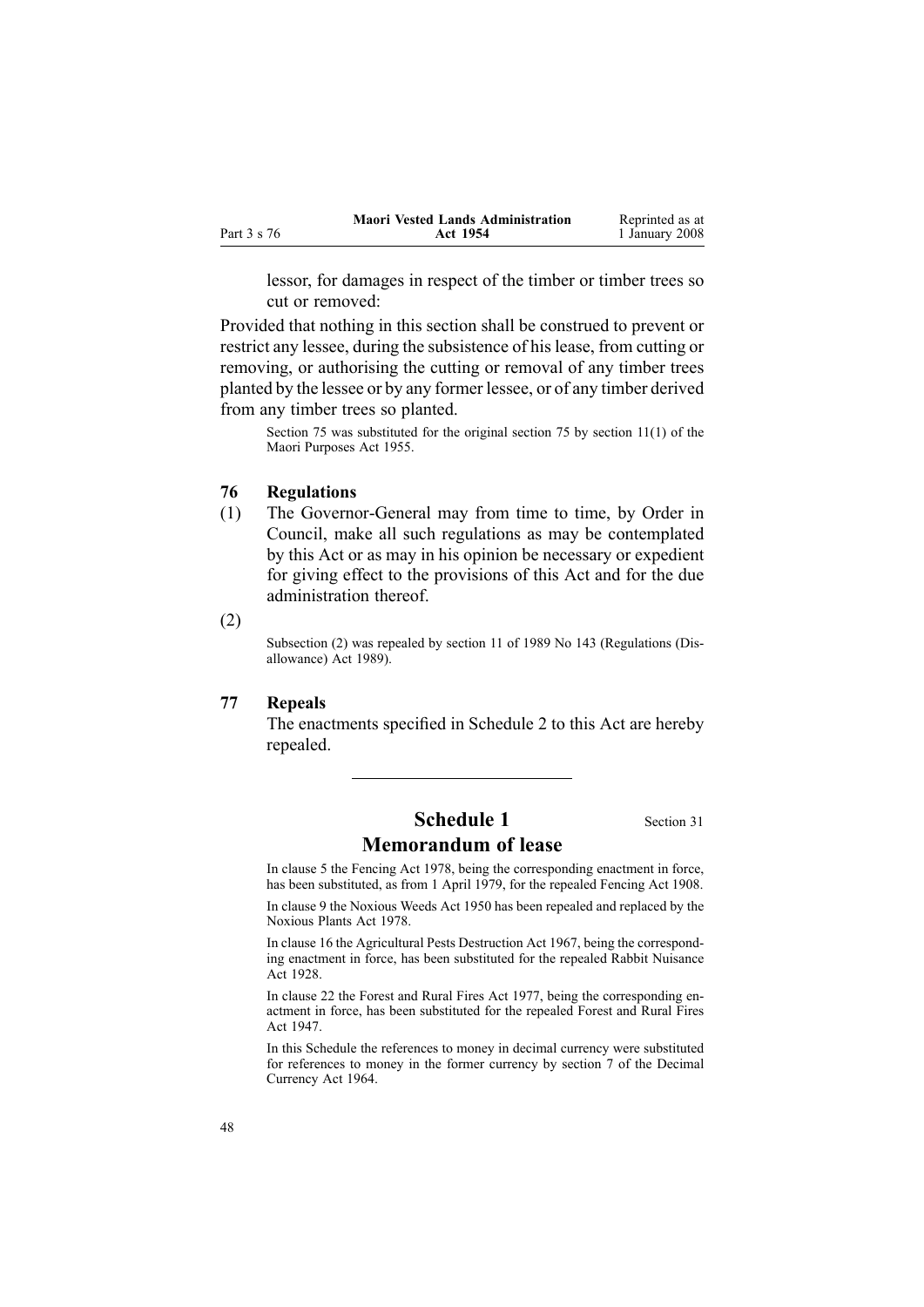| Reprinted as at | <b>Maori Vested Lands Administration</b> |          |
|-----------------|------------------------------------------|----------|
| 1 January 2008  | Act 1954                                 | Preamble |

Paragraph (b) of the recitals and cls 24 and 27(a) were amended, as from 1 July 1998, by section [54\(1\)](http://www.legislation.govt.nz/pdfLink.aspx?id=DLM427717) Ratings Valuations Act 1998 (1998 No 69) by substituting the words "a registered valuer" for the words "the Valuer-General". See sections 55 to [63](http://www.legislation.govt.nz/pdfLink.aspx?id=DLM427719) for the savings and transitional provisions.

#### **Preamble**

THE Maori Trustee, <sup>a</sup> corporation sole constituted under the [Maori](http://www.legislation.govt.nz/pdfLink.aspx?id=DLM282037) [Trustee](http://www.legislation.govt.nz/pdfLink.aspx?id=DLM282037) Act 1953 (hereinafter with his successors and assigns referred to as **the lessor**), being registered as proprietor of an estate in fee simple, subject, however, to such encumbrances, liens, and interests as are notified by memorandum underwritten or endorsed hereon, in all that parcel of land described in the Schedule hereto, in exercise of the powers conferred upon him by the Maori Vested Lands Administration Act 1954 (hereinafter referred to as **the Act**) doth hereby lease unto (hereinafter with his executors administrators and assigns referred to as **the lessee**) all the said land to be held by the lessee as tenant for the term of 21 years from and including the day of 19 yielding and paying therefor:

- (a) For and during the first 10 years of the said term the yearly rent of:
- (b) For and during the next 11 years of the said term <sup>a</sup> yearly rent calculated on the basis of \$5 percen<sup>t</sup> of the unimproved value of the said land as ascertained by <sup>a</sup> registered valuer in terms of section [24](#page-22-0) of the Act in the month of 19:

Provided that such rent shall be not less than the rent for the preceding term of 10 years.

And the lessee doth hereby covenant with the lessor as follows:

**1**

That the lessee will pay the rent hereby reserved half yearly in advance on the 1st days of and in each and every year of the said term free of exchange at the Maori Trust Office at or such other place or places as the Maori Trustee may from time to time direct.

**2**

That the lessee will during the said term and as and when the same shall become due and payable duly and punctually pay and discharge all rates taxes charges including electric light and power charges and assessments (other than Landlord's Land Tax) which during the said term may be rated taxed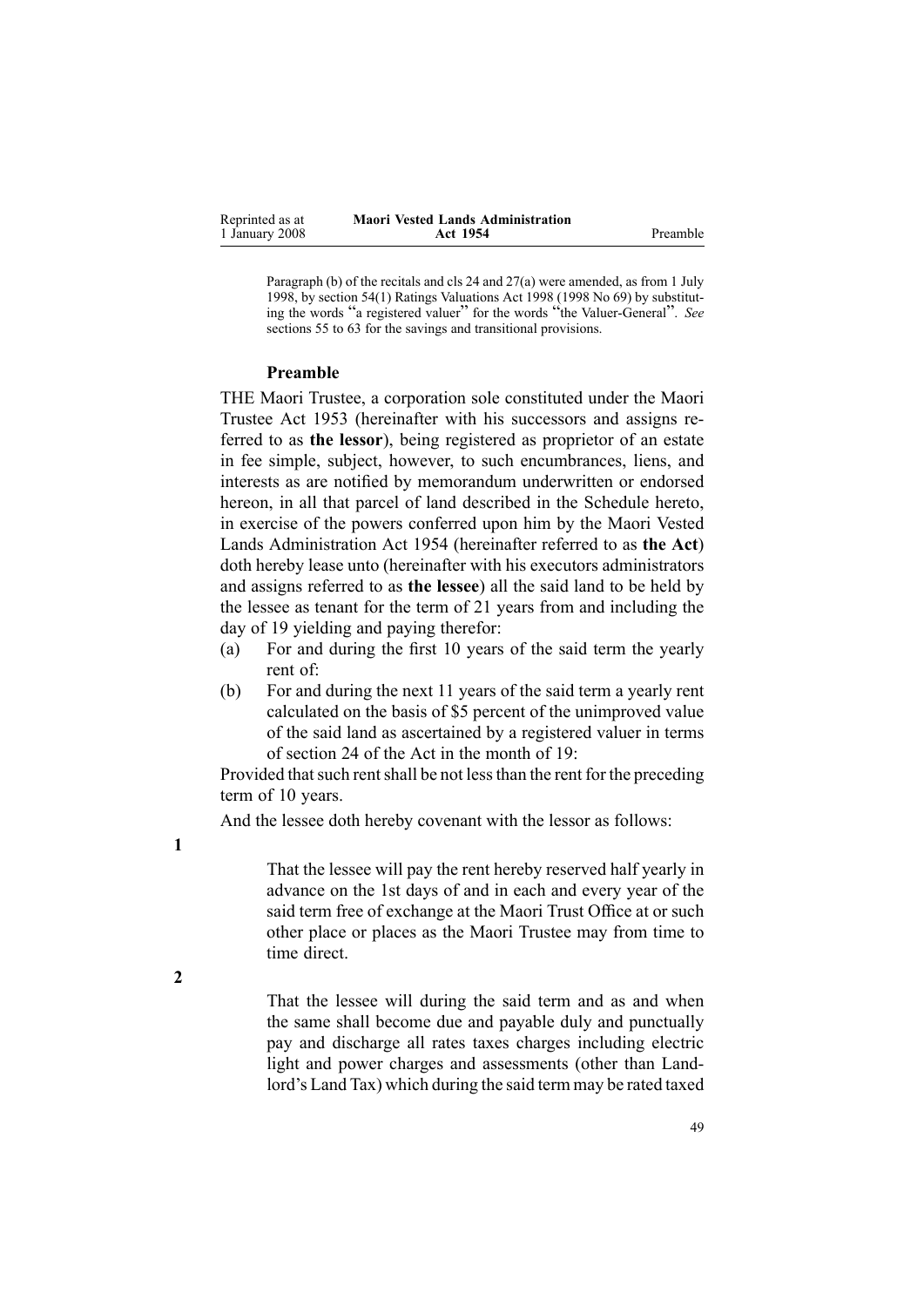<span id="page-49-0"></span>

|          | <b>Maori Vested Lands Administration</b> | Reprinted as at |
|----------|------------------------------------------|-----------------|
| Preamble | Act 1954                                 | 1 January 2008  |

charged assessed or made payable in respec<sup>t</sup> of the said land (all such rates charges and assessments in respec<sup>t</sup> of the first and last years of the said term being apportioned between the parties and the lessee will pay his proportion thereof whether or not the same shall be due and payable before the commencement or after the termination of the term hereby created).

That subject to the provisions of clause 4 hereof the lessee will not assign sublet or par<sup>t</sup> with the possession of the land hereby demised or any par<sup>t</sup> thereof without the consent of the lessor in writing first had and obtained:

Provided that such consent shall not be unreasonably or arbitrarily withheld in the case of <sup>a</sup> reputable assignee subtenant or underlessee.

**4**

That if the lessee shall be desirous of assigning the within lease whether in whole or in par<sup>t</sup> he shall first offer to surrender the same to the lessor at <sup>a</sup> consideration to be agreed upon between the lessee and the lessor and failing any such agreemen<sup>t</sup> within 2 months after the date of any such offer the lessee subject to the provisions of clause 3 hereofshall be at liberty to so assign:

Provided that the provisions of this clause shall not apply in respec<sup>t</sup> of any assignment to the wife (*or* husband *or* civil union partner *or* de facto partner) of the lessee or to any child, brother or sister of the lessee or to any assignment by operation of law or pursuan<sup>t</sup> to any disposition by will.

Clause 4 was amended, as from 26 April 2005, by section [7](http://www.legislation.govt.nz/pdfLink.aspx?id=DLM333795) Relationships (Statutory References) Act <sup>2005</sup> (2005 No 3) by substituting the words "(or husband or civil union partner or de facto partner)" for the word "(husband)".

That the lessee will within 2 years of the commencement of the term of the within lease erect and pu<sup>t</sup> upon the boundaries of the land herein demised or upon such boundaries upon which no substantial fence exists <sup>a</sup> sufficient fence within the meaning of the [Fencing](http://www.legislation.govt.nz/pdfLink.aspx?id=DLM21806) Act 1978.

**6**

**5**

That the lessee will at all times during the continuance of the said term repair and keep and maintain in good and substantial repair all buildings and other erections fences gates hedges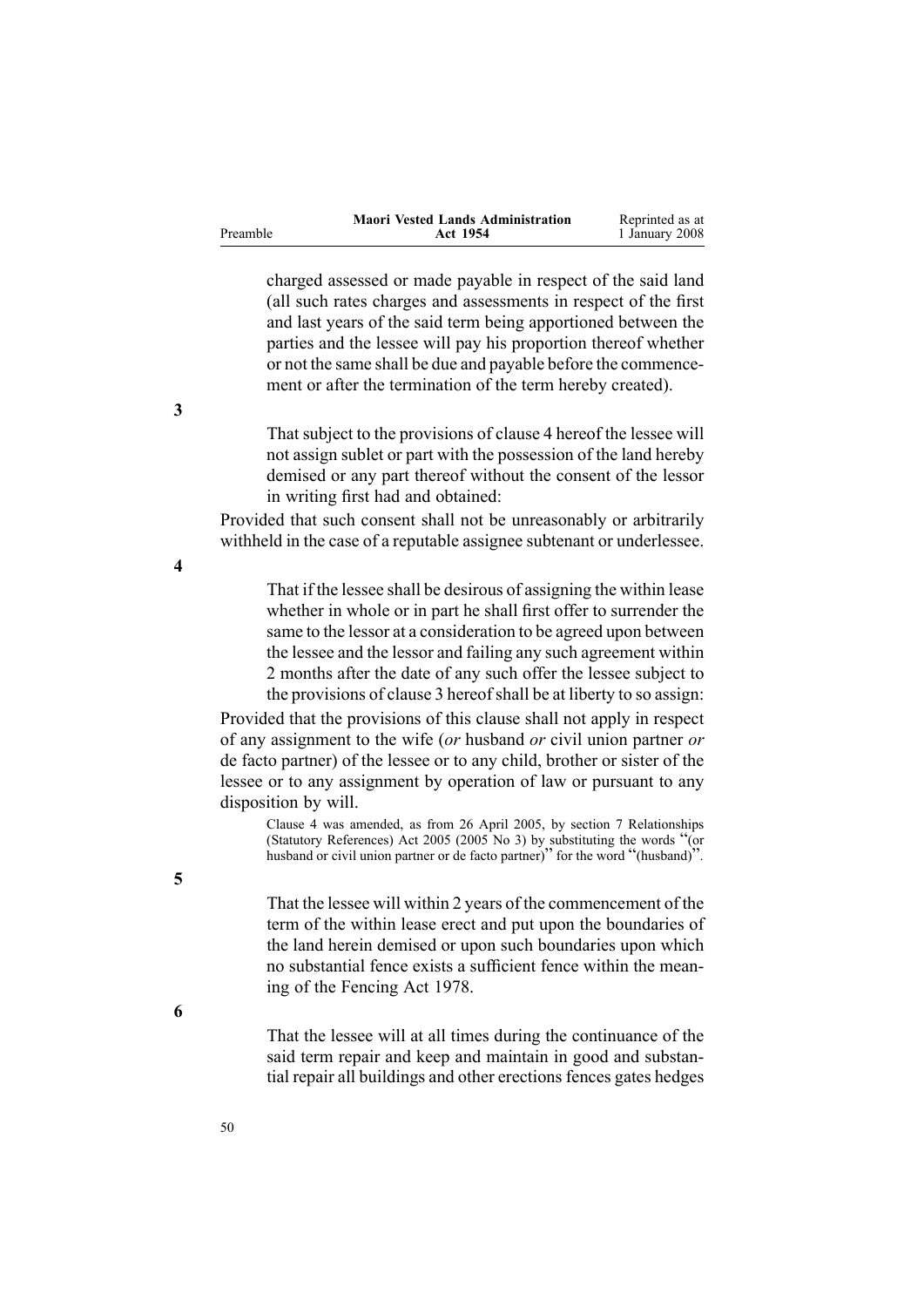| Reprinted as at | <b>Maori Vested Lands Administration</b> |          |
|-----------------|------------------------------------------|----------|
| 1 January 2008  | Act 1954                                 | Preamble |

culverts dams drains crossings fixtures stockyards and every description of improvement now or hereafter standing or being upon or growing on the hereby demised land and will renew all such parts thereof as shall become decayed or unserviceable and will at the end or sooner determination of the said term yield up the same in like good order and condition and the lessee will during the term and at intervals of not more than 5 years paint in <sup>a</sup> workmanlike manner all the outside woodwork and ironwork of all buildings (including the roof) now or hereafter to be erected upon the land hereby demised with 2 coats of proper oil colour.

That the lessee will insure and keep insured to the full insurable value thereof all buildings of an insurable nature for the time being erected upon the demised land in the names of the lessor and the lessee for their respective rights and interests in some responsible insurance office in New Zealand to be approved by the lessor and in the event of the said buildings or any of them being destroyed or damaged by fire all money received under and by virtue of any such insurances shall forthwith be expended in reinstating or repairing the building or buildings so destroyed or damaged.

That the lessee will during the term cultivate use and manage all such parts of the said land as now are or shall hereafter be broken up and converted into tillage in <sup>a</sup> proper and husbandmanlike manner and will not impoverish or waste the same but will keep the same in good heart and condition and will at the end or sooner determination of the term leave all such parts of the said land as shall be broken up in good permanen<sup>t</sup> English grasses and clovers of the descriptions and in the proportions usually sown in the district.

That the lessee will use the most approved modern methods to suppress and eradicate all noxious weeds and plants that are such by law from time to time in the district in which the said land is situate growing on the said land or upon the near half of any adjoining road and will grub up and destroy all gorse

**7**

**8**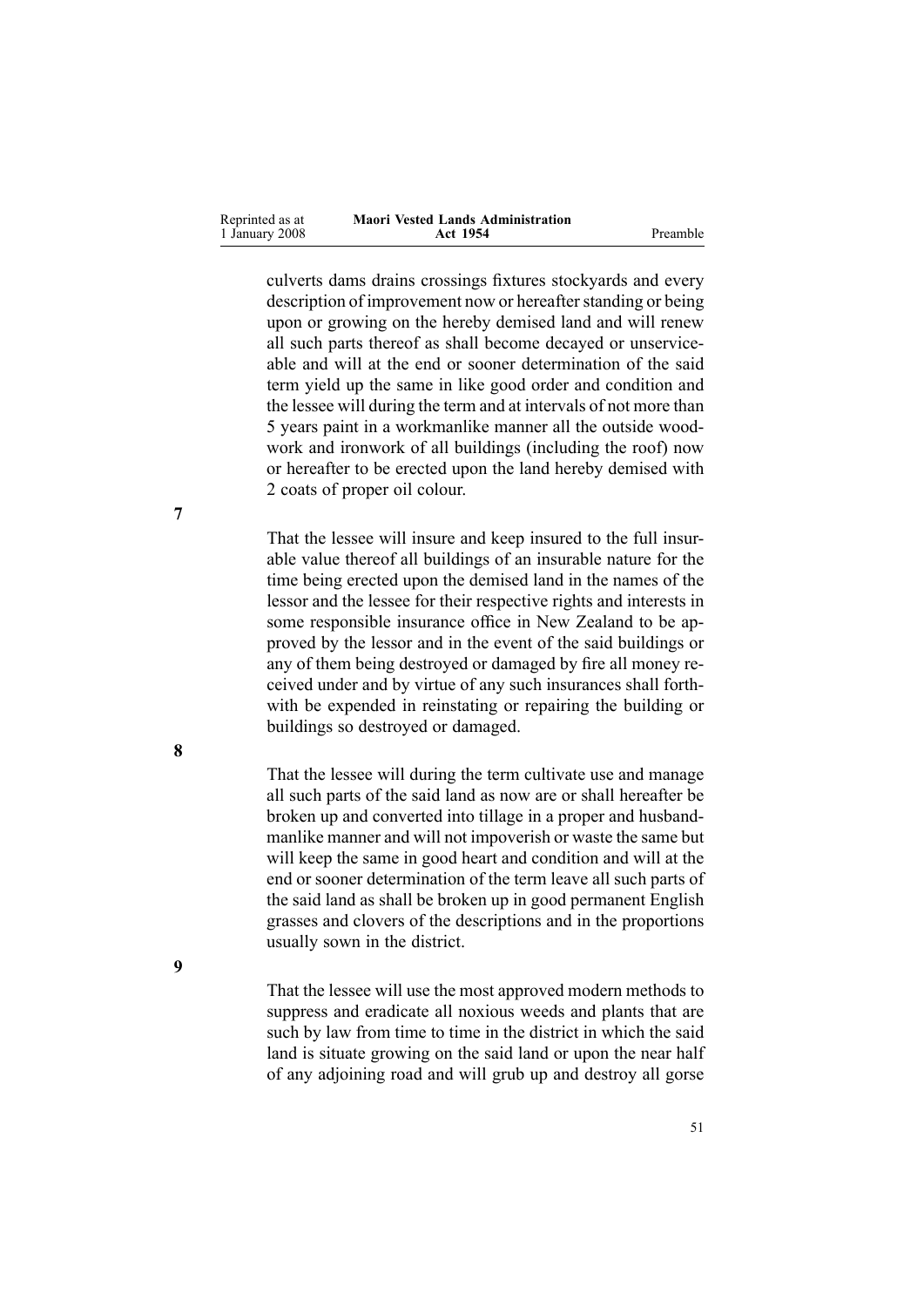|          | <b>Maori Vested Lands Administration</b> | Reprinted as at |
|----------|------------------------------------------|-----------------|
| Preamble | Act 1954                                 | 1 January 2008  |

growing as aforesaid otherwise than in or upon the true line of fence without contribution from the lessor and will duly and punctually comply with all directions of the lessor or his agen<sup>t</sup> as to the methods to be used or otherwise and also with all the provisions of the Noxious Weeds Act 1950:

Provided that the lessee shall have no claim against the lessor in respec<sup>t</sup> of the reasonable expenses mentioned in section [10](#page-13-0) of the said Act and the lessee shall indemnify the lessor against all and any contribution or contributions costs charges and expenses which the lessor may be called upon or compelled to pay under the said Act.

That the lessee will at all times during the continuance of the said term keep clean and open all ditches drains and water courses on the said land.

That the lessee will not at any time during the term hereby created overstock the said land and will not during the last year of the said term depasture upon the said land <sup>a</sup> greater number of stock than he shall have had depasturing upon the said land during the previous 12 months of the said term.

That the lessee will while using the said land as <sup>a</sup> dairy farm in all respects comply with all the provisions of the Dairy Industry Act 1952 so far as the same relate to the demised premises and under no circumstances shall the lessor be liable to pay or to contribute to expenditure by the lessee on buildings or other improvements upon the demised premises notwithstanding the provisions of section 8 of the Dairy Industry Act 1952.

**13**

That the lessee will not at any time during the continuance of the term hereby created without the written consent of the lessor first had and obtained reques<sup>t</sup> or permit any Electric Power Board to install any motor electric wires electric lamps or other electrical fittings or equipment on or about the premises hereby demised or do or cause or permit to be done any act deed matter or thing whereby any charge under section 119 of the Electric Power Boards Act 1925 shall or may be created upon the said premises in respec<sup>t</sup> to the same.

**10**

**12**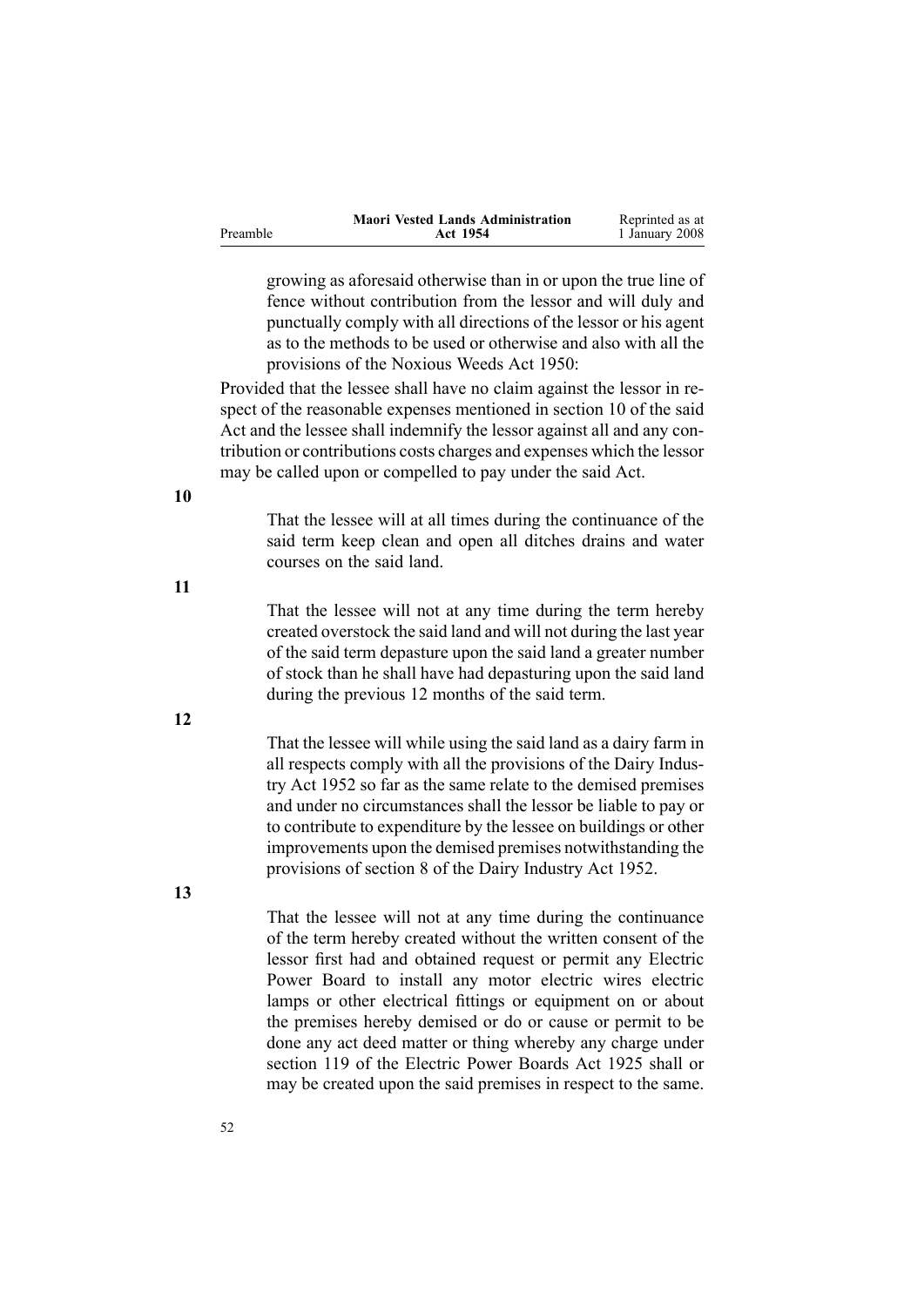| Reprinted as at | <b>Maori Vested Lands Administration</b> |          |
|-----------------|------------------------------------------|----------|
| 1 January 2008  | Act 1954                                 | Preamble |

That the lessee will in <sup>a</sup> husbandmanlike manner and at the proper season for so doing in each year topdress so much of the land herein demised as shall be laid down in pasture with artificial manure suitable to the nature of the soil and of <sup>a</sup> quantity normally used in the district.

**15**

**14**

That the lessee will not during the said term take or permit or suffer to be taken from the said land or any par<sup>t</sup> thereof more than 3 crops other than grass in successive years and will at the end or sooner determination of the said term leave the said land laid down in good permanen<sup>t</sup> English grasses and clovers as provided by clause [8](#page-49-0) hereof.

**16**

That the lessee will at his own cost and expense do all things necessary to comply with the provisions of the Agricultural Pests Destruction Act 1967 and to keep the said land free and clear of rabbits and other noxious vermin and will indemnify the lessor against all and any contribution or contributions costs charges and expenses which the lessor may be called upon or compelled to pay under the said Act.

**17**

That the lessee will not allow pigs to roam at large over the said land but will at all times keep them in proper pig proof enclosures.

**18**

That the lessee will pay all costs and expenses incurred in the preparation and completion of these presents and all costs and expenses incurred by the lessor in relation to any notice or any proceeding under the provisions of the Property Law Act 2007 relating to cancellation of leases (despite that, and whatever the means by which, such cancellation may be avoided):

Provided that in relation to any proceedings as aforesaid the costs and expenses shall be borne as the Court may order.

Schedule 1 clause 18: amended, on 1 January 2008, by section [364\(1\)](http://www.legislation.govt.nz/pdfLink.aspx?id=DLM969644) of the Property Law Act 2007 (2007 No 91).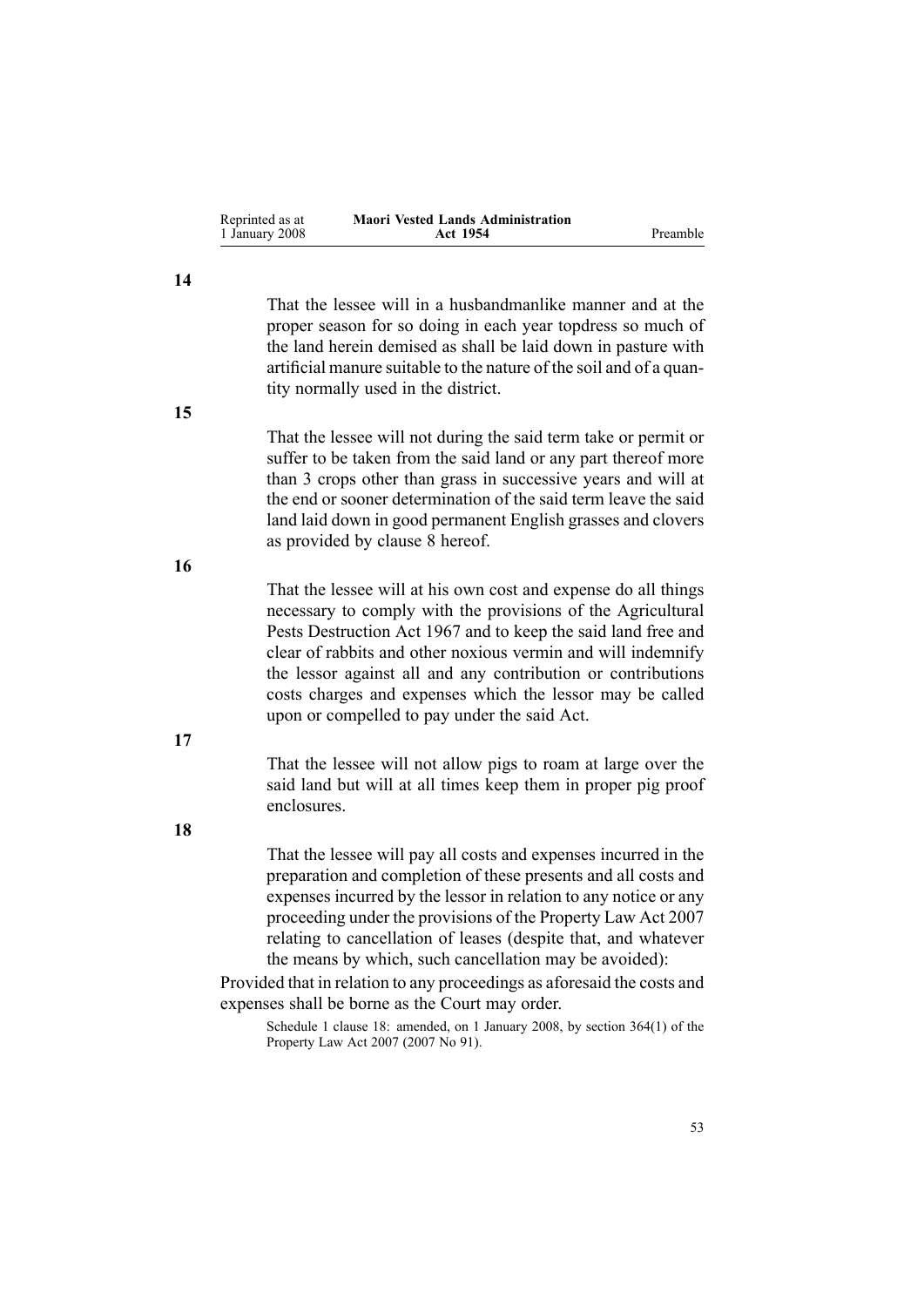|          | <b>Maori Vested Lands Administration</b> | Reprinted as at |
|----------|------------------------------------------|-----------------|
| Preamble | Act 1954                                 | 1 January 2008  |

That subject to the provisions of section [29](#page-25-0) of the Act the lessee will keep any native bush or shrubbery shelter ornamental or other trees at any time growing upon the said land in good order and condition and will not without the consent in writing of the lessor cut down damage or destroy or permit to be cut down damaged or destroyed any of the said native bush shrubbery shelter ornamental or other trees at any time growing on the said land and will use all proper and reasonable means to preserve the same and will not remove or permit to be removed from the said land any fencing posts timber or firewood:

Provided that the lessee may use for his own requirements on the said land for repairing or erecting fences and for firewood any logs or dead timber on the said land.

**20**

That if the lessee severs from the said land any timber trees whether related to the erection of fences or not he shall be liable to the lessor for damages in respec<sup>t</sup> of the timber trees so severed from the land.

That the lessee will not call upon or compel the lessor to contribute to the cost of erecting repairing and maintaining any boundary fence which may now or hereafter be erected between the land hereby demised and any land adjacent thereto in which the lessor may have any estate or interest either in his own right or as agen<sup>t</sup> or trustee for any owner:

Provided that this covenant shall not enure for the benefit of any purchaser or lessee from the lessor of such adjacent land so as to deprive the said lessee of any rights he would have (but for this covenant) against the occupier (other than the lessor) of any adjoining land.

**22**

That in burning off or lighting fires upon the demised premises the lessee shall in all respects comply with the provisions of the [Forest](http://www.legislation.govt.nz/pdfLink.aspx?id=DLM442946) and Rural Fires Act 1977 and shall use every care and precaution to preven<sup>t</sup> fires from spreading to adjoining properties and will indemnify the lessor and the owners against all claims for damage caused by any fire lit by the lessee or

**19**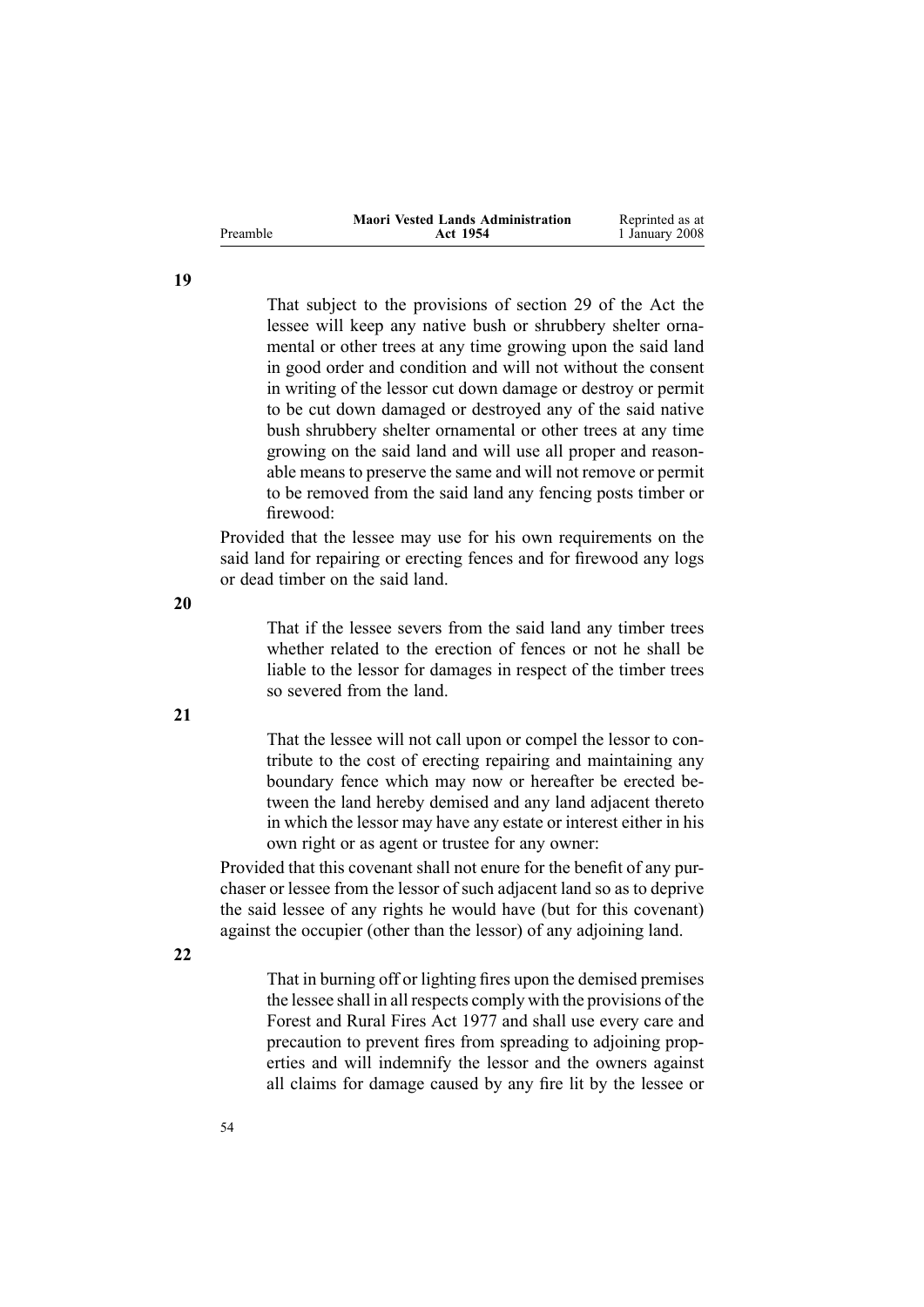| Reprinted as at | <b>Maori Vested Lands Administration</b> |          |
|-----------------|------------------------------------------|----------|
| 1 January 2008  | Act 1954                                 | Preamble |

his agents and so spreading as aforesaid and against all contributions costs charges and expenses which the lessor or the owners may be compelled to pay pursuan<sup>t</sup> to the provisions of the [Forest](http://www.legislation.govt.nz/pdfLink.aspx?id=DLM442946) and Rural Fires Act 1977 or otherwise howsoever. And the lessor doth hereby covenant with the lessee as follows:

**23**

**24**

**25**

That the lessee having performed and observed the covenants and conditions on his par<sup>t</sup> herein contained or implied shall subject to the provisions of the Act be entitled on the termination by effluxion of time of the term hereby created (unless <sup>a</sup> renewed term shall be created as hereinafter appears and in such case he shall be entitled on the termination by effluxion of time of such renewed term or on any earlier determination by the lessor of such renewed term pursuan<sup>t</sup> to notice under section [21](#page-20-0) of the Act of his intention to resume possession of the said land) to compensation to the extent of two-thirds of the value of improvements effected by him.

That for the purpose of ascertaining the amount of the compensation to which the lessee is so entitled under the foregoing clause 23 hereof the value of the said improvements shall be determined by <sup>a</sup> valuation to be made by <sup>a</sup> registered valuer in accordance with the provisions of section [28](#page-24-0) of the Act.

That when the lessee proposesto make on the said land any improvemen<sup>t</sup> of the kind referred to in clause 23 hereof he shall be entitled on application to the lessor to have <sup>a</sup> record made by the lessor at the cost in all things of the lessee of the particulars of the nature of those improvements and of the state and condition of the land before the making of the improvements.

**26**

That provided the lessor has not at least one year prior to the expiration of the term hereby created given notice to the lessee by delivering the same personally or by sending the same to him by registered post addressed to him at his last named place of abode or businessthat he desiresto resume possession of the said land the lessee shall have the right to elect not more than 6 months and not less than 3 months before the expiration of the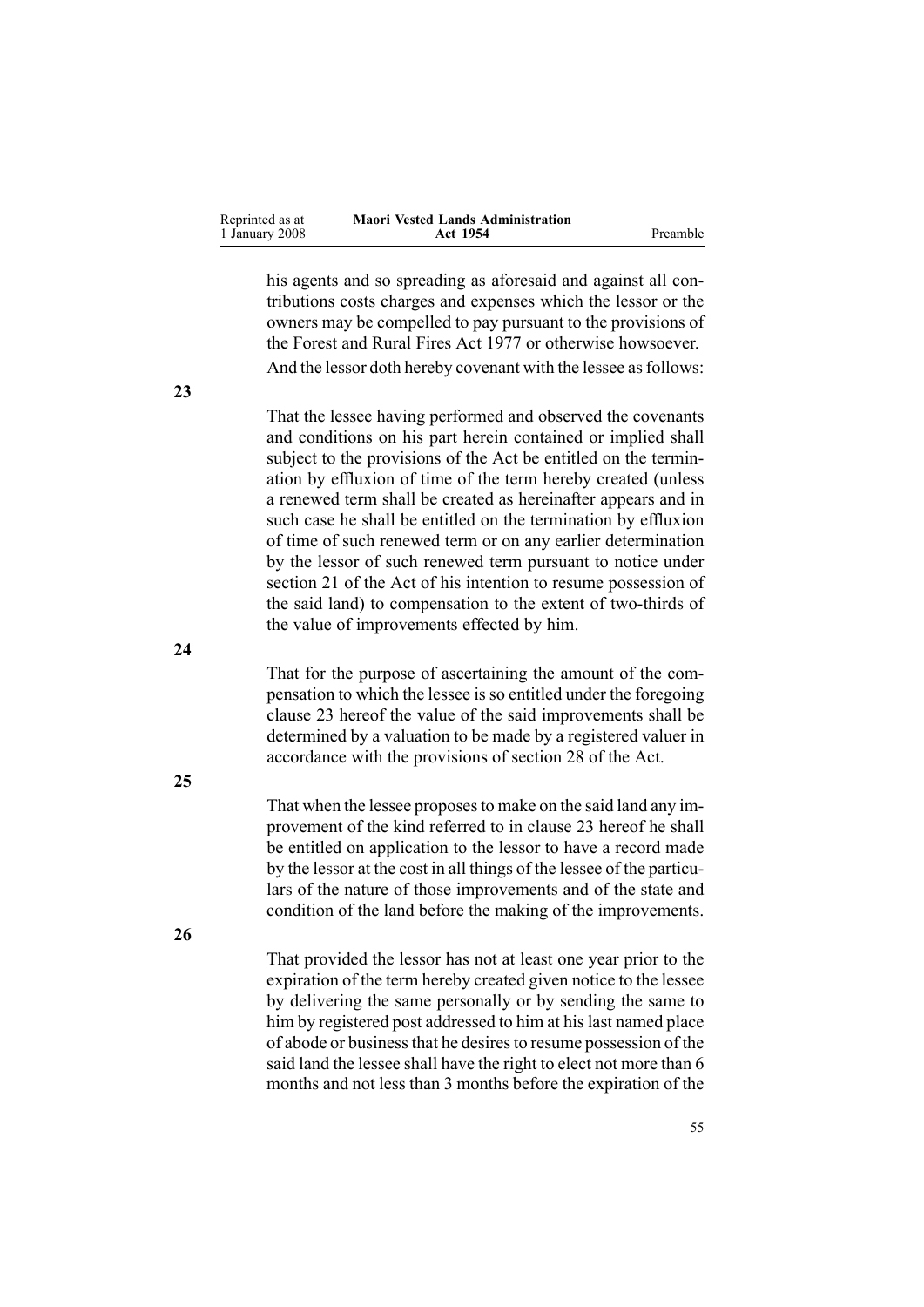|          | <b>Maori Vested Lands Administration</b> | Reprinted as at |
|----------|------------------------------------------|-----------------|
| Preamble | Act 1954                                 | 1 January 2008  |

term hereby created to take <sup>a</sup> renewal of the within lease for <sup>a</sup> further period of 21 years subject to the right of the lessor on giving at least one year's notice to the lessee prior to the expiration of the 15th or 21st year of such renewed term of his desire so to do to resume possession of the said land on the paymen<sup>t</sup> to the lessee of compensation to the extent of two-thirds of the value of improvements effected by him.

That if the lessee elects to renew the within lease as aforesaid the lessor will at the cost of the lessee gran<sup>t</sup> and execute to the lessee <sup>a</sup> further lease of the said land for <sup>a</sup> term of 21 years subject to the lessor's right to resume possession as provided in the preceding clause the lessee yielding and paying therefor:

(a) For and during the first 10 years of the said term <sup>a</sup> yearly rent equal to \$5 percen<sup>t</sup> of the unimproved value as ascertained by <sup>a</sup> registered valuer in accordance with the provisions of section [25](#page-23-0) of the Act:

> Provided that any such rental shall be not less than the rent reserved for the last 11 years of the expired term:

(b) For the next 11 years of the said term <sup>a</sup> yearly rental equal to \$5 percen<sup>t</sup> of the unimproved value ascertained as aforesaid:

> Provided that any such rental shall be not less than the rent reserved for the preceding 10 years:

such renewed lease otherwise to contain the like covenants and provisions as are herein contained including the within provision for renewal and the lessee on the execution of such renewed lease will execute <sup>a</sup> counterpart thereof.

And it is hereby mutually agreed and declared by and between the parties hereto as follows:

That if the lessee elects not to accep<sup>t</sup> <sup>a</sup> renewed lease or fails to execute <sup>a</sup> renewed lease within one month after the same is tendered to him for the purpose, the right to <sup>a</sup> new lease of the land shall as soon as practicable be pu<sup>t</sup> up to public competition by public tender in accordance with the provisions of section 33 of the Act, and the rights of the lessee with respec<sup>t</sup> to compensation for improvements shall be determined by ref-

**28**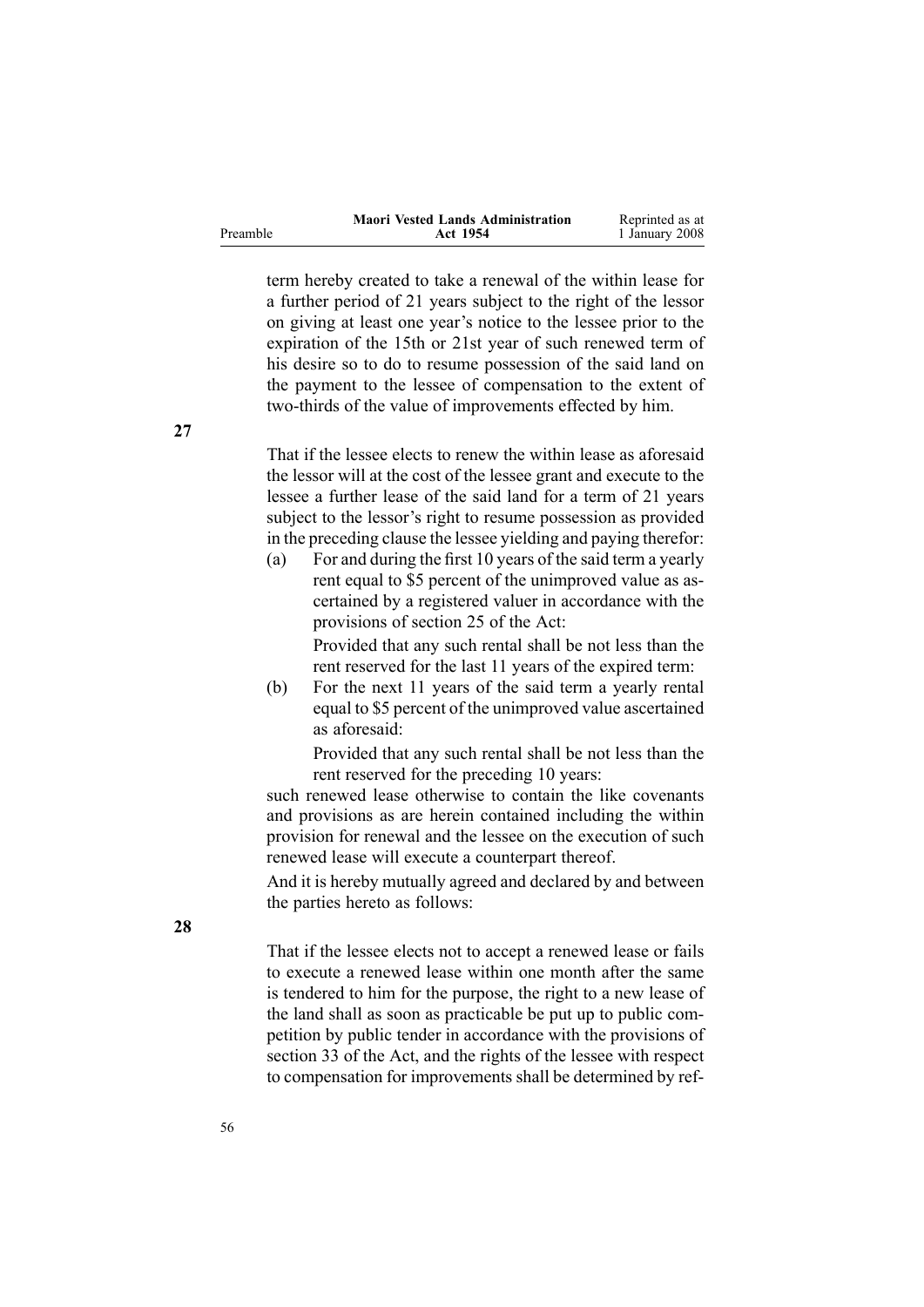| Reprinted as at | <b>Maori Vested Lands Administration</b> |          |
|-----------------|------------------------------------------|----------|
| 1 January 2008  | <b>Act 1954</b>                          | Preamble |

erence to the provisions of that section and section [34](#page-29-0) of the Act, and not otherwise.

The lessor may at all reasonable times during the continuance of the term hereby created enter upon the said land by any agen<sup>t</sup> officer or servant of the lessor for the purpose of viewing the state and condition thereof and of the buildings and erections thereof.

That subject to the provisions of section [29](#page-25-0) of the Act there are hereby excepted and reserved from this demise all milling timber flax coal lignite stone clay kauri-gum and other metals or minerals whatsoever in or upon the land hereby demised with full power and liberty to the said lessor its agents servants grantees or licensees to enter upon the said land for the purpose of searching for working winning getting and carrying away all such metals minerals and other things so reserved as aforesaid and for this purpose to make such roads erect such buildings sink such shafts, and do all such things as may be necessary:

Provided that in the exercise of such rights the lessor shall cause as little interference as possible with the lessee's user of the said land and provided further that the lessor shall pay <sup>a</sup> fair compensation to the lessee for all loss or damage sustained by the lessee by the exercise of any such powers by the lessor. The amount of any such compensation shall in default of agreemen<sup>t</sup> be determined by 2 arbitrators and in case the arbitrators cannot agree, by their umpire, in accordance with the provisions of the Arbitration Act 1908; and these presents shall for the purpose be deemed to be <sup>a</sup> submission under that Act.

**31**

That if the lessee shall at any time make default in the performance of any of the covenants conditions or provisions on the par<sup>t</sup> of the lessee herein expressed or implied it shall be lawful for the lessor (without prejudice to any right of re-entry or other right) to perform any such covenant condition or provision on behalf of the lessee (and if necessary for so doing to enter upon the said premises) and all money paid and expenses incurred in so doing and also all costs incurred by the lessor

**30**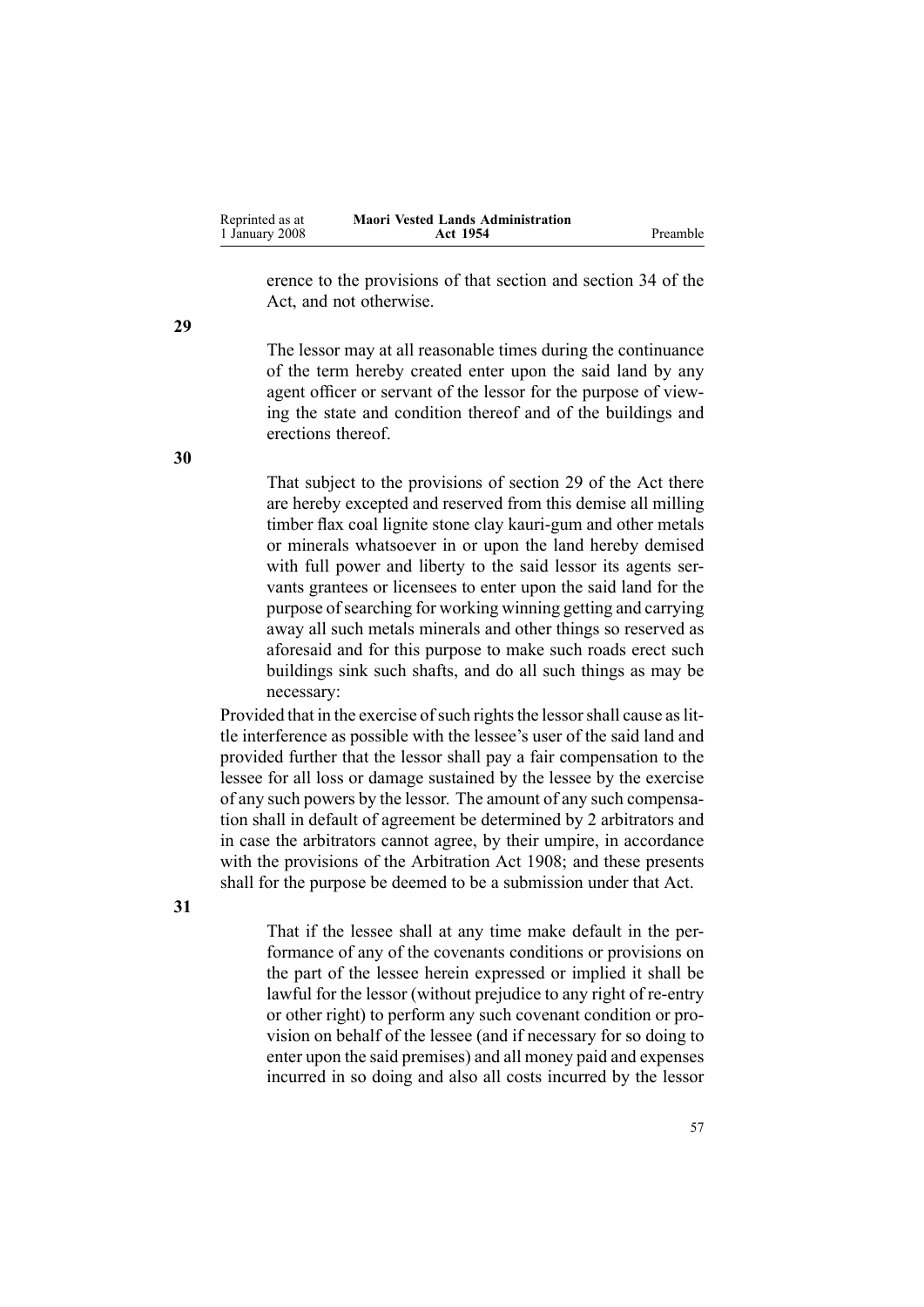|          | <b>Maori Vested Lands Administration</b> | Reprinted as at |
|----------|------------------------------------------|-----------------|
| Preamble | Act 1954                                 | 1 January 2008  |

in connection therewith shall be forthwith repaid to the lessor by the lessee together with interest thereon at the rate of \$10 percen<sup>t</sup> per annum and it shall be lawful for the lessor or the agen<sup>t</sup> of the lessor at all times for the purpose aforesaid and for the purpose of viewing the demised premises to enter upon the said premises with such workmen and other persons as the lessor or the agen<sup>t</sup> of the lessor shall think fit and to remain there for such time as in the circumstances shall be reasonable and proper.

Schedule 1 clause 31: amended, on 1 January 2008, by section [364\(1\)](http://www.legislation.govt.nz/pdfLink.aspx?id=DLM969644) of the Property Law Act 2007 (2007 No 91).

That in case the rent payable hereunder or any par<sup>t</sup> thereof shall be unpaid on any day on which the same ought to be paid and shall remain unpaid for thirty (30) days thereafter whether the same shall have been lawfully demanded or not or in case the lessee becomes bankrupt or compounds with or assigns his estate for the benefit of his creditors or in case of the breach non-observance or non-performance by the lessee of any covenant condition or restriction herein on the lessee's part contained or implied then and in every such case it shall be lawful for the lessor forthwith or at any time thereafter without notice or suit to enter upon any par<sup>t</sup> of the said demised land in the name of the whole and thereby to determine the estate of the lessee under these presents but without releasing the lessee from liability in respec<sup>t</sup> of any breach of any of the said covenants conditions and restrictions.

It is hereby declared that the covenants powers and conditions implied in leases by [sections](http://www.legislation.govt.nz/pdfLink.aspx?id=DLM969422) 218 and [219](http://www.legislation.govt.nz/pdfLink.aspx?id=DLM969423) of the Property Law Act 2007 shall be implied herein excep<sup>t</sup> in so far as the same are hereby modified or negatived.

Schedule 1 clause 33: amended, on 1 January 2008, by section [364\(1\)](http://www.legislation.govt.nz/pdfLink.aspx?id=DLM969644) of the Property Law Act 2007 (2007 No 91).

**34**

**33**

It is hereby further declared that terms and expressions defined in the Act shall when used in these presents have the meanings so defined and that where the Act directs the inclusion of any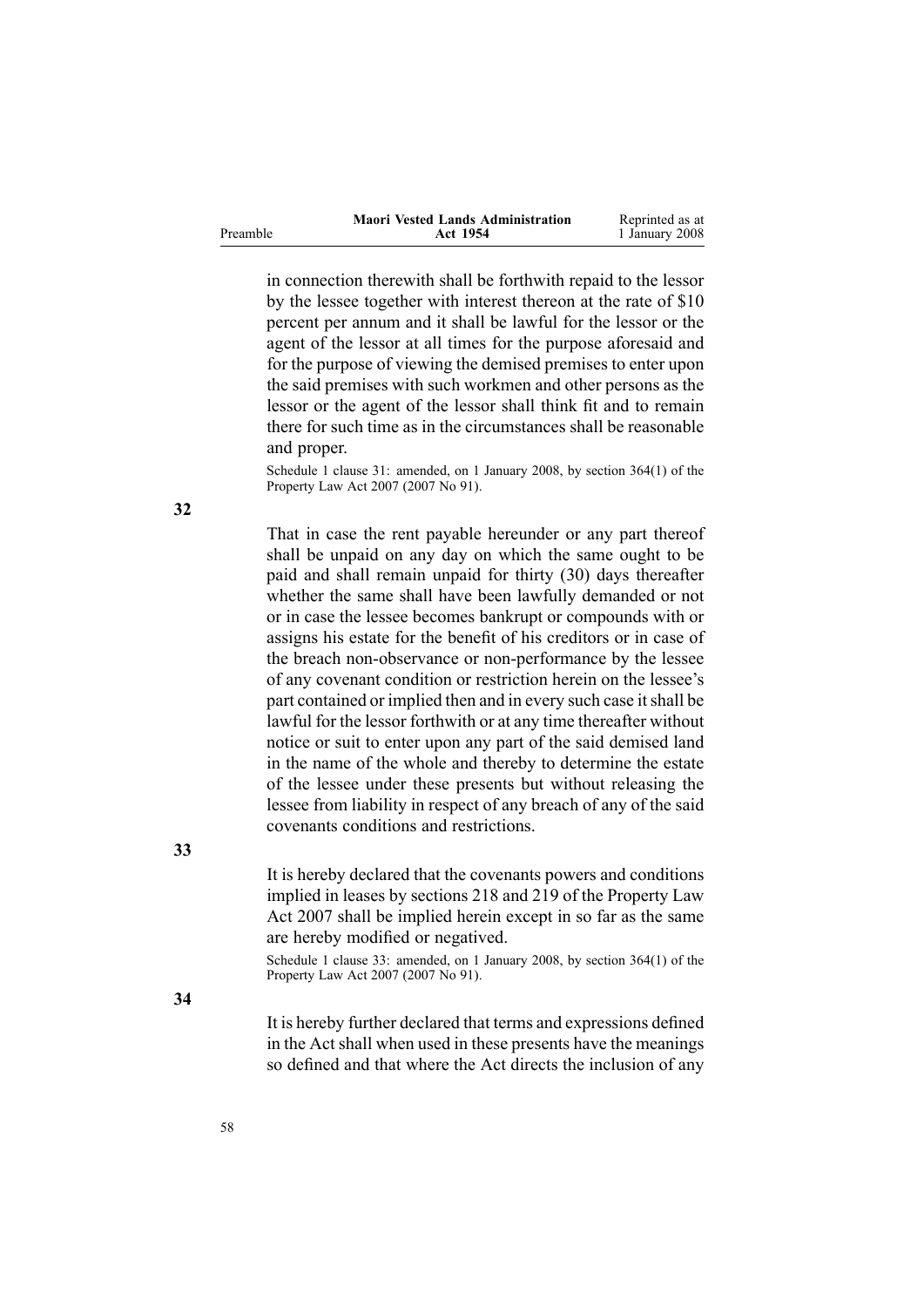<span id="page-58-0"></span>

| Reprinted as at | <b>Maori Vested Lands Administration</b> |            |
|-----------------|------------------------------------------|------------|
| 1 January 2008  | Act 1954                                 | Schedule 2 |

provision in these presents that provision shall be deemed to be included herein in accordance with the Act and not otherwise.

## **Schedule Description of land**

, do hereby accept this lease of the above-described land to be held by  $\mathbf{L}$ me as tenant subject to the covenants conditions and restrictions above set forth. Dated this day of

Signed by the Maori Trustee as lessor by acting for the Maori Trustee pursuant to section 9 of the Maori Trustee Act 1953 and sealed with the Maori Trustee's Seal of Office in the presence of:

Signature : . . . . . . . . . . . . . Occupation: . . . . . . . . . . . . .  $Address: \ldots \ldots \ldots$ Signed by the above-named

Signature : . . . . . . . . . . . . . Occupation: .............

 $Address: \ldots \ldots$ 

The Maori Trustee by acting for the Maori Trustee pursuant to section 9 of the Maori Trustee Act 1953.

as lessee in my presence:

# **Schedule 2** Section [77](#page-47-0) **Enactments repealed**

- • 1910, No 69—The Thermal Springs Districts Act 1910. (1931 Reprint, Vol VI, p 366.)
- • 1931, No 31—The Maori Land Act 1931: Parts 14, 15, and 16. (1931 Reprint, Vol VI, p 220.)
- •1948, No 69—The Maori [Purposes](http://www.legislation.govt.nz/pdfLink.aspx?id=DLM254439) Act 1948: Section [13](http://www.legislation.govt.nz/pdfLink.aspx?id=DLM254468).
- •1950, No 98—The Maori Purposes Act 1950: Section 8.
- •1951, No 75—The Maori [Purposes](http://www.legislation.govt.nz/pdfLink.aspx?id=DLM264192) Act 1951: Section [9](http://www.legislation.govt.nz/pdfLink.aspx?id=DLM264512).
- •1952, No 70—The Maori [Purposes](http://www.legislation.govt.nz/pdfLink.aspx?id=DLM275619) Act 1952: Section [6](http://www.legislation.govt.nz/pdfLink.aspx?id=DLM275633).
- •1953, No 112—The Maori [Purposes](http://www.legislation.govt.nz/pdfLink.aspx?id=DLM283859) Act 1953: Section [29](http://www.legislation.govt.nz/pdfLink.aspx?id=DLM284302).